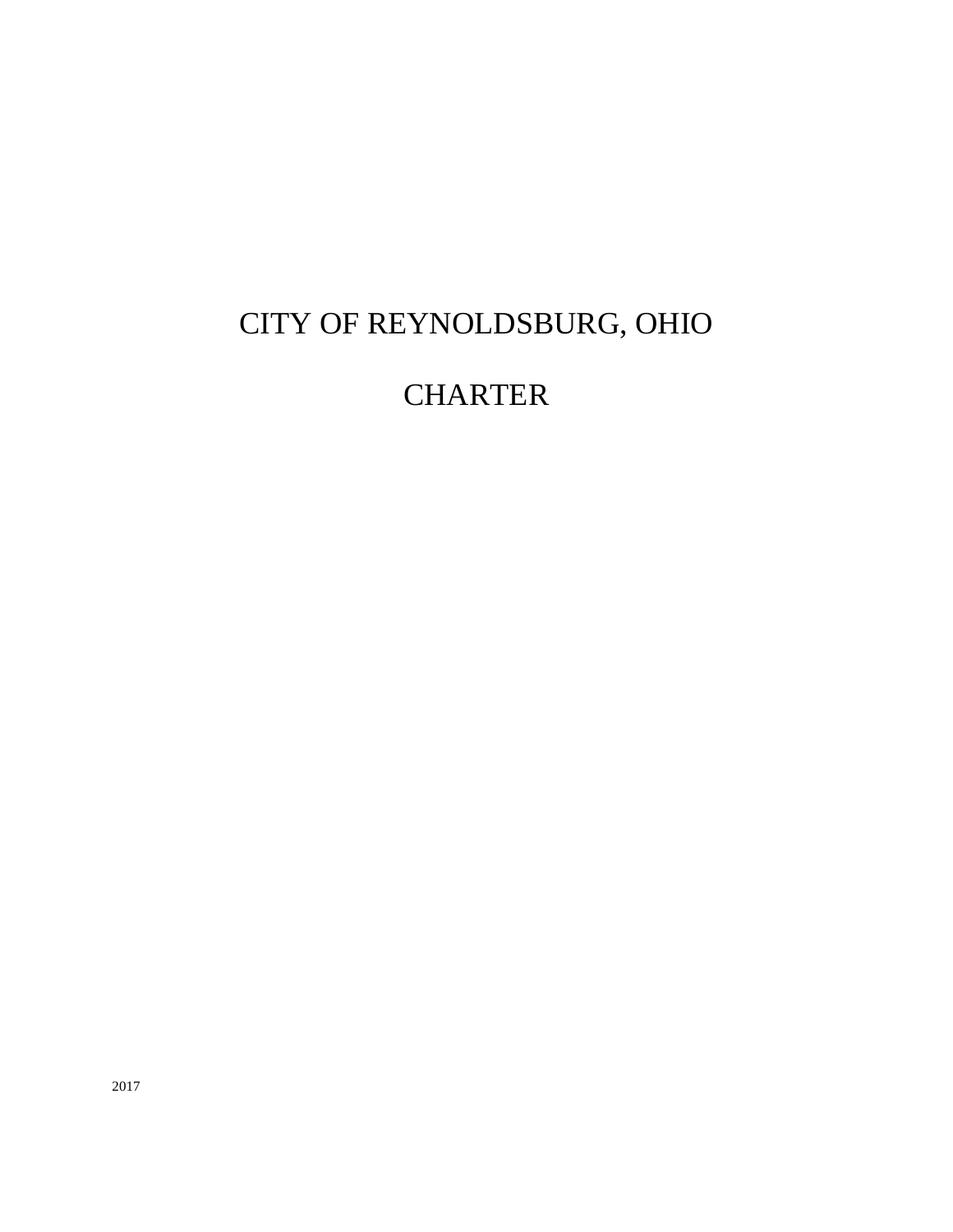#### REYNOLDSBURG CHARTER

EDITOR'S NOTE: The Reynoldsburg Charter was adopted by the voters on June 5, 1979. Dates appearing in parentheses following section headings indicate that those provisions were subsequently amended, added or repealed on the date given.

## \_\_\_\_\_\_\_\_\_\_\_\_\_\_\_\_\_\_\_\_\_\_\_\_ TABLE OF CONTENTS

#### PREAMBLE

### ARTICLE I. NAME; BOUNDARIES; FORM OF GOVERNMENT

Section 1.01 Name and Boundary.

Section 1.02 Form of Government.

#### ARTICLE II. CORPORATE POWERS.

| Section 2.01 Powers Granted.                |
|---------------------------------------------|
| Section 2.02 Exercise of Powers.            |
| Section 2.03 Construction of Powers.        |
| Section 2.04 Intergovernmental Cooperation. |

#### ARTICLE III. THE COUNCIL

- Section 3.01 Composition of Council, Terms of Office. (11-2-82)
- Section 3.02 Ward Boundaries. (11-2-82) (11-6-07)
- Section 3.03 Oualifications.
- Section 3.04 President of Council. (11-3-87)
- Section 3.05 President Pro-Tempore of Council. (11-3-87) (11-6-07)
- Section 3.06 Clerk of Council.
- Section 3.07 Council Meetings.
- Section 3.08 Council Powers.
- Section 3.09 Compensation of Elected Officials.
- Section 3.10 Council Rules and Organization.
- Section 3.11 Vacancies.

#### ARTICLE IV. LEGISLATIVE PROCEDURE.

- Section 4.01 Form of Action by Council.
- Section 4.02 Introduction of Legislation.
- Section 4.03 Form of Ordinances and Resolutions.
- Section 4.04 Reading Ordinances and Resolutions.
- Section 4.05 Vote Required for Passage.
- Section 4.06 Mayor's Veto.
- Section 4.07 Content of Emergency Measures.
- Section 4.08 Effective Date of Ordinances and Resolutions.
- Section 4.09 Authentication.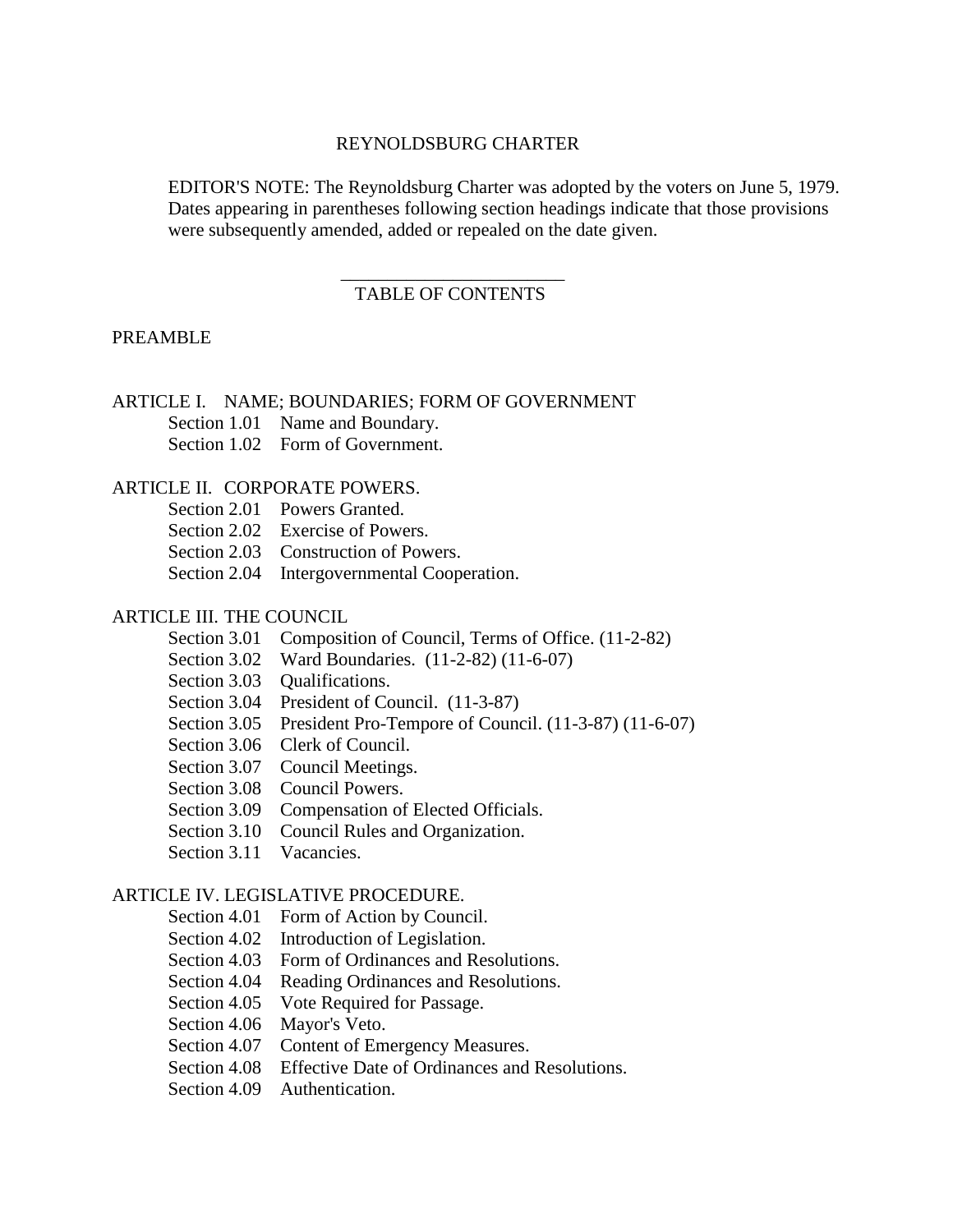- Section 4.11 Zoning Measures.  $(11-3-87)$
- Section 4.12 Adoption of Technical Codes.
- Section 4.13 Codifications.
- Section 4.14 Publication. (11-3-92)

#### ARTICLE V. THE MAYOR

- Section 5.01 Election and Term of Office
- Section 5.02 Oualifications.
- Section 5.03 Powers, Duties and Functions.
- Section 5.04 Vacancy, Temporary Absence or Disability.

#### ARTICLE VI. ADMINISTRATIVE DEPARTMENTS

- Section 6.01 City Attorney. (11-3-92) (11-6-07)
- Section 6.02 City Auditor. (11-3-92)
- Section 6.03 City Treasurer.
- Section 6.04 Budget Director. (11-3-92)
- Section 6.05 Cooperation City Auditor and Budget Director. (11-4-97)
- Section 6.06 Department of Public Safety.
- Section 6.07 Department of Public Service.
- Section 6.08 Department of Parks and Recreation.
- Section 6.09 Additional Administrative Departments.

#### ARTICLE VII. BOARDS AND COMMISSIONS

- Section 7.01 Planning Commission. (11-6-2012)
- Section 7.02 Board of Zoning and Building Appeals. (11-6-2012)
- Section 7.03 Civil Service Commission.
- Section 7.04 Parks and Recreation Commission.
- Section 7.05 Charter Review Commission. (11-3-92)
- Section 7.06 Treasury Investment Board. (11-7-95)
- Section 7.07 Other Boards and Commission.
- Section 7.08 Organization, Vacancies, Removal, Ex-officio Member.
- Section 7.09 Compensation Prohibited.

#### ARTICLE VIII FINANCE, TAXATION AND DEBT

- Section 8.01 General Provisions.
- Section 8.02 Tax Limitations.
- Section 8.03 Debt Limitation.
- Section 8.04 Purchasing and Contracting Procedures. (11-3-92)

#### ARTICLE XI. NOMINATIONS AND ELECTIONS

- Section 9.01 Nominations. (11-6-2012)
- Section 9.02 Regular Municipal Elections.
- Section 9.03 Special Elections.
- Section 9.04 Conduct of Elections.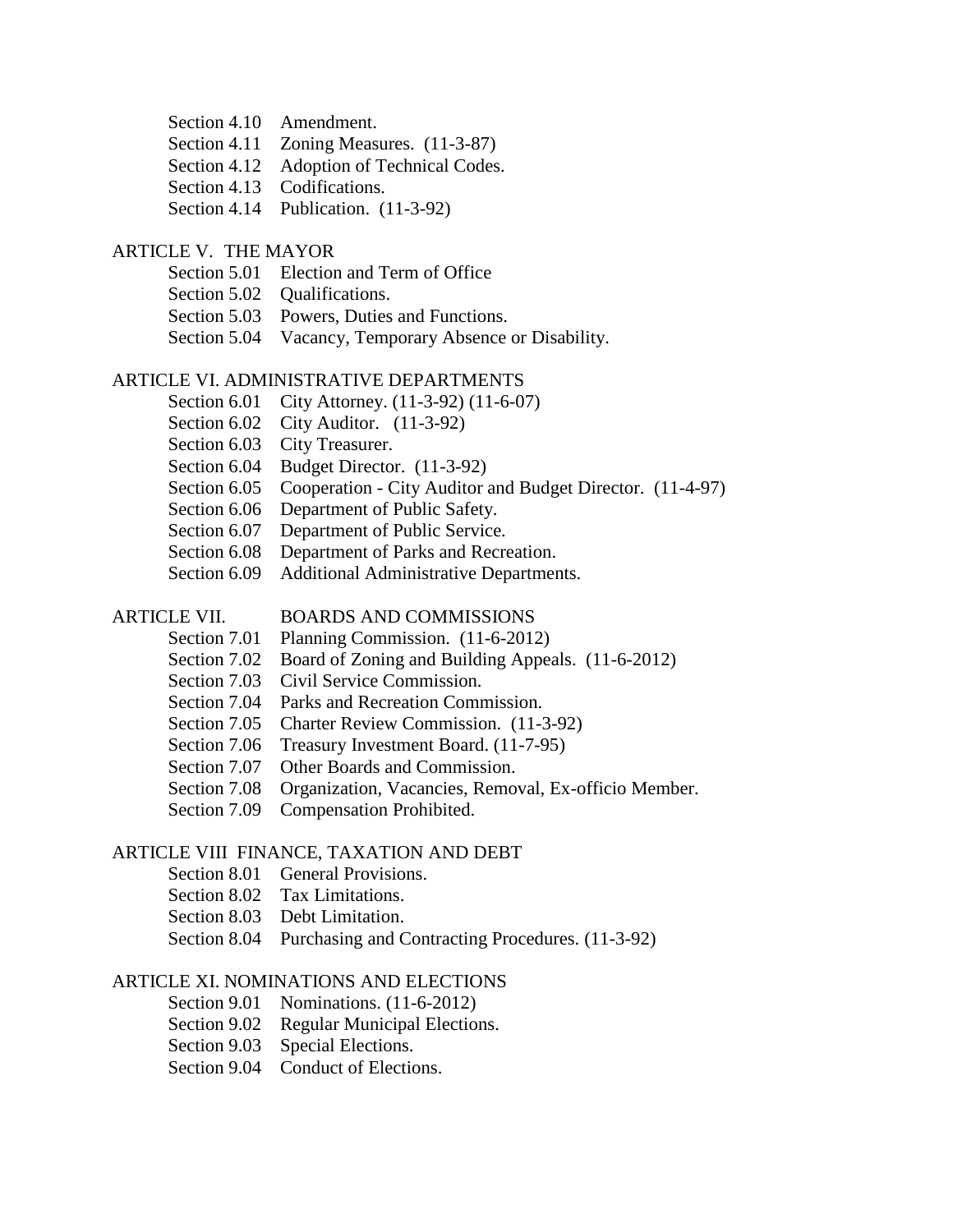## ARTICLE X. INITIATIVE, REFERENDUM AND RECALL

Section 10.01 Initiative and Referendum. Section 10.02 Recall.

## ARTICLE XI. GENERAL PROVISIONS

Section 11.01 Conflicts of Interest, Ethics, Campaign Financing.

Section 11.02 Succession.

- Section 11.03 Effect of Charter on Existing Laws and Rights.
- Section 11.04 Retirement System.
- Section 11.05 Amendment of Charter.
- Section 11.06 Effect of Partial Invalidity.

## ARTICLE XII. TRANSITIONAL PROVISIONS

Section 12.01 Effective Date of Charter.

Section 12.02 Effect of Charter on Existing Offices.

Section 12.03 Continuance of Present Employees.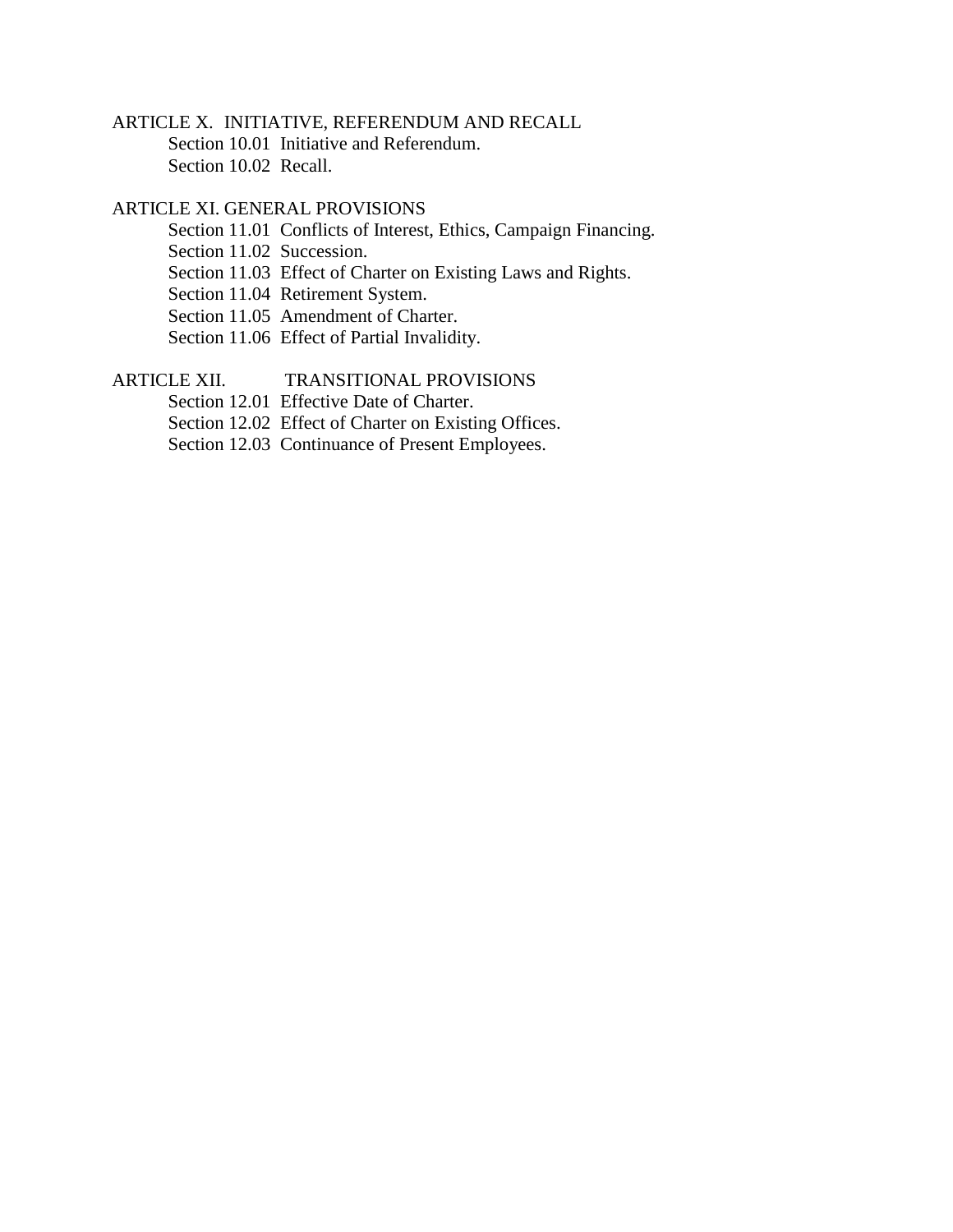## CHARTER OF THE CITY OF REYNOLDSBURG, OHIO

\_\_\_\_\_\_\_\_\_\_\_\_\_\_\_\_\_\_\_\_\_\_\_

#### PREAMBLE

In order that we may have the benefits of municipal home rule and exercise all of the powers of local self-government and other powers conferred under the Constitution and Statutes of the State of Ohio, We, the citizens of the City of Reynoldsburg, Ohio do hereby adopt this Charter for our Municipality.

## ARTICLE I

#### NAME; BOUNDARIES; FORM OF GOVERNMENT

## SECTION 1.01 NAME AND BOUNDARY.

The Municipal corporation existing as the City of Reynoldsburg under the general statutes of the State of Ohio shall continue to be a body politic and corporate under the same name under this Charter. The Municipality shall have the same boundaries that exist on the effective date of this Charter, with power and authority to change its boundaries and annex territory in the manner authorized by the laws of Ohio.

SECTION 1.02 FORM OF GOVERNMENT.

The Municipal government provided for by this Charter shall be known as the "Mayor-Council Plan."

#### **ARTICLE II**

#### CORPORATE POWERS

SECTION 2.01 POWERS GRANTED.

The City shall have all the powers that may now or hereafter lawfully be possessed or exercised by municipal corporations under the Constitution and laws of Ohio. Title to all real property shall be taken in the name of the Municipality.

SECTION 2.02 EXERCISE OF POWERS.

All powers shall be exercised in the manner prescribed in this Charter, or if not so prescribed, in the manner provided by ordinance or resolution of Council. When not prescribed in this Charter or by ordinance or resolution, then the powers shall be exercised in the manner provided by the laws of Ohio until Council provides a different manner of exercising the powers.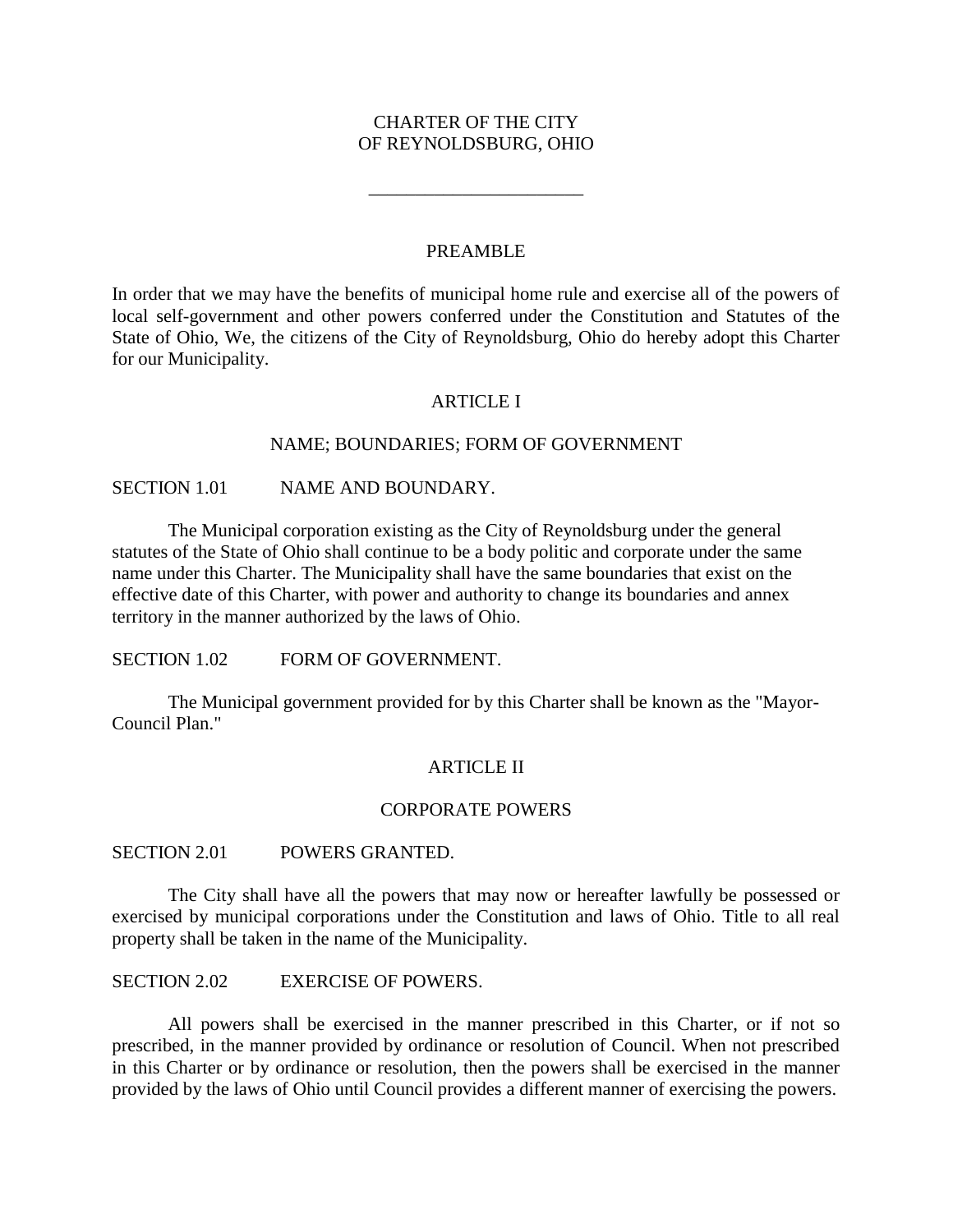## SECTION 2.03 CONSTRUCTION OF POWERS.

The powers of the City under this Charter shall be construed liberally in favor of the City, and the specific mention of particular powers in the Charter shall not be construed as limiting in any way the general powers stated in this Article.

## SECTION 2.04 INTERGOVERNMENTAL COOPERATION.

(a) In carrying out any lawful function or power of the City, the Council, may, by a majority vote of its members, authorize the execution of contracts or in any other manner provide for cooperation or joint action, between the City and:

- (1) Political subdivisions, special districts, instrumentalities, or other units of government of the State of Ohio or other states.
- (2) The State of Ohio, its officers, departments, divisions, instrumentalities, or other units or agencies.
- (3) Other states, their officers, departments, divisions, instrumentalities, or other units or agencies.
- (4) The Federal government, its officers, departments, divisions, instrumentalities or other units or agencies.
- (5) Councils of governments or other instrumentalities consisting oil other political subdivisions, special districts, instrumentalities or other governmental units or agencies allowed under the laws of Ohio, other states or the Federal government.
- (6) Persons, corporations whether for profit or nonprofit, firms and other entities; unless such contracts, cooperation or joint actions are prohibited by the Constitution of the State of Ohio.

(b) The powers granted by this section shall be liberally construed to authorize intergovernmental cooperation, but shall not authorize the avoidance of the provisions of this Charter concerning taxation or initiative or referendum.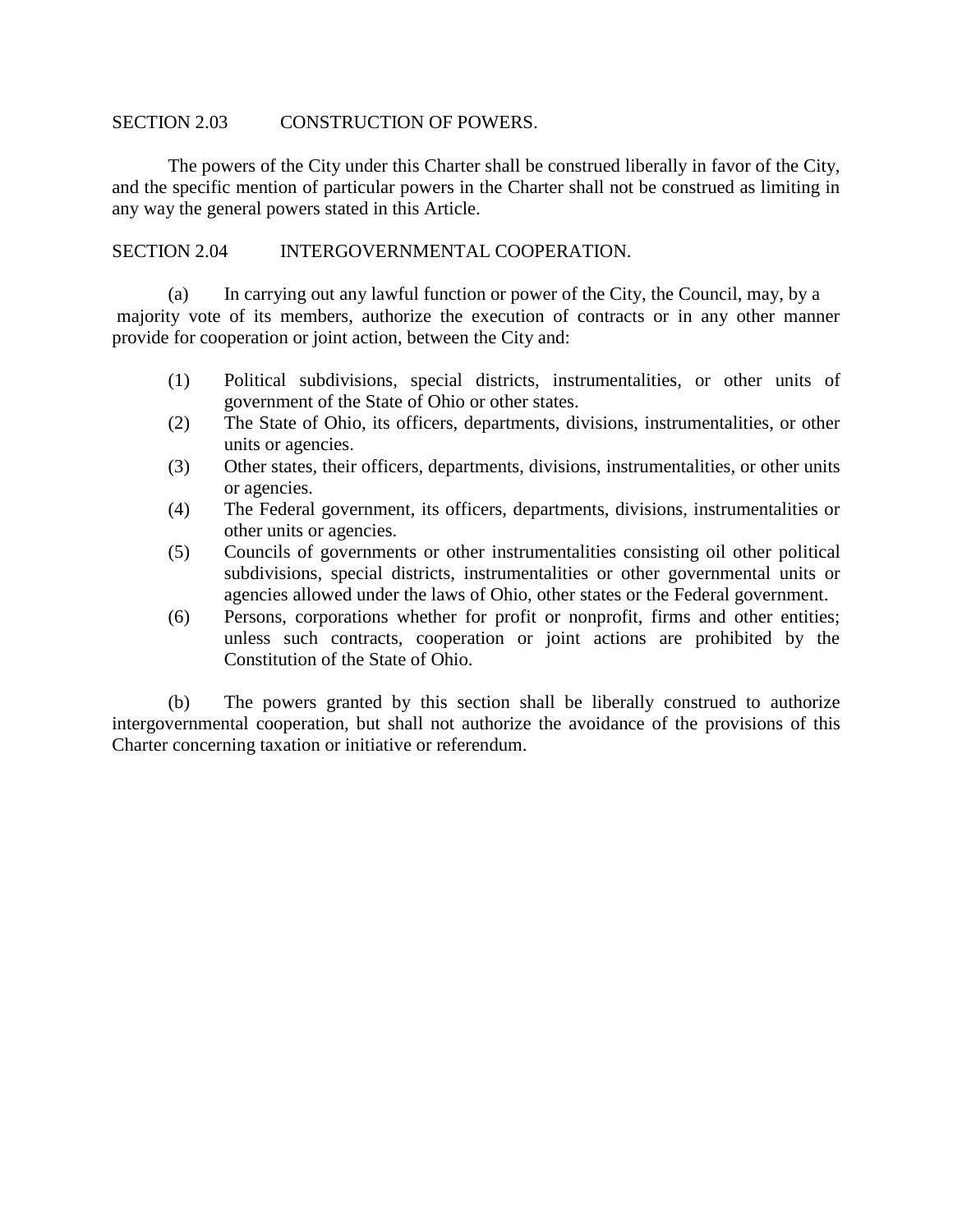#### ARTICLE III

## THE COUNCIL

## SECTION 3.01 COMPOSITION OF COUNCIL, TERMS OF OFFICE.

(a) At the regular municipal election held in 1979, three electors from the City at large shall be elected as At Large members of the Council to terms of office of two years each; and four electors of the City residing in their respective wards shall be elected as Ward members of the Council from the wards existing under the general statutory plan of government at the time of their election to terms of office of four years each.

(b) At the regular municipal election held in 1981, three electors from the City at large shall be elected as At Large members of the Council to serve four year terms of office.

(c) At the regular municipal election held in 1983, and every four years thereafter, four electors of the City residing in their respective wards shall be elected as Ward members of the Council from the wards then existing to serve four year terms of office.

(d) At the regular municipal election to be held in 1985, and every four years thereafter, three electors from the City at large shall be elected as At Large members of the Council to serve four year terms of office. (Amended 11-2-82)

SECTION 3.02 WARD BOUNDARIES.

(a) The ward boundaries existing on the date for filing as a candidate for office of a Ward Council member for election at the regular municipal election held in 1979 shall apply to such election. Thereafter, the ward boundaries shall be established by the Council or the Ward Boundary Commission, as appropriate, in a manner that will allow and facilitate the election of Ward Council members as provided in Division (c) of Section 3.01 of this Charter.

(b) There is hereby created a Ward Boundary Commission consisting of five electors of the City to serve overlapping terms of office of four years each, provided that the first members of the Commission under this Charter shall be appointed so that three members serve a term of four years each and two members serve a term of two years each. Members of the Commission shall be appointed by a majority vote of the members of Council. At appointment, no more than two members shall be adherents of the same political party. No more than two electors from any ward shall be members of the Commission and each ward shall be represented. (Amended 11-6-07)

(c) Following each decennial census, and at least ninety days prior to the date candidates for Ward Council seats must file for office for the second regular municipal election after the decennial census, the Commission shall propose the re-division of the City into four wards of substantially equal population in each ward, by the preparation of an ordinance or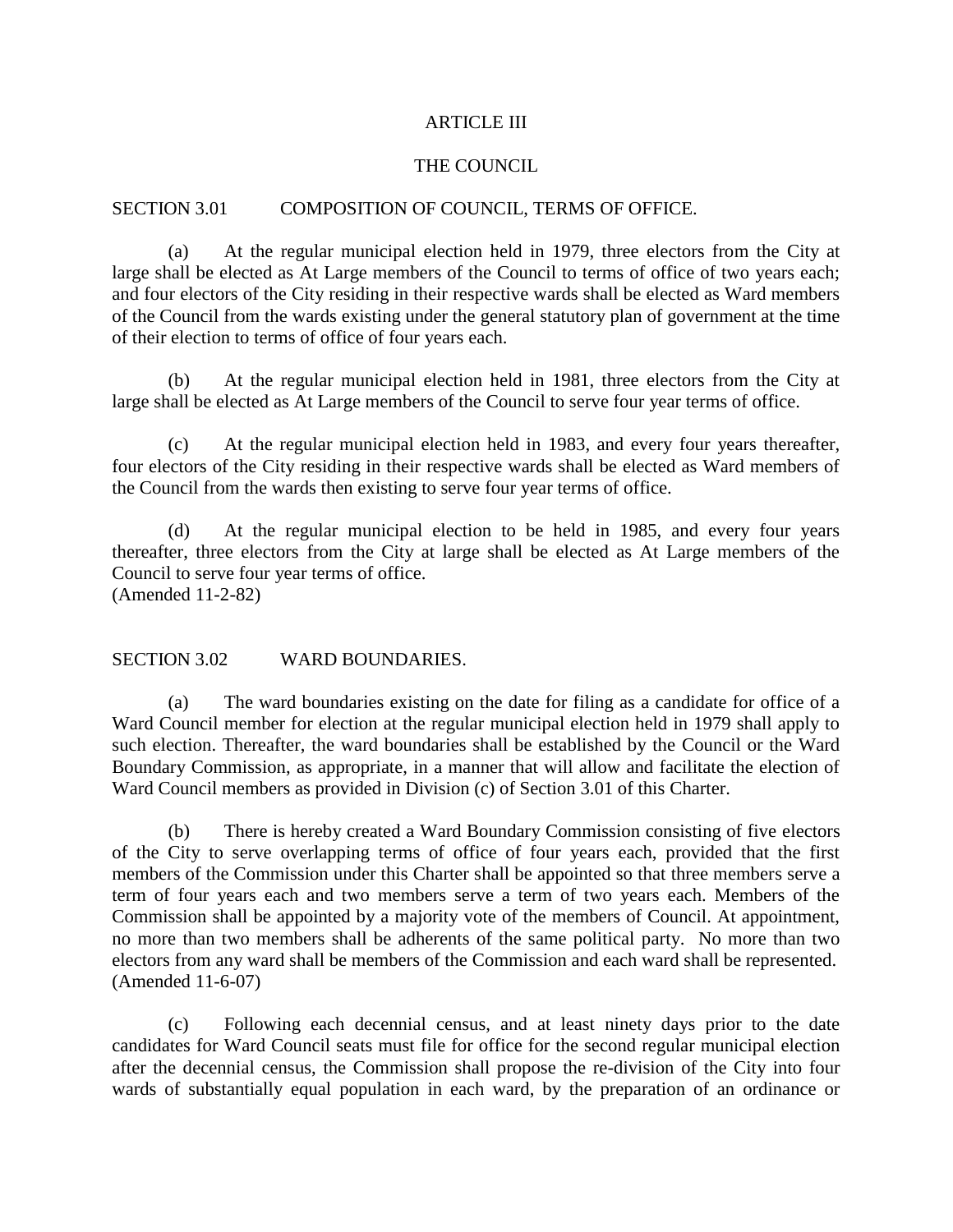resolution, approved as to form by the City Attorney, and file such proposal with the Clerk of Council. The Council shall either pass the ordinance or resolution in the form submitted by the Commission or reject, by a two-thirds vote of the Council, the Commission's proposal within thirty days after it is filed with the Clerk. If the ordinance or resolution is passed by Council, it shall be effective immediately, shall not be subject to veto by the Mayor, but shall be subject to initiative or referendum under this Charter. If the Council shall reject the Commission's proposal the Ward Boundary Commission shall, by a two-thirds vote of its members, make an appropriate re-division of the City's wards within sixty days after the Commission's proposal was filed with the Clerk. Such action by the Commission shall be in the form of an ordinance or resolution, shall be effective immediately, shall not be subject to veto by the Mayor, but shall be subject to initiative or referendum under this Charter.

(d) In addition to the re-division of the City into wards following each decennial census as required by Division (c) of this Section, the Council may, by motion direct the Ward Boundary Commission to re-divide the City into four wards in order to provide substantially equal population in each ward, and the procedures set forth in Division (c) of this Section shall apply.

(e) All wards shall be compact and contiguous and shall be bounded, as far as practical, by county lines, streets, alleys, avenues, public grounds, canals, watercourses, municipal boundary lines, or center lines of platted streets or railroads. Re-division of the City into wards shall not terminate or otherwise affect the unexpired terms of Ward Council members, however, at succeeding elections, Ward Council members shall be elected from the wards as reapportioned or re-established under this Section. (Amended 11-2-82)

## SECTION 3.03 QUALIFICATIONS.

Members of the Council shall be electors of the City at the time they file for office and during their term of office. Ward members of the Council shall also be residents of the ward which they represent at the time they file for office and during their term of office. Members of the Council shall not hold any other public office during a term, except they may hold office in a political party or be a delegate to a political party convention, serve as a notary public, serve as a member or officer in the military reserve or national guard, serve in any office, position or capacity to further intergovernmental cooperation, and may hold any office permitted by this Charter or the laws of Ohio.

## SECTION 3.04 PRESIDENT OF COUNCIL.

(a) The President of Council shall be elected from the City at large to a four year term of office, commencing with the election to be held in November, 1979. The President of Council's term shall commence on the first day of January next following his or her election. The President of Council shall possess the same qualifications as provided in this Charter for a member of the Council elected from the City at large.

(b) The President of Council shall be the presiding officer of the Council but shall vote on any matter before the Council only in the event of a tie vote among the members of the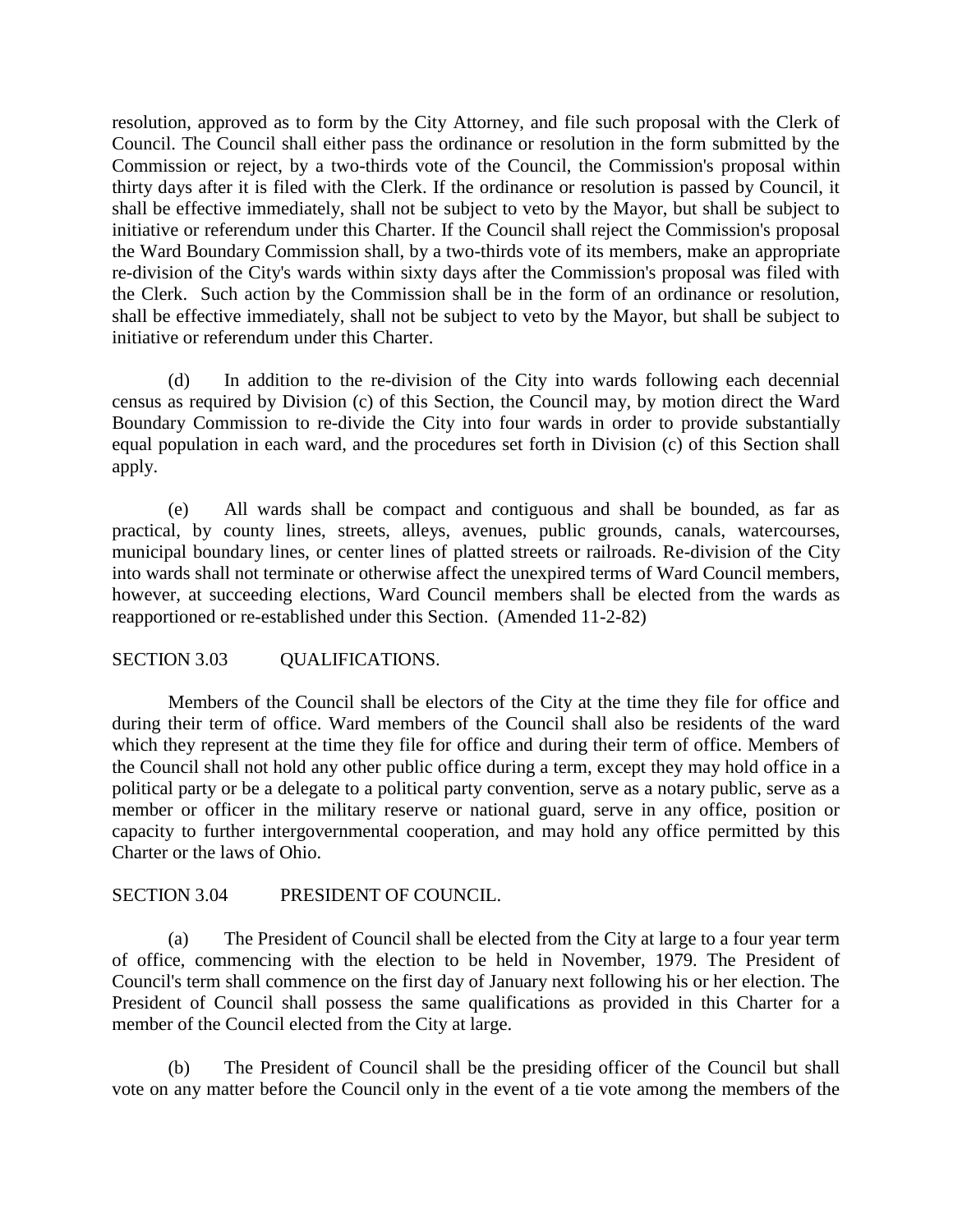Council. The President of Council shall have such other powers, duties and functions as provided by this Charter, ordinance or resolution, or rules of the Council. While serving as the Acting Mayor, the President of Council shall have the power to veto ordinances and resolutions as provided in this Charter for the Mayor.

(c) In the event of a vacancy in the office of President of Council, the Council shall appoint, by a majority vote of its members, a qualified person to fill the vacancy in the office of President of Council for the remainder of the unexpired term. (Amended 11-3-87)

## SECTION 3.05 PRESIDENT PRO-TEMPORE OF COUNCIL.

(a) The Council shall appoint as a part of its organizational process, by a majority vote of its members, a member of the Council to serve as the President Pro-Tempore of the Council, to serve at the pleasure of the Council.

(b) The President Pro-Tempore shall serve as the presiding officer of the Council during the temporary absence or disability of the President of the Council, but while so serving shall retain his or her power to vote on all matters before the Council. The President Pro-Tempore of the Council shall have other powers, duties and functions as provided by this Charter, ordinance and resolution, and the rules of the Council.

( c) The President Pro-Tempore shall serve as the Acting Mayor and as the presiding officer of the Council during the temporary absence or disability of the Mayor and President of Council. The President Pro-Tempore while serving as Acting Mayor and presiding officer of Council shall retain his or her power to vote on all matters before Council but shall not have the power to approve or to veto ordinances and resolutions**,** except for emergency legislation, as provided in this Charter for the Mayor. (Amended 11-3-87) (Amended 11-6-07)

## SECTION 3.06 CLERK OF COUNCIL.

The Council shall appoint, by a majority vote of its members, a person to serve as the Clerk of Council. The Clerk of Council shall serve at the pleasure of the Council and may be removed without cause by a majority vote of the members of Council. The Clerk of Council may hold no other office or position of employment in the City. The Clerk of Council shall have those powers, duties and functions as are provided in this Charter, by the rules of Council or by ordinance or resolution. Included in the duties of the Clerk of Council shall be the maintenance of a record of proceedings of the Council and a record of all ordinances and resolutions adopted by the Council. The Clerk of Council shall give notice of regular and special meetings of the Council to its members and to the public as may be provided by this Charter, the rules of Council or by ordinance or resolution. The Clerk of Council shall be subject to the supervision and control of the officers of the Council.

## SECTION 3.07 COUNCIL MEETINGS.

(a) The Council shall determine, by a majority vote of its members, the frequency, dates and times of regular meetings in order to properly conduct its business, but it shall hold at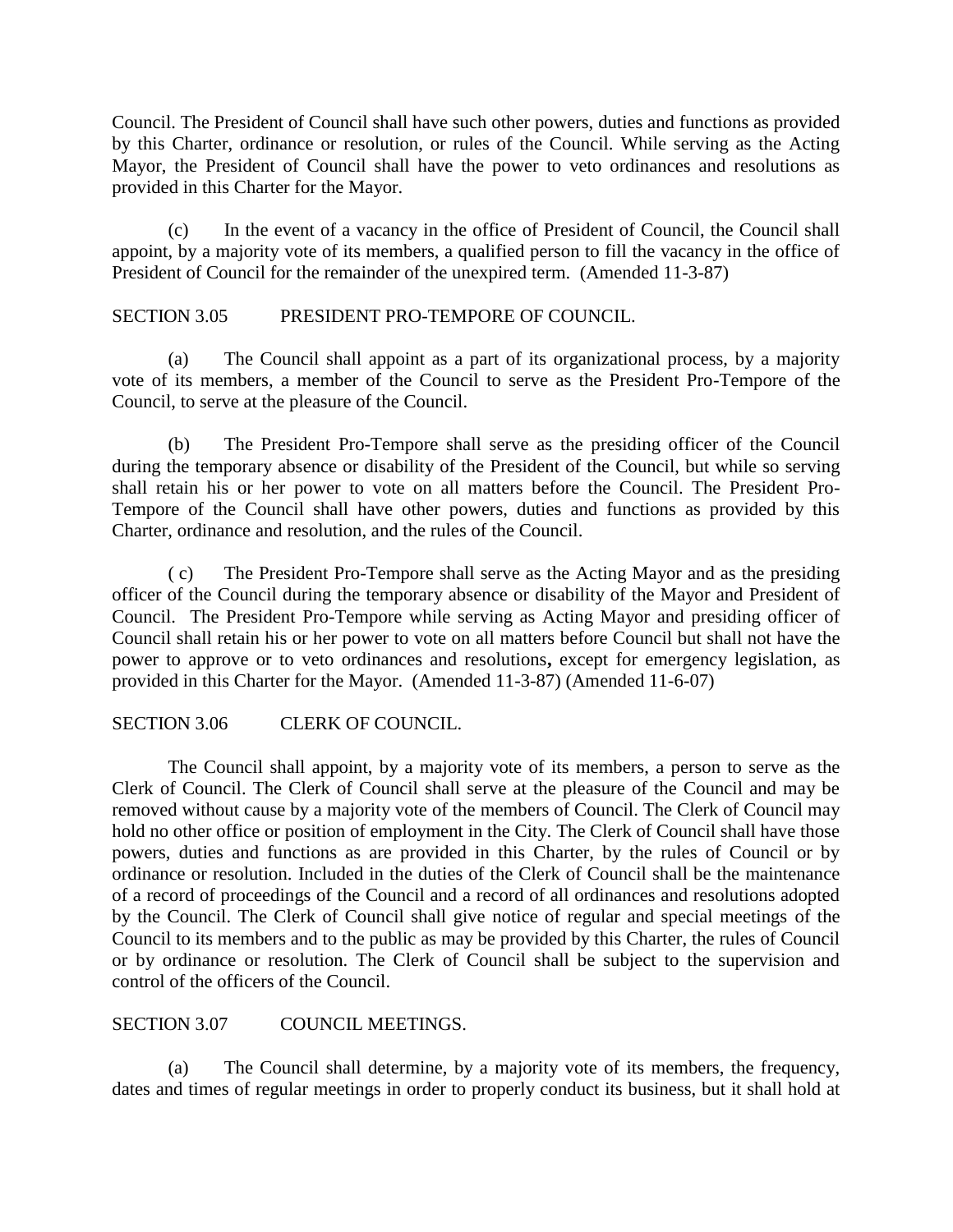least two regular meetings in each month; provided the Council may designate, by motion adopted by a majority vote of its members, one month in each year during which fewer or no regular meetings are to be held. All meetings shall be held within the City.

(b) Special meetings of the Council may be called, for any purpose, by the Mayor or any three members of the Council upon at least twenty-four hour notice to the Mayor, the President of Council, and each member of the Council, which notice may be served personally or left at the usual place of residence. Members of the Council and the Mayor and President of Council who attend special meetings of the Council or who are present at another regular or special meeting where a special meeting is announced by the presiding officer need not receive notice of the special meeting. Members of the Council, the Mayor and the President of Council may waive notice of special meetings of the Council either prior or subsequent to the special meeting. In the event any notice of a meeting of the Council is not given or is defectively made, the Council may, at any subsequent regular or special meeting, ratify any and all actions taken at such special meeting held without or pursuant to defective notice.

( c) Any regular or special meeting of the Council may be adjourned or recessed to another time, date or place without giving the notice required in division (b) of this section.

(d) All meetings of the Council and of other Boards and Commissions of the City shall be held in accordance with the general laws of Ohio pertaining to requirements for open meetings of public bodies.

## SECTION 3.08 COUNCIL POWERS.

The Council shall exercise all legislative powers of the City and all powers granted to Municipal corporations by the Constitution and laws of Ohio which are not reserved by this Charter to other officers of the City and which are not inconsistent with this Charter.

## SECTION 3.09 COMPENSATION OF ELECTED OFFICIALS.

The compensation of elected officials of the City shall be established by the Council, and such compensation shall not be changed during the term of an elected official; provided compensation may be established on a basis that permits increases in such compensation during the term if the basis for such increases is established prior to the beginning of the term.

## SECTION 3.10 COUNCIL RULES AND ORGANIZATION.

The Council shall be a continuing body, but shall meet in the Council Chamber at its first meeting in January of each year for the purpose of organization. Council shall adopt, by majority vote of its members, its own Rules which shall not conflict with this Charter and which shall remain in effect until amended, changed or repealed by a majority vote of the members of Council. The Rules shall go into immediate effect unless a later date is specified, and shall not be subject to initiative or referendum. The Rules of Council shall provide: for the number, composition and manner of appointment of committees of Council; and such other matters as Council shall determine to be necessary for the proper functioning and government of Council.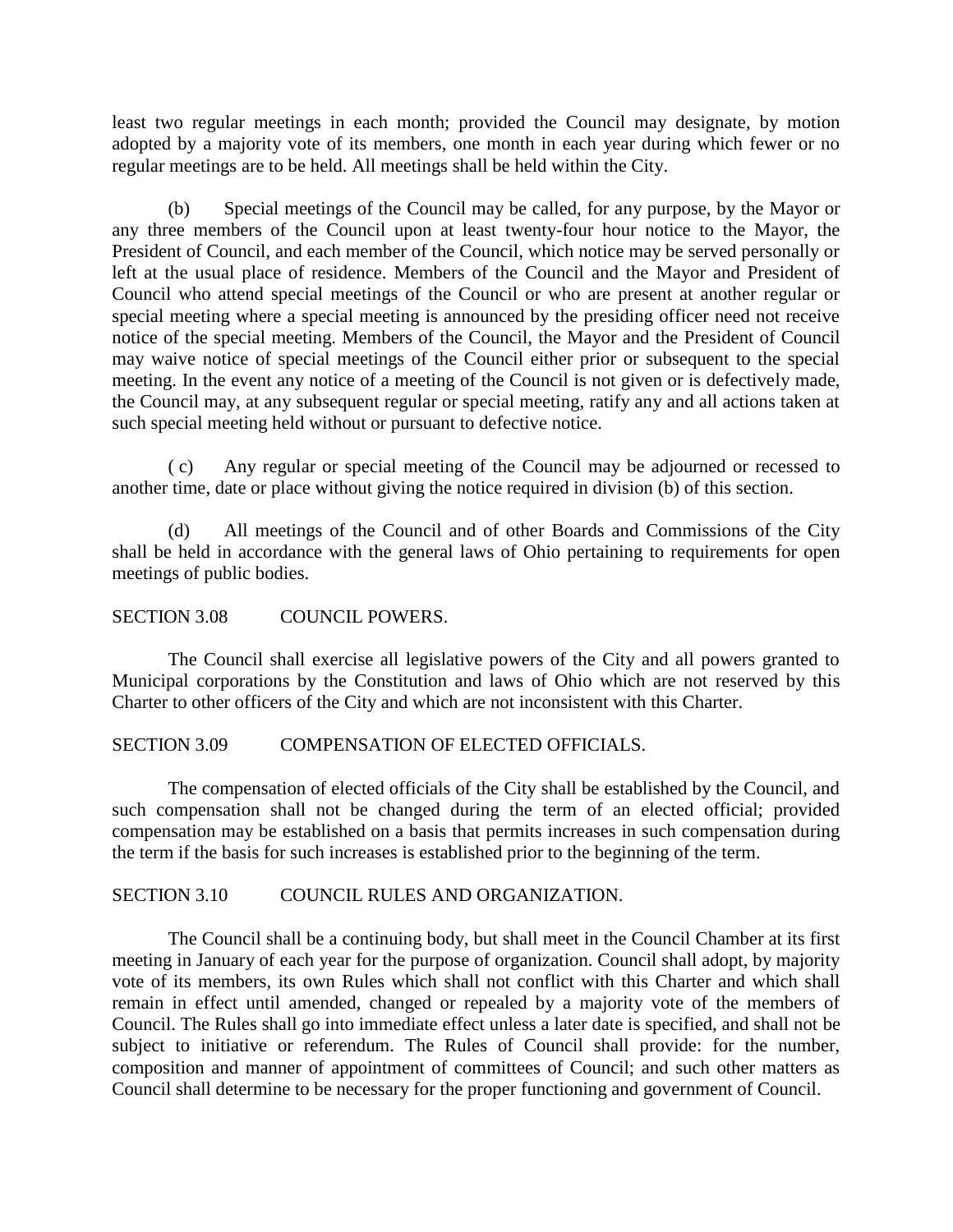## SECTION 3.11 VACANCIES.

Vacancies in the Council shall be filled, by a majority vote of the members of Council, by the appointment of a qualified person to serve the remainder of the unexpired term of office; except as otherwise provided in this Charter.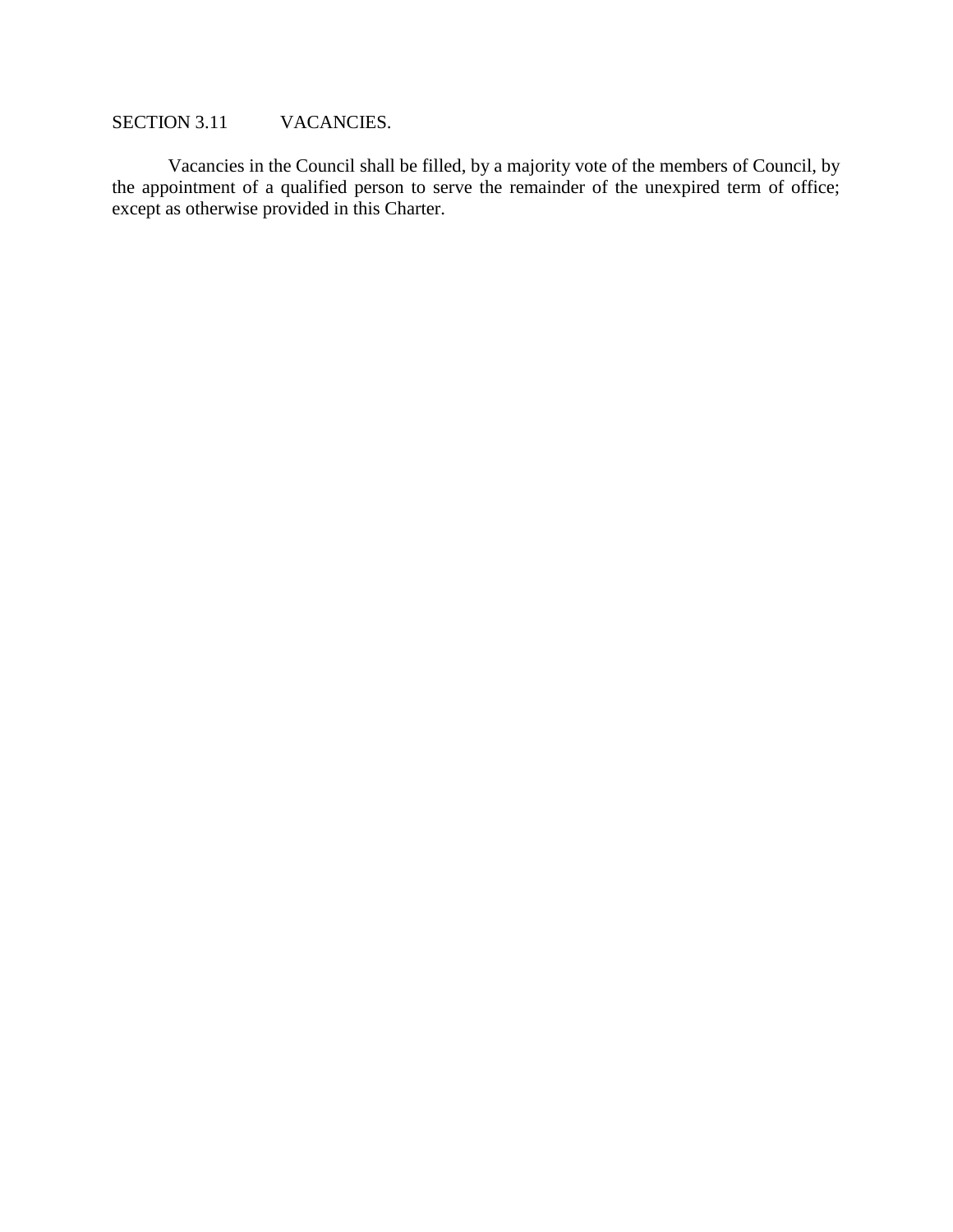#### ARTICLE IV

#### LEGISLATIVE PROCEDURE

## SECTION 4.01 FORM OF ACTION BY COUNCIL.

Except as otherwise provided in this Charter, action of Council shall be by ordinance, resolution or motion. Motion shall be used to conduct the business of Council, in procedural matters, for elections conducted among Council members, appointments by the Council, and as otherwise provided in this Charter. All other action shall be taken by ordinance or resolution. No action of Council shall be invalidated merely because the form thereof fails to comply with the provisions of this section.

## SECTION 4.02 INTRODUCTION OF LEGISLATION.

Any member of Council may introduce any ordinance or resolution, at a regular or special meeting, which shall be in written or printed form and shall contain a concise title.

#### SECTION 4.03 FORM OF ORDINANCES AND RESOLUTIONS.

(a) The form and style of ordinances and resolutions shall be determined by the Rules of Council.

(b) Each ordinance or resolution shall contain only one subject, which shall be expressed in its title; provided that appropriation ordinances may contain the various subjects, accounts, and amounts for which monies are appropriated, and that ordinances and resolutions which are codified or re-codified are not subject to the limitation of containing one subject.

#### SECTION 4.04 READING ORDINANCES AND RESOLUTIONS.

(a) Each ordinance and resolution shall be read on three different days occurring with at least one week between readings unless the Council suspends this rule concerning readings by a vote of at least three-fourths of the members of the Council; provided that ordinances and resolutions passed as emergency measures need not conform to this division (a), but shall be read at one meeting of the Council.

(b) Ordinances or resolutions shall be read by title only unless the Council determines that a reading shall be in full by a majority vote of its members.

## SECTION 4.05 VOTE REQUIRED FOR PASSAGE.

The vote on the question of passage of each ordinance, resolution and motion shall be taken by "yeas" and "nays" and entered on the Journal, and none shall be passed without concurrence of a majority of the members of Council. Each emergency ordinance or resolution and each ordinance or resolution vetoed by the Mayor which is subsequently approved by the Council overriding the Mayor's veto shall require the affirmative vote of at least two-thirds of the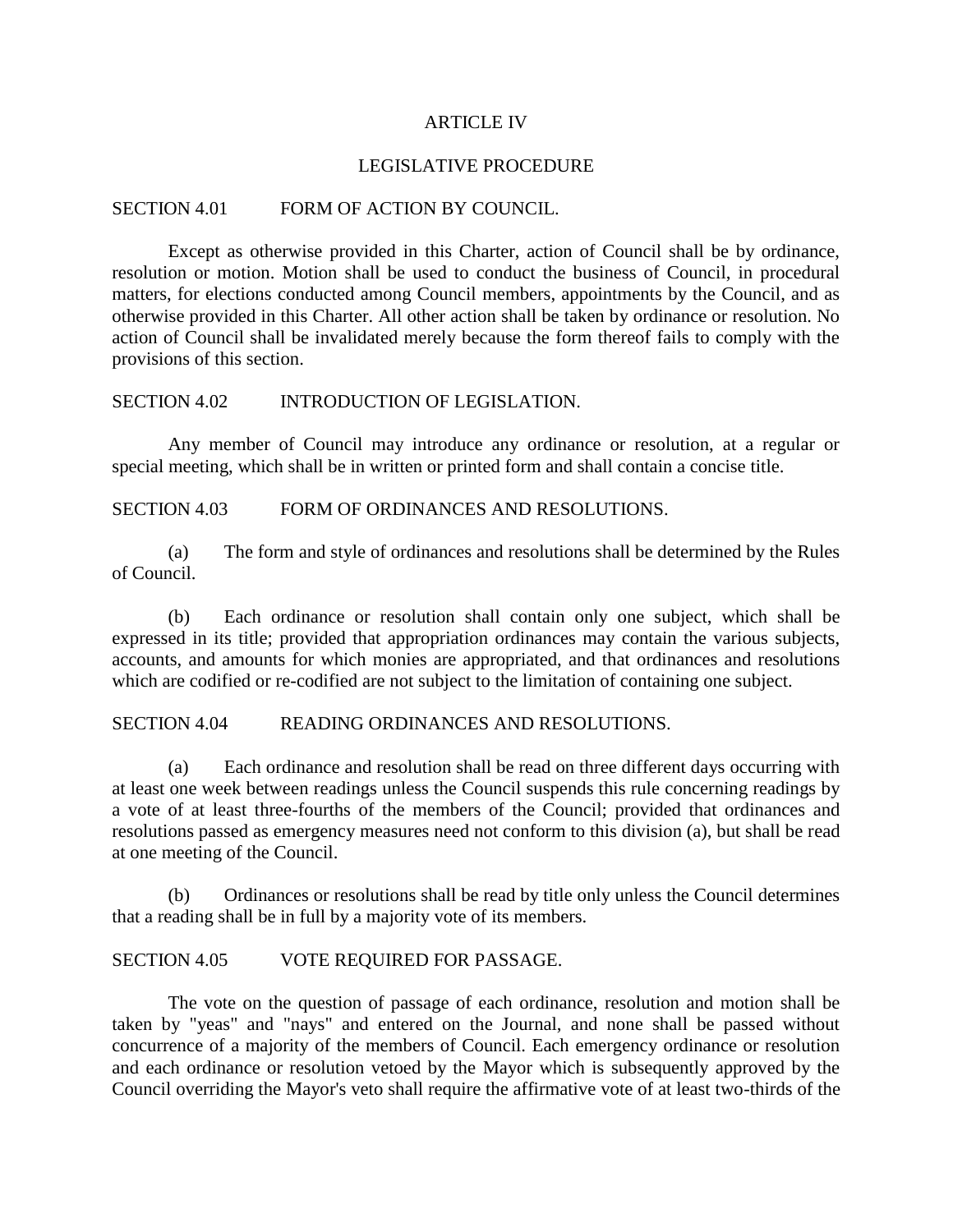members of Council for its enactment. If an emergency ordinance or resolution shall fail to receive the required two-thirds affirmative vote, but receives the necessary majority for passage as nonemergency legislation, it shall become effective as nonemergency legislation.

## SECTION 4.06 MAYOR'S VETO.

Except as otherwise provided in this Charter, each ordinance or resolution passed by the Council shall be presented to the Mayor by the Clerk of Council within five days after its passage for the Mayor's approval or veto. The Mayor may veto any item of an ordinance or resolution appropriating money, otherwise the Mayor's veto shall be addressed to the entire ordinance or resolution. If the Mayor shall disapprove of the ordinance or resolution, or any such item thereof described above, he shall mark it "vetoed" or "disapproved" and return it with his reasons therefor to the Clerk of Council within ten days after it was presented to him. If the Mayor shall fail to return an ordinance or resolution to the Clerk of Council as being either approved or disapproved (vetoed) within ten days after it is presented to him by the Clerk, such ordinance or resolution shall take effect without the Mayor's approval. The Council may reconsider any ordinance or resolution, or any item thereof, disapproved or vetoed by the Mayor at any meeting of the Council held within ninety days after it is returned to the Clerk of Council as disapproved (vetoed) by the Mayor, and if such ordinance or resolution, upon reconsideration, is approved by a vote of not less than two-thirds of the members of the Council, it shall take effect as either an emergency or nonemergency measure, as may be appropriate.

## SECTION 4.07 CONTENT OF EMERGENCY MEASURES.

Each emergency ordinance or resolution shall determine that the ordinance or resolution is necessary for the immediate preservation of the public peace, health or safety, or that its passage is urgently required for the financial needs of the City's government, and shall contain a statement of the, necessity or urgency requiring its passage as an emergency measure.

SECTION 4.08 EFFECTIVE DATE OF ORDINANCES AND RESOLUTIONS.

(a) Unless otherwise provided in this Charter, each nonemergency ordinance or resolution shall take effect thirty days after its passage by the Council, unless a later time is specified therein.

(b) Each ordinance or resolution passed as an emergency measure shall take effect immediately upon its passage, unless a later time is specified therein.

( c) As used in divisions (a) and (b) of this section, "passage" or "passed" means any of the following, as appropriate: the date the ordinance or resolution is approved by the Mayor; the day following the last day of the ten day period allowed by Section 4.06 of this Charter for the Mayor to return the ordinance or resolution as approved or disapproved (vetoed), if the Mayor shall fail to return it within such period; or the day the Council shall reconsider and override the Mayor's veto by approval of the ordinance or resolution by a vote of not less than two-thirds of the members of the Council, as provided in Section 4.06 of this Charter.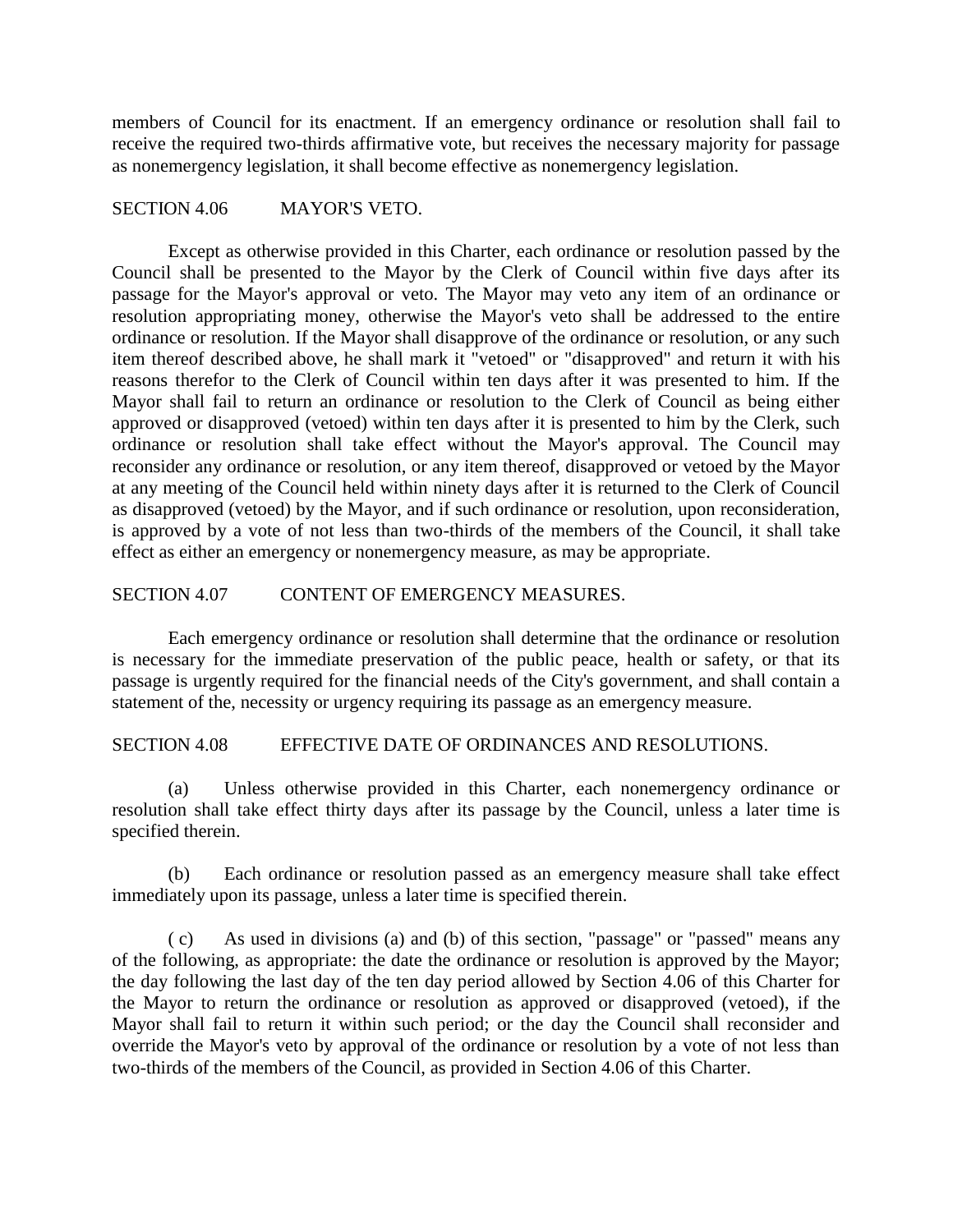#### SECTION 4.09 AUTHENTICATION.

Each ordinance and resolution shall be authenticated by the signature of the Clerk of Council and the President of Council or other presiding officer of the Council. The failure or refusal of such officers to sign as authenticating the measure shall not invalidate an ordinance or resolution.

## SECTION 4.10 AMENDMENT.

(a) A pending ordinance or resolution may be amended at any time prior to its passage by the Council by a majority vote of the members of the Council present and voting on the amendment, and such amendment shall not require additional readings of the ordinance or resolution.

(b) Any ordinance or resolution, or the codified ordinances or resolutions of the City, may be amended by the passage of subsequent ordinances or resolutions that: revise existing sections or parts thereof; enact new or supplemental sections or parts thereto; or repeal existing sections or parts thereof. This division does not prevent repeals by implication.

SECTION 4.11 ZONING MEASURES.

#### (a) PUBLIC HEARING NOTICE.

 When Council reviews applicant petitions for zoning district changes, the Clerk of Council shall cause a notice of the public hearing to be published one time in a newspaper of general circulation within the City at least seven days prior to the initial public hearing. When the petition for zoning district change involves ten or less parcels of land, the Clerk of Council or designee shall mail written notice of the public hearing to the owners of the property within, contiguous to, and directly across the street from the affected parcel or parcels at least seven days prior to the initial public hearing. The failure of delivery of the notice shall not invalidate any zoning ordinance. Council may, under the provisions of subsection (b) of this section, provide for this procedure and for additional postings to be completed prior to review by the Planning Commission. Such notices or postings shall be deemed to be constructive notice to the public.

#### (b) REVIEW PROCEDURES.

 Council shall, by ordinance or resolution, establish procedures for review of ordinances establishing, amending, revising, changing or repealing zoning classifications, districts, uses, maps or other regulations. Such procedures shall include review by the Planning Commission.

## (c) VOTING REQUIREMENTS.

 The following voting requirements shall apply to ordinances amending, revising, changing or repealing provisions of the planning and zoning code or zoning districts:

 (1) An affirmative vote of at least three-fourths of the members of Council shall be necessary to pass a zoning ordinance which differs from the written recommendations of the Planning Commission.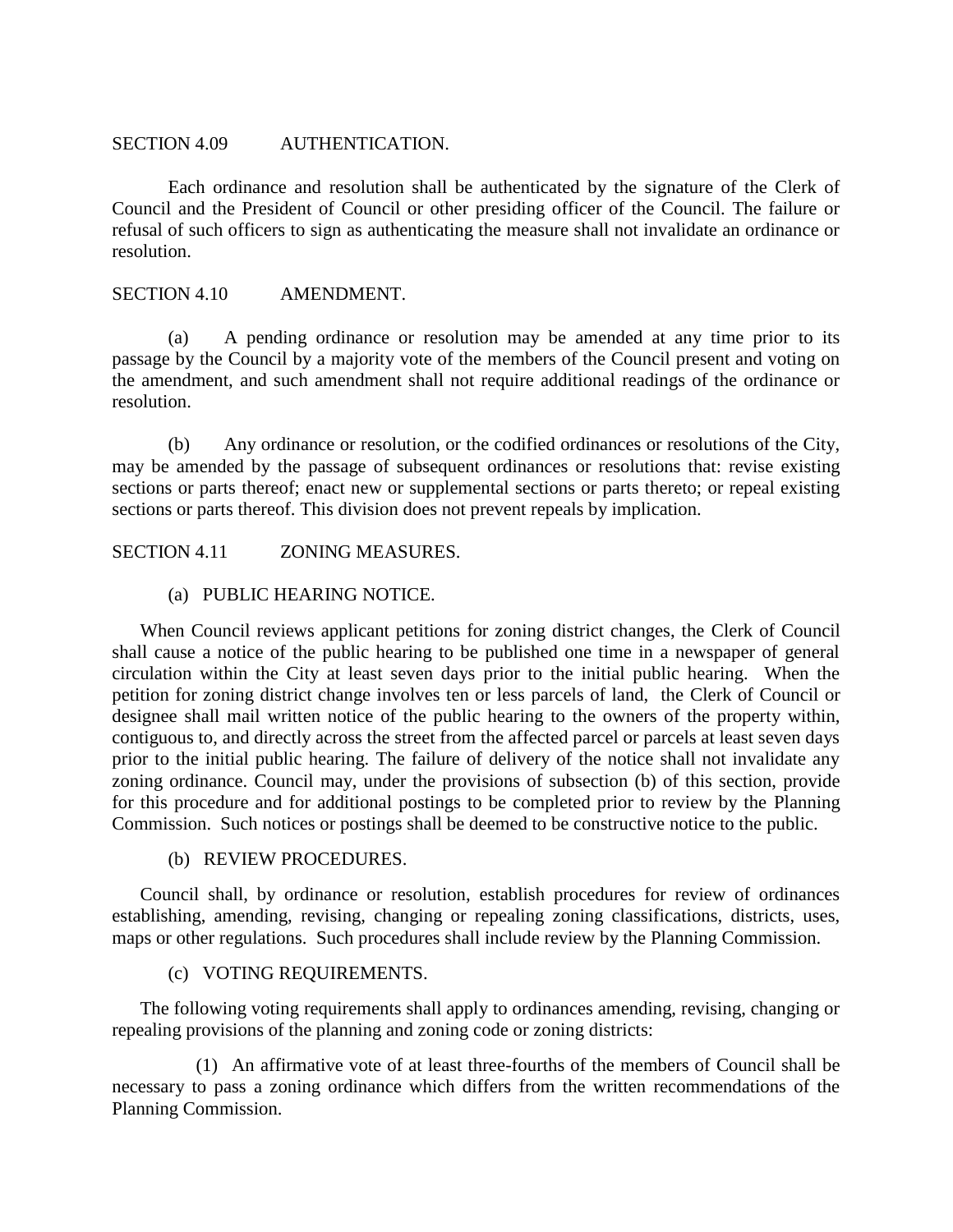(2) In no event shall an ordinance be considered as having passed unless it receives at least a majority vote of the members of council. (Amended 2017)

## SECTION 4.12 ADOPTION OF TECHNICAL CODES.

(a) Council may, by ordinance or resolution, adopt standard ordinances and codes prepared by the State or any department, board or other agency or subdivision of the State, or any standard or model ordinance or code prepared and promulgated by a public or private organization, including but not limited to codes and regulations pertaining to fire, fire hazards, fire prevention, plumbing code, electrical code, building code, refrigeration machinery code, piping code, boiler code, heating code, air conditioning code, housing code, and such other matters as the Council may determine to be appropriate for adoption by reference, by incorporation by reference.

(b) The ordinance or resolution adopting any such standard ordinance or code shall make reference to the date and source of such standard ordinance or code without reproducing the same at length in the ordinance. In such cases, publication of the standard ordinance or code shall not be required, but at least one copy of such code shall be kept at all times in the office of the Clerk of Council and available for reference by interested persons. If the standard ordinance or code is amended after its adoption by reference by the Council, the Council may adopt the amendment or change by incorporation by reference under the same procedure as is established herein for the adoption of the original standard ordinance or code.

## SECTION 4.13 CODIFICATIONS.

By a majority vote of the members of Council, the Council may cause the ordinances and resolutions of the City to be revised, codified, re-codified, rearranged, or published in book form, and such action shall become effective immediately upon approval thereof by a majority vote of the members of Council, and may contain new matter therein. The Clerk of Council shall cause a notice of such proposed action by the Council to be published one time in a newspaper of circulation in the City at least seven days prior to Council's action, and no further publication shall be necessary. A current service supplementing the City's codified ordinances and resolutions shall be maintained in the manner prescribed by the Council.

## SECTION 4.14 PUBLICATION.

All ordinances and resolutions passed by the Council shall be published. As used in this section "published" shall mean to post copies thereof, or a summary of such adopted legislation, in the most public place in the municipality, as determined by the council for a period of not less than ten days and to take such other actions as provided by council.

Failure to publish as required by this section shall not invalidate any ordinance or resolution and, in such event, the clerk of council may authorize the legislation to be published at a later date.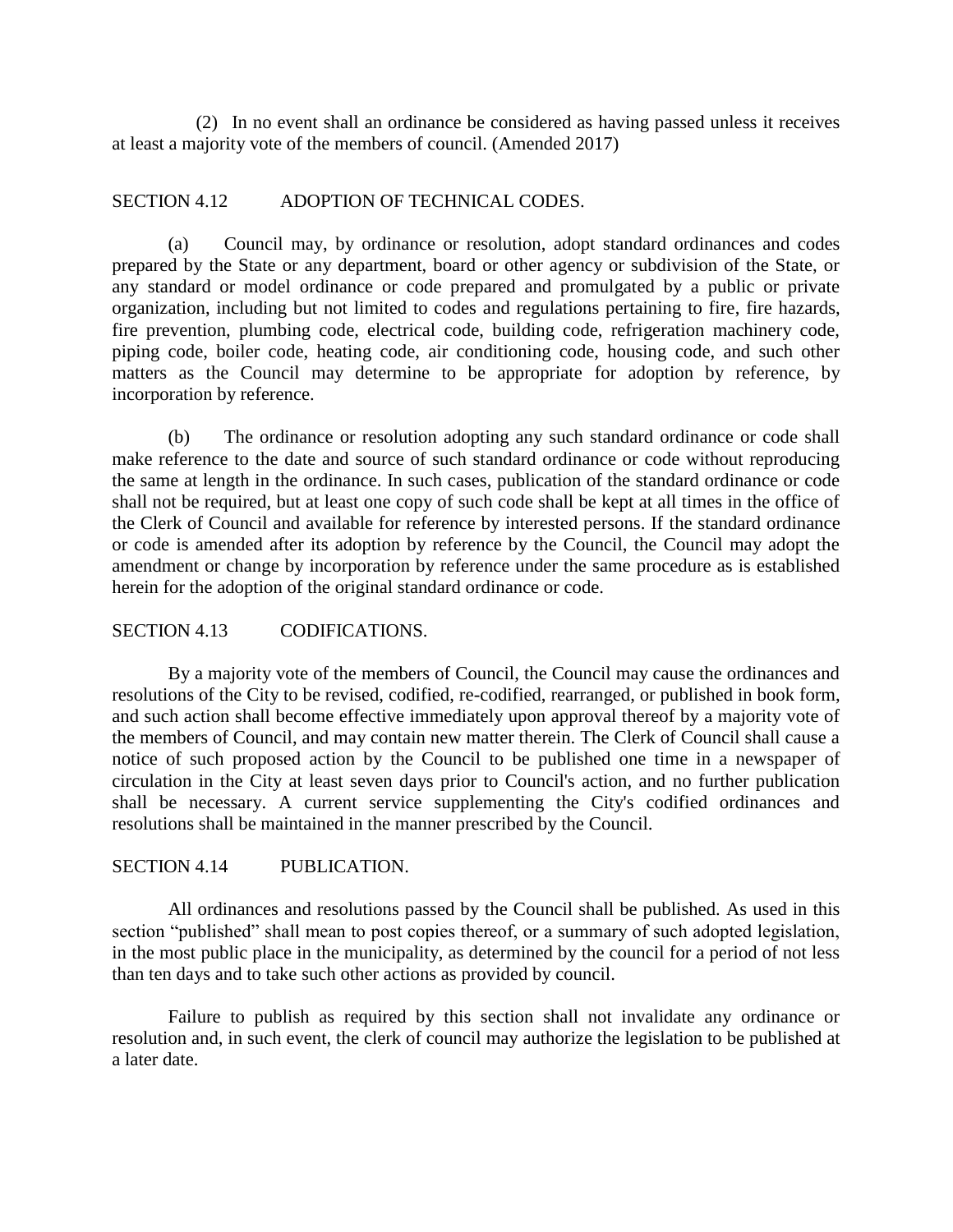## ARTICLE V

## THE MAYOR

#### SECTION 5.01 ELECTION AND TERM OF OFFICE.

The Mayor shall be elected from the City at large to a four year term of office, commencing with the election to be held in November, 1979. The Mayor's term shall commence on the first day of January next following his or her election.

## SECTION 5.02 OUALIFICATIONS.

(a) Candidates for the office of Mayor shall have been electors of the City for at least one year immediately prior to the Municipal election at which they seek to be elected.

(b) The Mayor shall be a full-time official of the City and shall not hold any other full-time public or private employment or any part-time public or private employment that could in any way interfere with his or her being available day or night, to fulfill the position of Mayor.

( c) The Mayor shall be an elector of the City during the term of office, and shall not hold any other public office during a term, except the Mayor may hold office in a political party or be a delegate to a political party convention, serve as a notary public, serve as a member or officer in the military reserve or national guard, serve in any office, position or capacity to further intergovernmental cooperation, and may hold any office permitted by this Charter or the laws of Ohio.

#### SECTION 5.03 POWERS, DUTIES AND FUNCTIONS.

(a) The Mayor shall be the chief executive, administrative and law enforcement officer of the City, and shall be responsible for and have the authority to administer and generally control, direct and supervise all administrative departments, divisions and sub-units thereof, except the Departments of Law and City Auditor. The Mayor shall enforce the provisions of this Charter and the ordinances and resolutions of the City pertaining to matters subject to the Mayor's direction, control and supervision. The Mayor shall not usurp or interfere with the exercise of powers, duties and functions of other elected officers of the City; rather, the Mayor shall cooperate fully with such other elected officials to assure the orderly and efficient management of the City.

(b) In addition to the matters set forth in division (a) of this section, the Mayor shall have the following powers, duties and functions:

- (1) The right and-duty to attend all meetings of the Council, and to participate in the discussions on any matters before the Council, but the Mayor shall not be entitled to vote on any matter before the Council.
- (2) The right to veto the passage of ordinances and resolutions as provided in Section 4.06 of this Charter.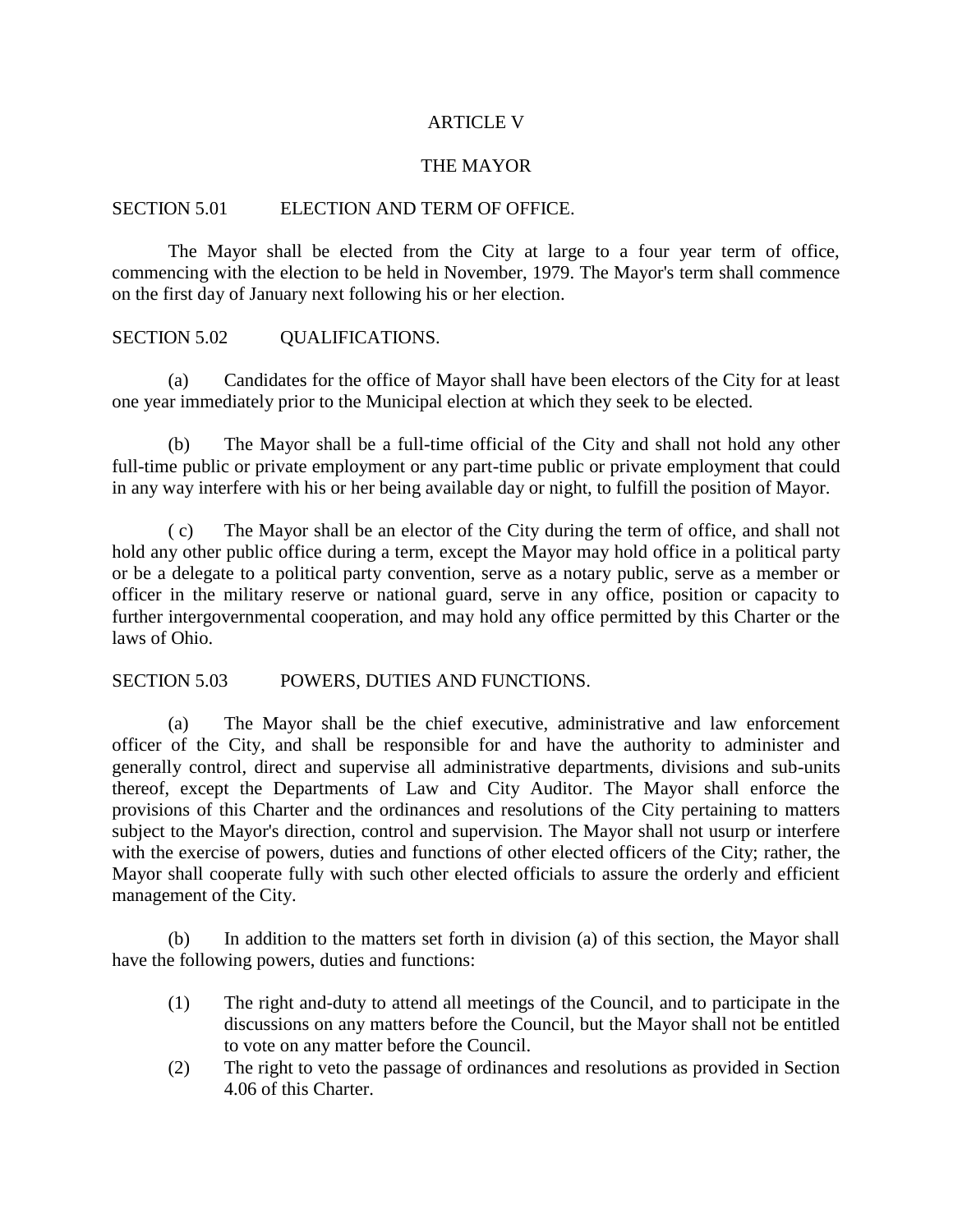- (3) To appoint, promote, remove, suspend or otherwise discipline all officers and employees in the classified and unclassified service of the City, subject to the provisions of this Charter relating to Civil Service; provided the Mayor shall not exercise such authority and powers over elected officials, the employees of the Departments of Law and City Auditor, the officers and employees of the Council, and in other instances where this Charter provides for another officer or body to exercise such authority and powers.
- (4) To prepare and submit to the Council the annual budget, appropriation measures and capital programs of the City.
- (5) To prepare and submit to the Council on or before the first day of March of each year, and to make available to the general public, a complete report of the administrative activities and programs of the City which are under his general direction, control and supervision for the prior year.
- (6) To make such other reports as the Council may require concerning the operation and programs of the administrative departments, divisions or sub-units thereof, and any Boards or Commissions of the City which are under the Mayor's general direction, control and supervision.
- (7) To keep the Council fully advised concerning the present condition and future needs of the City and to make any recommendations to the Council concerning the affairs of the City as the Mayor deems desirable.
- (8) To enforce all terms and conditions imposed in favor of the City or its inhabitants in any franchise or contract to which the City is a party, and to see that they are faithfully kept and performed.
- (9) The Mayor shall be recognized as the head of the City government by the President and other officers of the United States and the Governor and other officers of the State of Ohio for military purposes.
- (10) To exercise all judicial powers and functions granted to Mayors of municipal corporations by the laws of Ohio and applicable court rules.
- (11) To affix to all official documents and instruments of the City the Mayor's seal, which shall be the seal of the City, but the absence of the seal shall not affect the validity of any document or instrument.
- (12) To perform such other powers, duties and functions as provided under this Charter, the City's ordinances and resolutions, and the laws of Ohio, to the extent that such laws are consistent with this Charter and the City's ordinances and resolutions.

## SECTION 5.04 VACANCY, TEMPORARY ABSENCE OR DISABILITY.

(a) If a vacancy occurs in the office of Mayor more than one hundred days before the next primary or general election to be held within the City, a successor shall be elected at such election for the unexpired term. If a vacancy occurs less than one hundred days before the next primary or general election, a successor shall be elected at the next following primary or general election for the unexpired term. If the election to fill a vacancy is to be held at the regular Municipal election at which a Mayor would ordinarily be elected, the special election to fill the vacancy shall not be held and the person elected to the office of the Mayor at the regular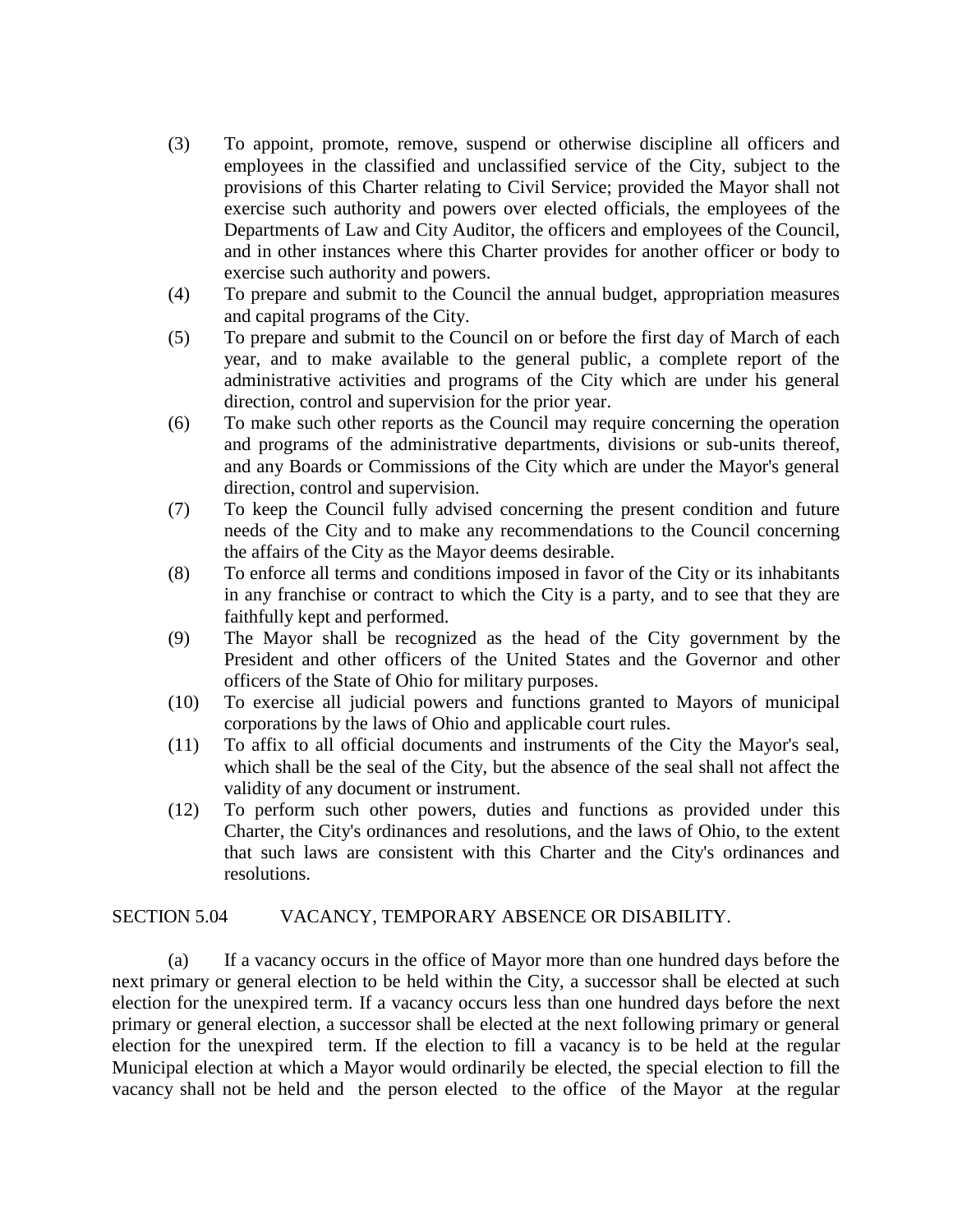Municipal election shall hold the office for the remainder of the unexpired term as well as the full term to which he or she was elected at the regular Municipal election. Candidates at special elections to fill a vacancy in the office of Mayor shall be nominated by petitions signed by at least one percent of the number of electors voting for the office of Mayor at the last preceding regular Municipal election at which a Mayor was elected. Where a successor to the Mayor is elected under this division, the President of Council shall become the Acting Mayor until the person elected at such election is qualified and assumes his duties. During the time the President of Council serves as Mayor, he or she shall not be subject to the provision of division (b) of Section 5.02 of this Charter, and shall exercise all powers, duties and functions of the office of Mayor and shall not serve as the President of Council. while the President of Council serves as the Acting Mayor, the President Pro-tempore of the Council shall serve as the presiding officer of the Council, acting in the place of the President of the Council, but the President Pro-tempore while so acting shall retain his office as a member of the Council and shall be entitled to vote on all matters before the Council. When the person elected to serve as the Mayor under this division qualifies and assumes the office of Mayor, the Acting Mayor shall return to the office and resume the powers, duties and functions as the President of the Council, and the President Protempore shall cease to serve in the place of such President of Council.

(b) In the event the Mayor is temporarily absent from the City or is temporarily disabled, the President of Council shall become the Acting Mayor until the Mayor returns or the disability is removed. During the time the President of Council serves as Acting Mayor, he shall exercise all powers, duties and functions of the office of Mayor and shall not serve as the President of Council. While the President of Council serves as the Acting Mayor, the President Pro-tempore of the Council shall serve as the presiding officer of the Council, acting in the place of the President of the Council, but the President Pro-tempore while so acting shall retain his office as a member of the Council and shall be entitled to vote on all matters before the Council.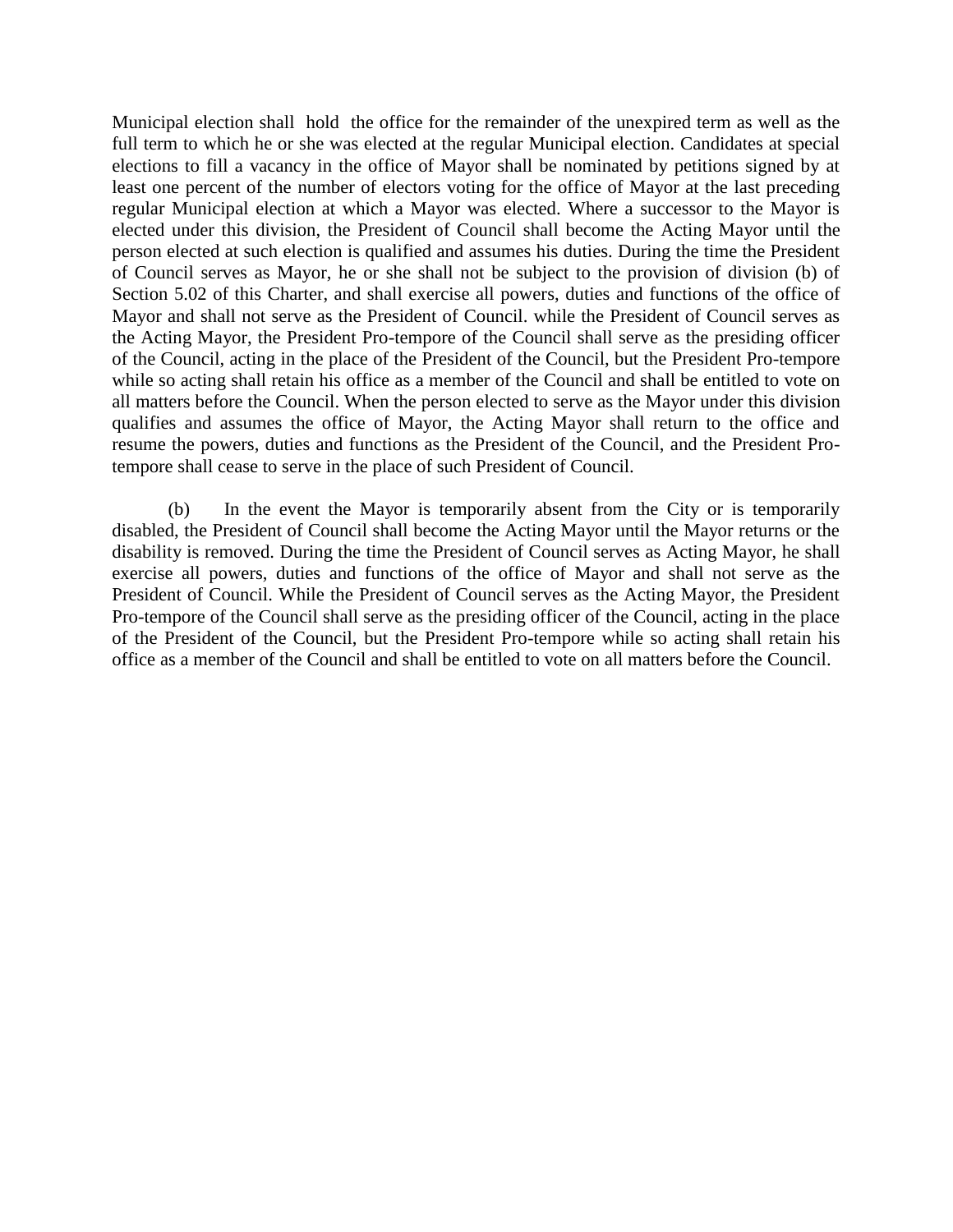#### ARTICLE VI

#### ADMINISTRATIVE DEPARTMENTS

## SECTION 6.01 CITY ATTORNEY.

(a) There is hereby created the Department of Law to be headed by a City Attorney who shall be elected from the City at large to a four year term of office, commencing with the election to be held in November, 1979. The City Attorney's term shall commence on the first day of January next following his or her election.

(b) The City Attorney shall be an elector of the City at the time of filing for and during the term of office. The City Attorney shall not hold any other public office during a term, except the City Attorney may hold office in a political party or be a delegate to a political party convention, serve as a notary public, serve as a member or officer in the military reserve or national guard, serve in any office, position, or capacity to further intergovernmental cooperation, and may hold any office or position permitted by this Charter or the laws in Ohio. The City Attorney shall be an attorney at law duly authorized to practice law in Ohio. (Amended 11-6-07)

( c) The City Attorney shall serve as legal counsel to the school district serving the territory of the City, and the City Council shall, by ordinance, require compensation to the City by the Board of Education for those services if it becomes advisable to do so, and the fees charged shall be reasonably calculated to reimburse the City for its costs of such services.

(d) The City Attorney shall be the legal advisor, prosecuting attorney and counsel for the City, and, subject to the direction of the Council, shall represent the City in all proceedings in Court or before any administrative board or body. Except as otherwise provided in this Charter, the City Attorney shall perform all other powers, duties and functions now or hereafter imposed on the city directors of law under the laws of Ohio: and shall perform other powers, duties and functions as required by this Charter, or by ordinance or resolution; provided that such laws, ordinances or resolutions are not in conflict with and are consistent with this Charter.

(e) The Council may provide for assistants and special counsel to the City Attorney. All assistants shall be appointed by the City Attorney. The assistants shall be responsible to the City Attorney and when authorized, may exercise all or any part of the powers, duties and functions granted to the City Attorney under this section. Special counsel may be employed by the Council to perform powers, duties and functions authorized by and in the manner provided by the Council.

(f) In the event of a vacancy in the office of City Attorney, the Mayor, with the approval of the Council by a majority vote of its members, shall appoint a qualified person to fill the vacancy for the remainder of the unexpired term of office. The City Attorney shall within 10 days of his taking office designate a qualified person to serve as Acting City Attorney in the event the City Attorney is temporarily absent or disabled. The Acting City Attorney designated pursuant to this Division shall exercise the powers, duties and functions of the City Attorney while serving as Acting City Attorney.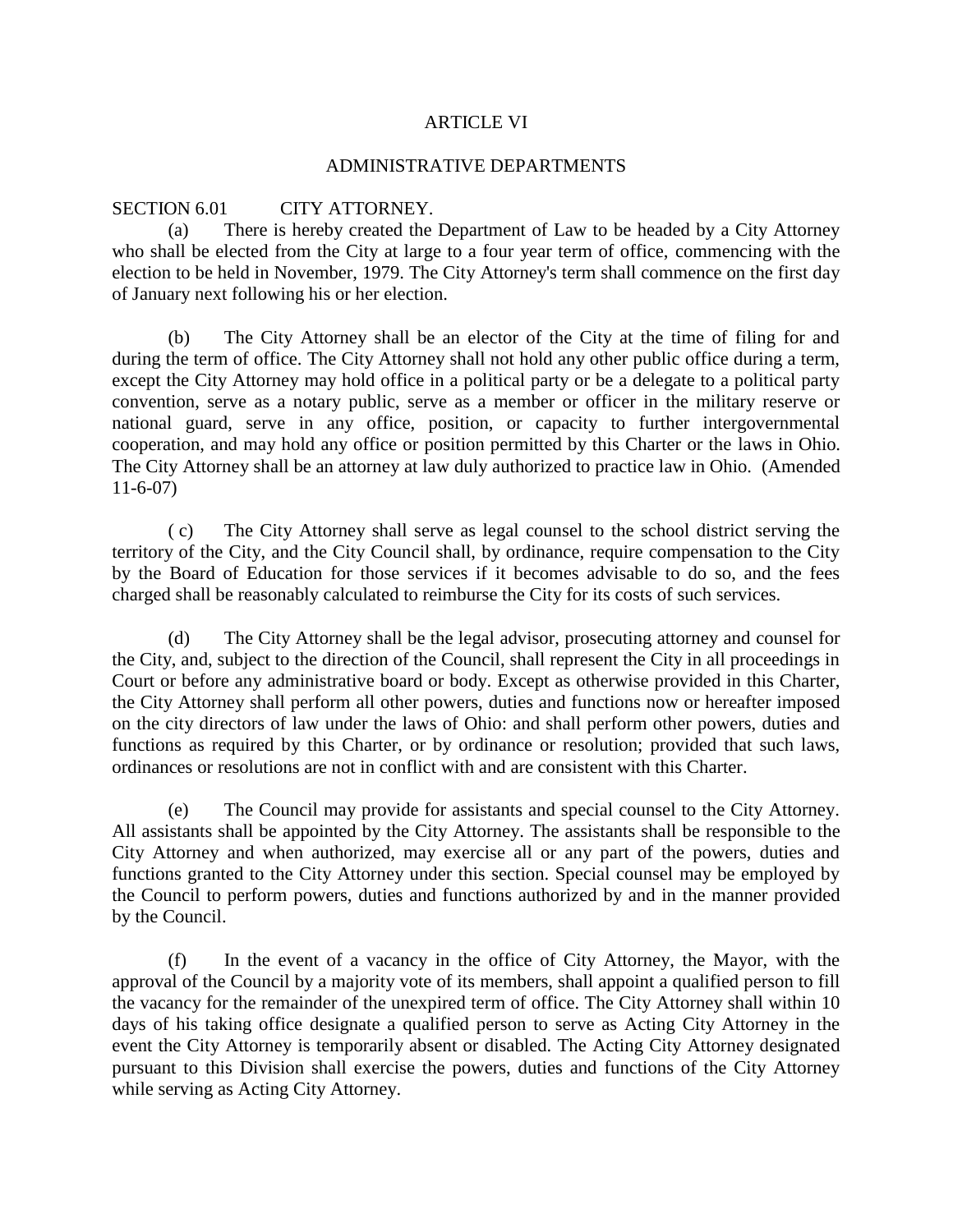(g) In the event that no person files or is elected City Attorney, then the Council, by a majority vote of its members, shall elect a City Attorney to fill the office for the full four-year term until the next term is to commence.

(h) The City Attorney shall be a full-time official of the City commencing January 1, 1996 and shall not hold any other full-time public or private employment or part-time public or private employment that interferes with the position of City Attorney. (Amended 11-3-92.)

## SECTION 6.02 CITY AUDITOR.

(a) There is hereby created the Department of City Auditor to be headed by the City Auditor who shall be elected from the City at large to a four year term of office. The person who holds the office of City Auditor under the general statutory plan of government for the City at the time this Charter takes effect is hereby designated as the first City Auditor under this Charter with all the powers, duties and functions of the City Auditor as provided in this Charter. At the regular Municipal election to be held in November 1981, and each four years thereafter, the City Auditor shall be elected to a four year term of office. The City Auditor's term shall commence on the first day of January next following his or her election.

(b) The City Auditor shall be qualified for office by reason of training or experience in matters pertaining to accounting, financial reporting and other fiscal matters. (Amended 11-3- 87.)

( c) The City Auditor shall be an elector of the City at the time of filing for and during the term of office. The City Auditor shall be a full-time officer of the City and shall not hold other full-time public or private employment; except the Auditor may hold office in a political party or be a delegate to a political party convention, serve as a notary public, serve as a member or officer in the military reserve or national guard, serve in any office, position, or capacity to further intergovernmental cooperation, and may hold any office or position permitted by this Charter or the laws of Ohio.

(d) The City Auditor shall be the chief fiscal officer of the City and, except as otherwise provided in this Charter, shall perform the powers, duties and functions now or hereafter given to City Auditors and Treasurers under the general laws of Ohio to the extent those laws are not in conflict with this Charter. The City Auditor shall also have the following powers, duties and functions:

(1) To keep the financial records of the City.

(2) To establish the accounting systems, financial records and reports used by The offices, departments and divisions, or such sub-units thereof, boards and commissions of the City.

(3) To receive and/or account for all taxes and other revenues and receipts of money of the City.

(4) To maintain accurate records of all appropriations, encumbrances against appropriations, and expenditures of the money of the City.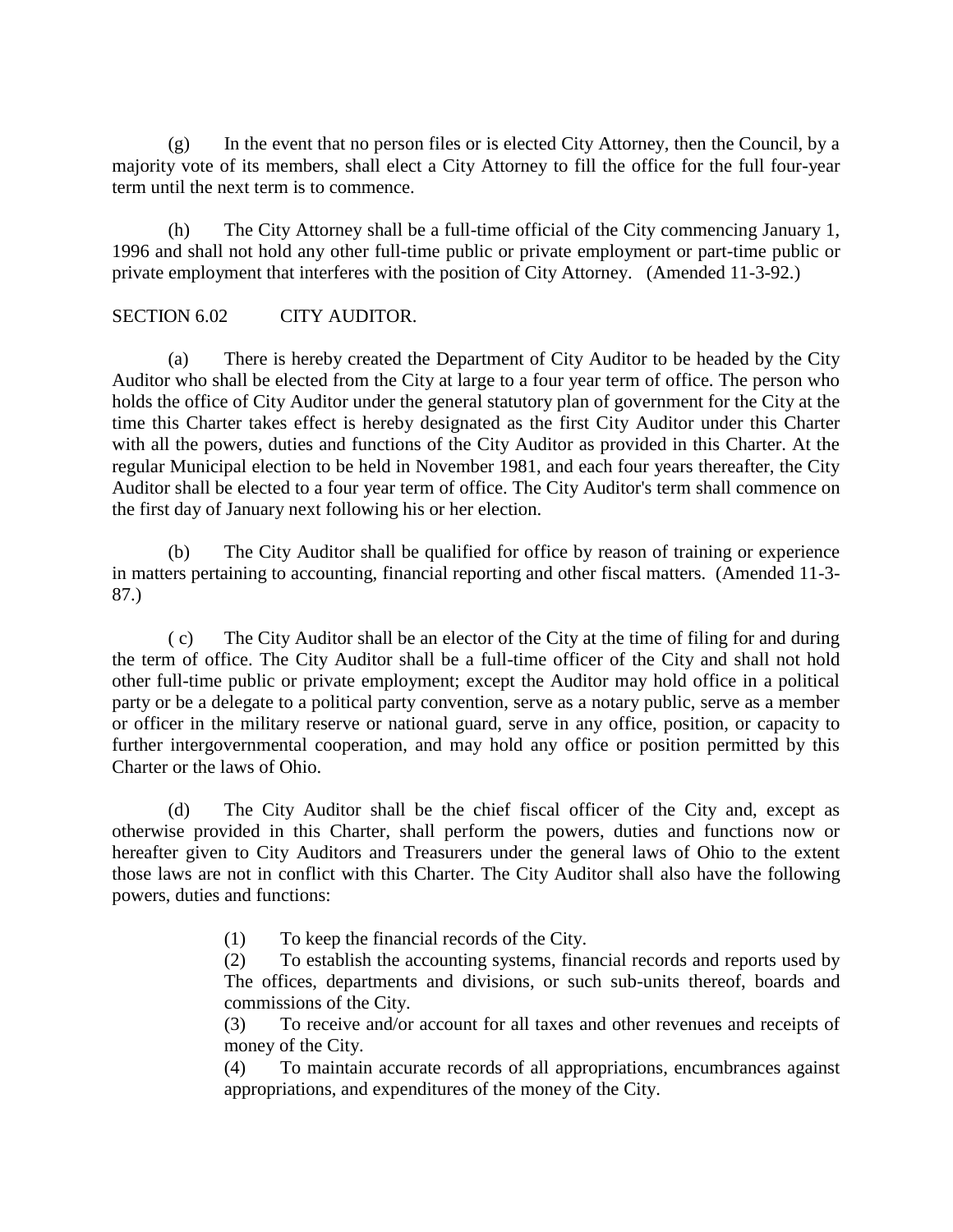(5) To maintain an accurate record of all assets and liabilities of the City.

(6) To audit, on an annual or continuing basis, the financial records and accounts of all departments and divisions or sub-units thereof, officers, boards and commissions. The Council may require a more frequent audit by ordinance or resolution. Upon the death, resignation or removal of any officer, the City Auditor shall audit the financial records and accounts of such official.

(7) To provide full and complete information concerning the financial affairs and status of the City as required by the Mayor, the Director of Finance or the Council, or any committee thereof; and to provide full and complete information concerning the financial affairs and status of any board or commission of the City upon the written request of the chairman of the board or commission, the Mayor or the Council.

(8) To make a full and complete report of the City's financial affairs and status at the end of each year, which report shall be made available to all other officers of the City and members of the general public.

(9) To act as the custodian of all monies of the City and to provide for the deposit of active monies of the City as directed by the Council, by ordinance or resolution; and the investment of interim or inactive monies of the City as directed by the Treasury Investment Board, by motion.

(10) To perform such other powers, duties and functions as are required by this Charter and the ordinances and resolutions of the City. (Amended 11-2-82)

(e) In the event of a vacancy in the office of City Auditor, the Mayor, with the approval of the Council by a majority vote of its members, shall appoint a qualified person to fill the vacancy for the remainder of the unexpired term of office. The City Auditor may designate a qualified person to serve as Acting City Auditor in the event the City Auditor is temporarily absent or disabled. The Acting City Auditor designated pursuant to this division shall exercise the powers, duties and functions of the City Auditor while serving as Acting City Auditor.

(f) In the event that no person files or is elected City Auditor, then the Council, by a majority of its members, shall elect a City Auditor to fill the office for the full four-year term until the next term is to commence. (Added 11-3-92.)

SECTION 6.03 CITY TREASURER.

(Pursuant to original Section 6.03 of the Charter, the office of City Treasurer was abolished effective January 1, 1982.)

SECTION 6.04 BUDGET DIRECTOR.

(a) There is hereby created the Department of the Budget to be headed by a Budget Director who shall be a qualified person appointed by and serve at the pleasure of the Mayor, and may be removed by the Mayor, without cause.

(b) The Budget Director may be either a full or part-time official of the City, as determined by the Council by a majority vote of its members.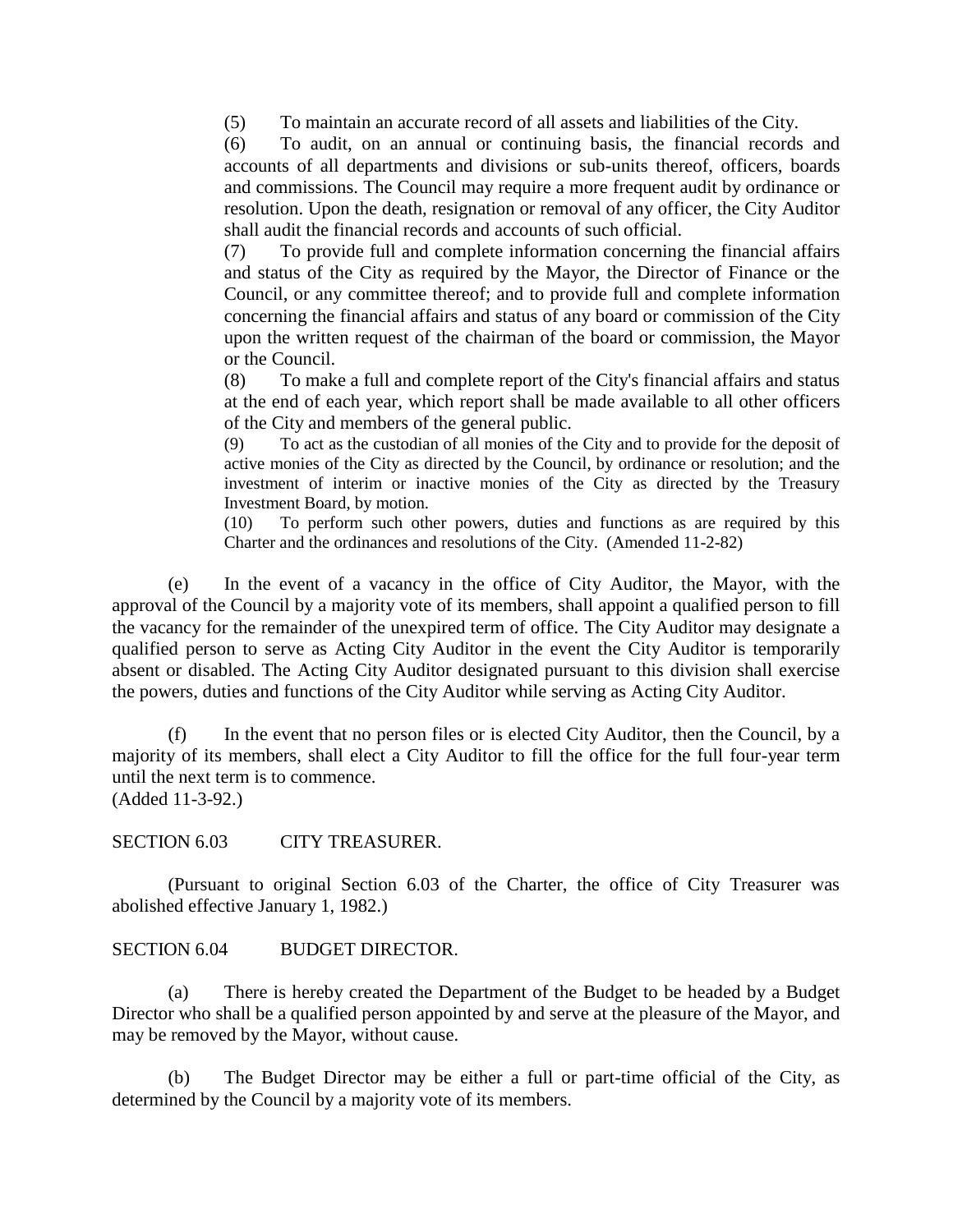( c) The Budget Director shall not hold any other public office or employment that shall be incompatible with the office of Budget Director under this Charter. If the Council shall determine the office shall be full-time, the Budget Director shall not hold any other public office or public or full-time private employment; except an office in a political party or as a delegate to a political party convention, as a notary public, as a member or officer in the military reserve or national guard, to serve in any office, position, or capacity to further intergovernmental cooperation, and to hold any office or position permitted by the Charter or the laws of Ohio.

- (d) The Budget Director shall have the following powers, duties and function:
	- (1) To serve as a non-voting member of the Treasury Investment Board.
	- (2) To perform short and long-term fiscal planning and to advise and report to the Mayor and Council thereon.
	- (3) To assist the Mayor, City Auditor and Council in the City's debt management and planning.
	- (4) To assist the Mayor in the preparation and submission of appropriation measures, estimates, budgets, capital programs and other financial matters.
	- (5) To assist the Mayor in obtaining state and federal financial assistance.
	- (6) To perform such other powers, duties and functions as provided by this Charter and as directed by the Mayor, provided such directives by the Mayor are consistent with this Charter and the City's ordinances and resolutions.

(e) Any vacancy in the office of Budget Director shall be filled in the manner provided by division (a) of this section. The Mayor may designate a qualified person to serve as Acting Budget Director in the event of a vacancy and until the vacancy shall be filled and in the event the Budget Director is temporarily absent or disabled. The Acting Budget Director designated pursuant to this division shall exercise the powers, duties and functions of the Budget Director while serving as Acting Budget Director. (Amended 11-3-92.)

SECTION 6.05 COOPERATION - CITY AUDITOR AND BUDGET DIRECTOR.

The City Auditor and Budget Director shall cooperate fully, and provide information and assistance to each other to assure an orderly and efficient administration of the City's fiscal affairs. (Amended 11-4-97.)

SECTION 6.06 DEPARTMENT OF PUBLIC SAFETY.

(a) There is hereby established a Department of Public Safety to be headed by a Director of Public Safety who need not be an elector of the City at the time of appointment, but who shall become an elector thereof within six months after his or her appointment. The Director of Public Safety shall be appointed by and serve at the pleasure of the Mayor, and may be removed by the Mayor, without cause.

(b) The Director of Public Safety shall be the executive head of the Division of Police and the Division of Fire, if such Division of Fire shall be created by the Council by ordinance or resolution, and such other divisions as shall be established and placed within the Department of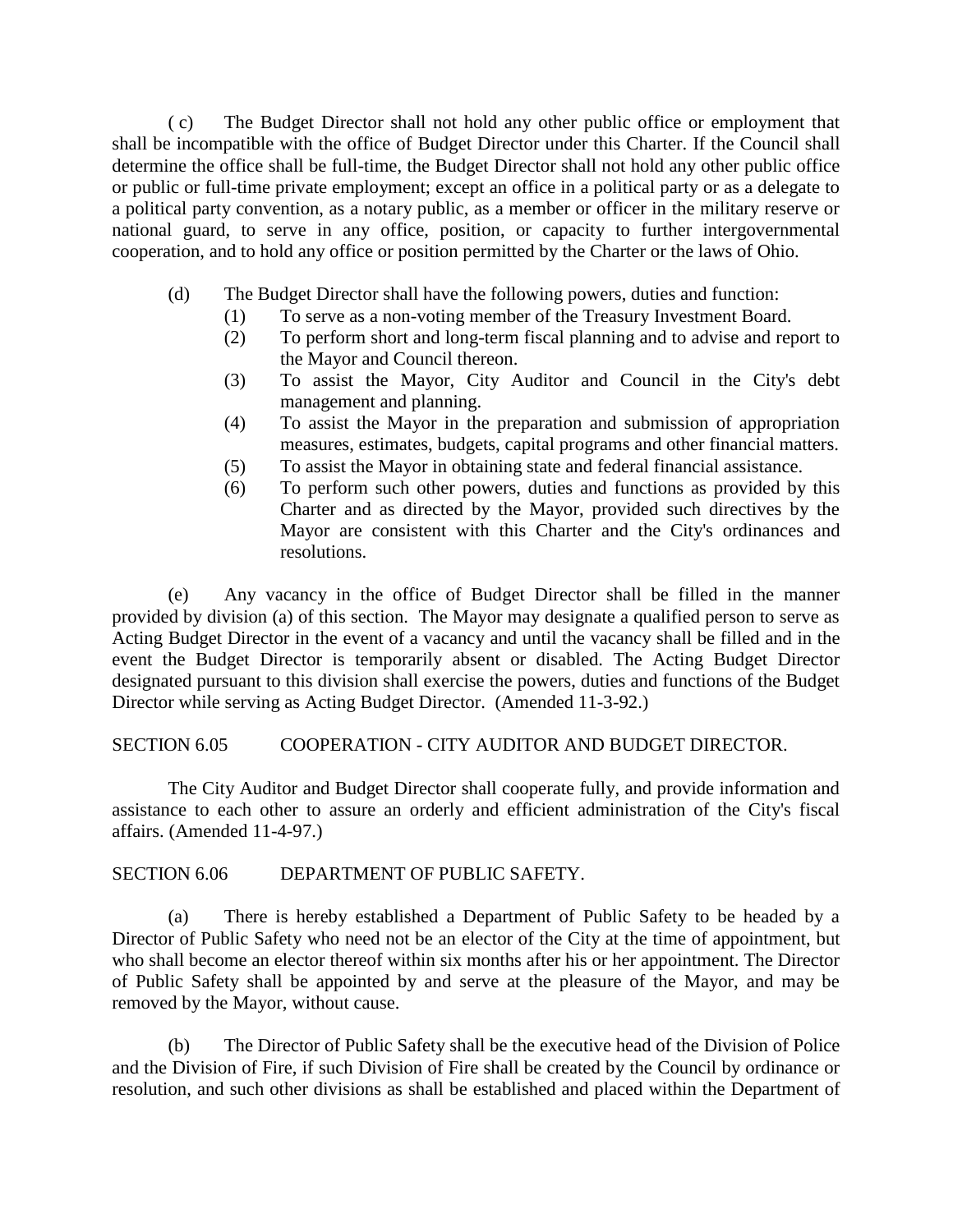Public Safety by Council by ordinance or resolution. The Director shall make all necessary administrative rules and regulations for the governing of the Department of Safety and the several divisions thereof, subject to the approval of the Mayor, and shall be charged with the duty of enforcing all police regulations that may be assigned to the Department and prescribed by ordinance or resolution of the City or the general laws of the State of Ohio. The Director of Public Safety shall perform such other duties, consistent with his office, as may be required by this Charter, by ordinance or resolution of Council, or as directed by the Mayor. The Mayor shall designate an Acting Director to serve in the event of a vacancy in the office or the temporary absence or disability of the Director, and such Acting Director shall exercise all the powers, duties and functions of the Director.

( c) The Division of Police may include an auxiliary police unit as authorized by ordinance or resolution.

SECTION 6.07 DEPARTMENT OF PUBLIC SERVICE.

(a) There is hereby established a Department of Public Service to be headed by a Director of Public Service who need not be an elector of the City at the time of appointment, but who shall become an elector thereof within six months after his or her appointment. The Director of Public Service shall be appointed by and serve at the pleasure of the Mayor, and may be removed by the Mayor, without cause.

(b) The Director of Public Service shall have charge of the administration, operation, construction, maintenance and repair of all streets, roads and other public works, improvements and buildings, and any City owned or operated utilities. The Director shall not, except as otherwise provided in this Charter, have jurisdiction over the maintenance of recreational facilities and parks of the City. The Director shall perform such other powers, duties and functions as may be required by this Charter, by ordinance or resolution of the Council, or as directed by the Mayor.

( c) The Department of Public Service shall include a Division of Building and Zoning Inspection, a Division of Water, a Division of Sewer, a Division of Sanitation, and a Division of Streets, and such other divisions as shall be established by ordinance or resolution.

(d) The Director of Public Service shall make all necessary administrative rules and regulations for the government of the Department of Public Service and the several divisions thereof, subject to the approval of the Mayor.

(e) The Mayor shall designate an Acting Director to serve in the event of a vacancy in the office or the temporary absence or disability of the Director, and such Acting Director shall exercise all the powers, duties and functions of the Director.

## SECTION 6.08 DEPARTMENT OF PARKS AND RECREATION.

(a) There is hereby established a Department of Parks and Recreation to be headed by a Director of Parks and Recreation. The Mayor shall appoint the Director based upon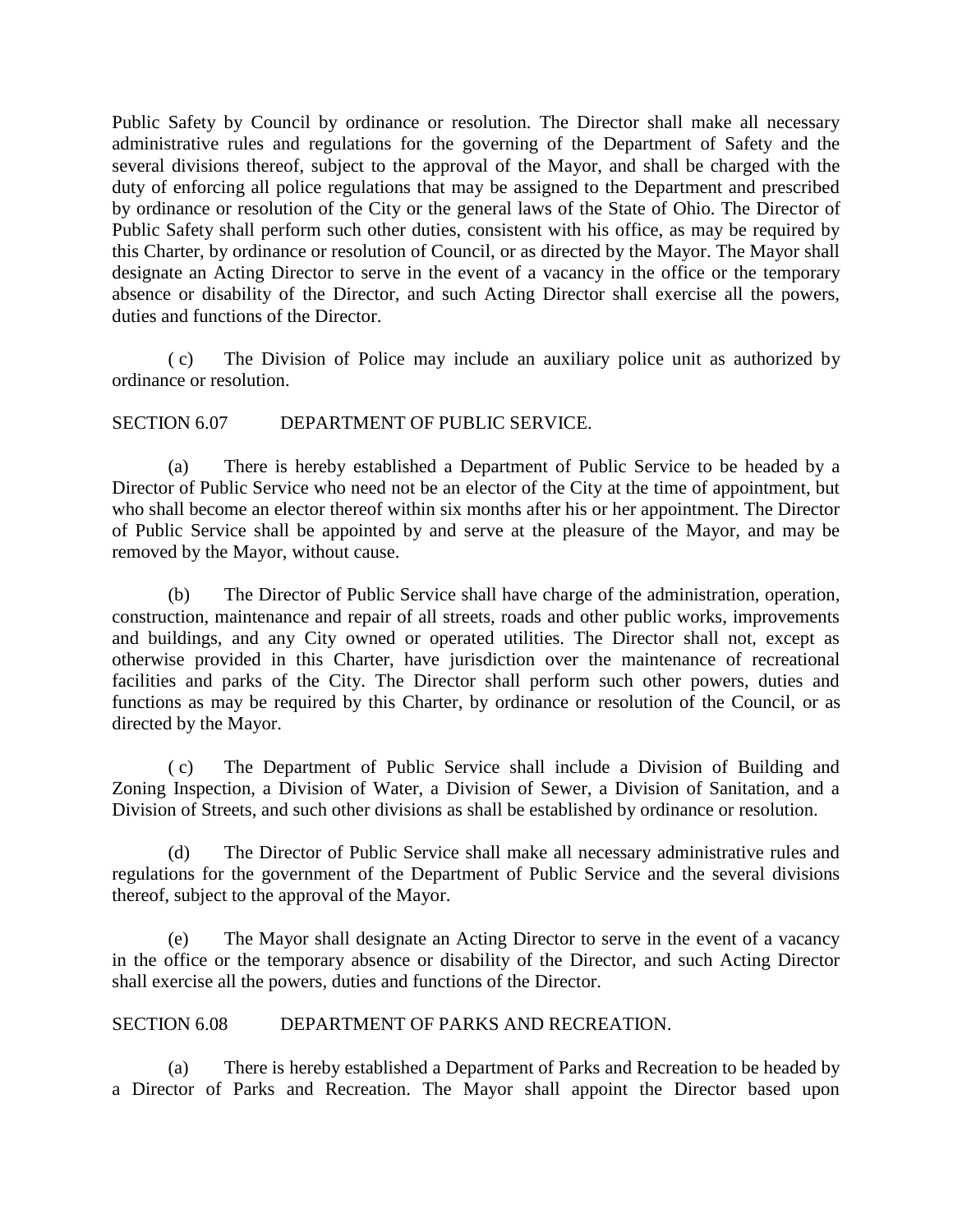recommendations to be submitted to him by the Parks and Recreation Commission. The Mayor's appointment shall be subject to the approval of the Council by a majority vote of its members. The Director need not be an elector of the City at the time of appointment, but shall become an elector thereof within six months after his or her appointment. The Director shall serve at the pleasure of the Mayor and may be removed by the Mayor, without cause. During a vacancy In the office of, or the temporary absence or disability of the Director of Parks and Recreation, the Mayor shall appoint an Acting Director of Parks and Recreation to exercise the powers, duties and functions of the Director.

(b) The Director of Parks and Recreation shall operate and maintain all parks and recreational programs and facilities and shall direct, control and supervise employees of the Department. The Director shall attend meetings of the Parks and Recreation Commission, shall keep the Commission fully advised concerning the operation and maintenance of the City's parks and recreational programs, and shall receive and consider the comments and recommendations of the Commission concerning the City's parks and recreation programs. The Mayor shall coordinate the work of the Department of Parks and Recreation and the Department of Public Service to assure that specialized equipment and personnel from the Department of Public Service are made reasonably available to work upon the City's parks and recreational facilities. Personnel of the Department of Public Service performing work in the parks and on the recreational facilities of the City shall be under the direction, control and supervision of the Director of Public Service. The Director of Parks and Recreation shall perform such other powers, duties and functions as required by this Charter, the City's ordinances and resolutions, and as directed by the Mayor.

#### SECTION 6.09 ADDITIONAL ADMINISTRATIVE DEPARTMENTS.

The Council may, by ordinance or resolution: establish new departments, divisions or other sub-units thereof; abolish, revise, merge or combine departments, divisions or other subunits thereof, whether created by this Charter or by ordinance or resolution, provided the Council shall not establish, abolish, merge or combine any department which is headed by an official elected by the people of the City; and from time to time may provide for the powers, duties and functions of the administrative departments, divisions and other sub-units thereof, provided such ordinances and resolutions are consistent with this Charter.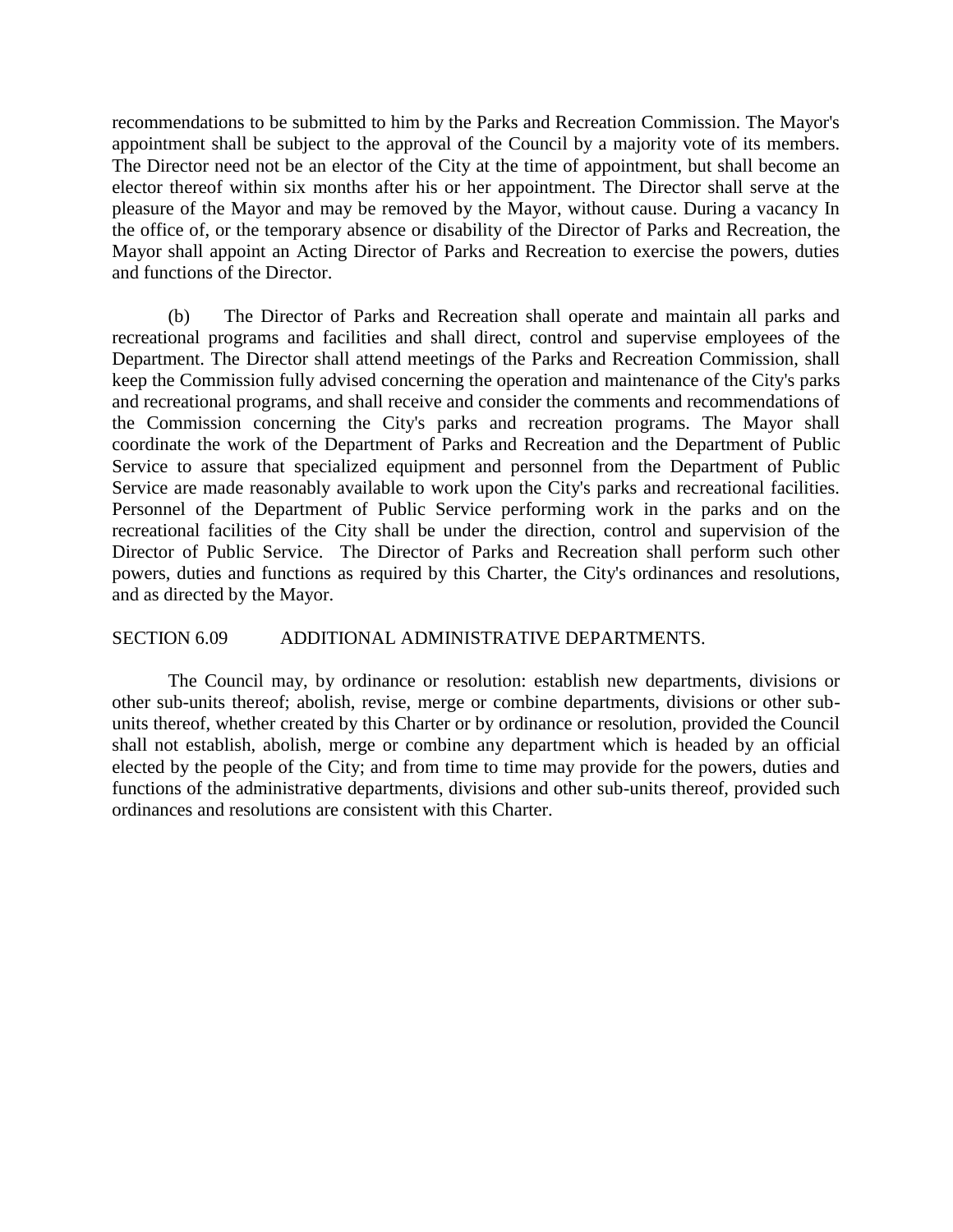#### ARTICLE VII

#### BOARDS AND COMMISSIONS

#### SECTION 7.01 PLANNING COMMISSION.

(a) There is hereby created a Planning Commission, consisting of five citizen members who are electors of the City, to be appointed by the Mayor subject to approval by the Council by a majority vote of its members. The Director of Development shall be an ex-officio member of the Commission and may take part in discussions, but shall not cast any vote. Commission members whenever possible should have a background in city planning, law, finance, real estate, community development, architecture, civil engineering, or related field. Except for the Director of Development, no person shall serve as a member of the Commission at the same time he or she is an employee or official of the City. Each citizen member shall serve for a three year term of office.

(b) The Planning Commission shall hold at least one regular meeting each month; except the Commission, by its rules or by a majority vote of its members, may designate one month in which regular meetings shall not be held.

 (c) The Planning Commission shall have the power to hear applications for zoning district changes, review zoning regulation changes, review plats and subdivision regulations, and to exercise such other powers, duties, and functions as provided for by Council. The Commission shall conduct studies and surveys, and prepare advisory plans, reports and maps relative to planning, land use, zoning, and transportation or other infrastructure of the City. The Commission shall be responsible for the preparation and implementation of a comprehensive plan, land use plan, transportation plan, or other similar development plans and guidelines for the City and subsequent plan amendments, for Council approval. The Planning Commission shall assist the Director of Development or other City officials with drafting and review of development policies for the City. The Commission may make such advisory recommendations concerning such matters to the Council as the Commission believes to be in the best interest of the City. The Commission may exercise any powers, duties, or functions provided to municipal planning commissions by state law that do not otherwise conflict with council ordinances or resolutions, or this charter. (Amended 2017)

#### SECTION 7.02 BOARD OF ZONING AND BUILDING APPEALS.

(a) There is hereby created a Board of Zoning and Building Appeals consisting of the Director of Development and five citizen members who are electors of the City, to be appointed by the Mayor subject to approval by the Council by a majority vote of its members. The Director of Development shall be an ex-officio member of the Board and may take part in discussions, but shall not cast any vote. Except for the Director of Development, no person shall serve as a member of the Board at the same time he or she is an employee or official of the City. Each citizen member shall serve for a three year term of office.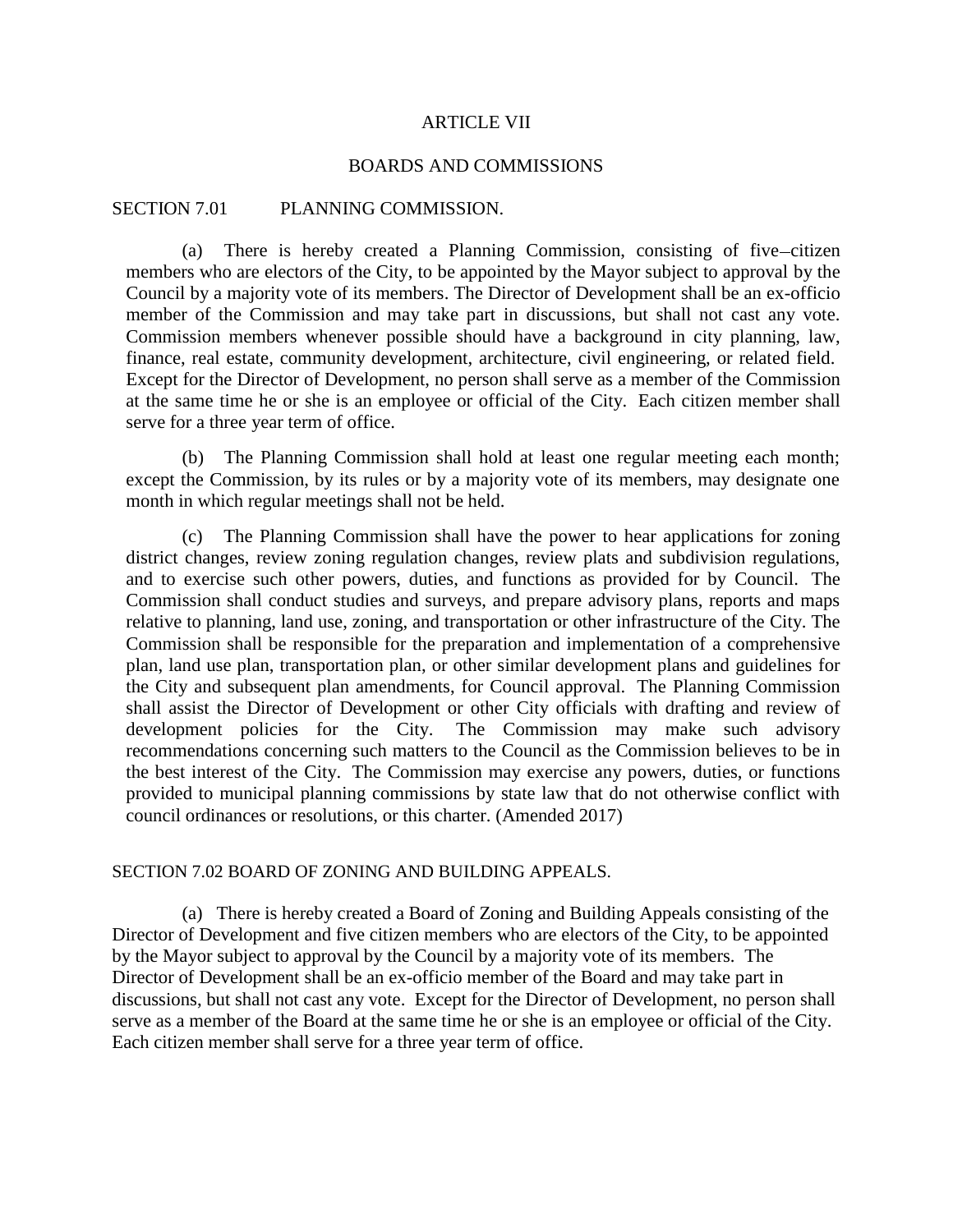(b) The Board of Zoning and Building Appeals shall hold at least one regular meeting each month; except the Board, by its rules or by a majority vote of its members, may designate one month in which regular meetings shall not be held.

 (c) The Board of Zoning and Building Appeals shall have the power to hear and decide appeals for exceptions to and variances in, the application of resolutions, ordinances, regulations, measures and orders of administrative officials or agencies governing zoning, building, property maintenance, and housing in the City, as may be required to afford justice and avoid unreasonable hardship, subject to such reasonable standards as shall be prescribed by Council by ordinance or resolution. The Board may make advisory recommendations to the Council and the Planning Commission concerning such matters as it believes to be in the best interest of the City. The Board shall have such other powers, duties and functions, consistent with this Charter as provided by the City's ordinances and resolutions. (Amended 2017).

## SECTION 7.03 CIVIL SERVICE COMMISSION.

(a) There is hereby created a Civil Service Commission consisting of three members who are electors of the City, to be appointed by the Mayor subject to approval by the Council by a majority vote of its members. At the time of appointment not more than two of the members shall be adherents of the same political party. The members of the Civil Service Commission existing on the effective date of this Charter under the general statutory plan of government for the City, are hereby designated as the members of the Civil Service Commission under this Charter, and as such, shall serve the remainder of their statutory terms of office exercising the powers, duties and functions of the Commission under this Charter. Thereafter, members of the Civil Service Commission shall be appointed to serve for a term of office of four years each, except the first person appointed to a new term after this Charter takes effect shall be appointed to a three year term.

(b) All compensated positions of the City shall be in the Classified Service of the City, except the following offices and positions which shall constitute the Unclassified Service of the City:

- (1) All elected officials of the City.
- (2) All directors of departments of the City.
- (3) The Clerk of Council and employees of the Council.

(4) Members of all Boards and Commissions established by this Charter or by ordinance or resolution.

(5) The secretary of each Board and Commission established by this Charter or by ordinance or resolution; provided that if such secretary holds other employment within the Classified Service of the City, this section shall not exempt such person from the requirement of competitive examination to hold such other employment.

(6) One secretary to the City Attorney, Assistant City Attorneys and special legal counsel.

(7) One secretary and one assistant or deputy to each of the following officers: the City Auditor, the Mayor, and each director of a department.

(8) Members of any auxiliary police force or unit, and volunteer or part-time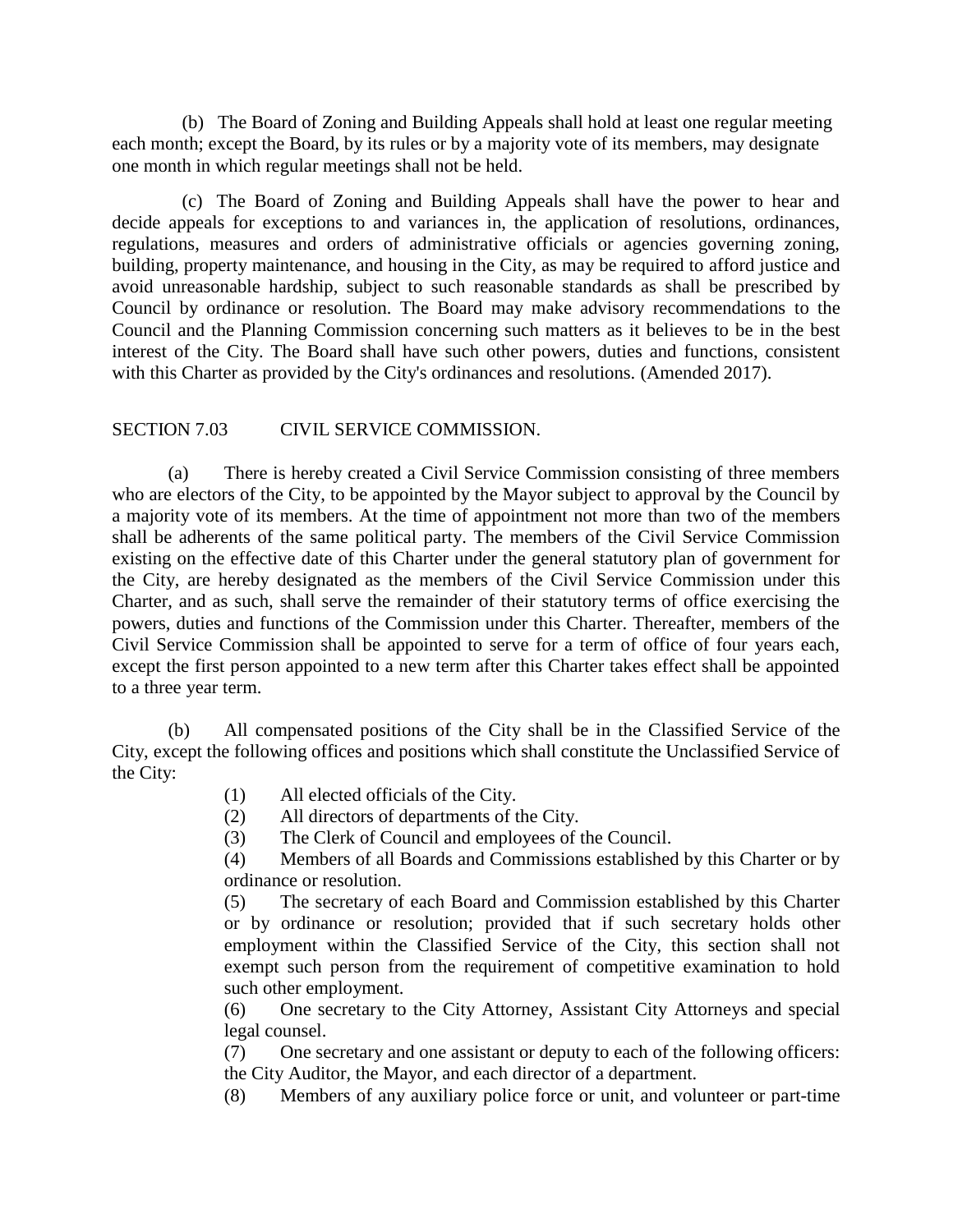members of any fire force or division.

(9) Persons of exceptional professional or scientific qualifications.

(10) Consultants and others engaged to provide services as Independent contractors.

(11) Unskilled laborers and other positions not required to be in the Classified Service under the Ohio constitutional provisions pertaining to merit, as defined and authorized by the Civil Service Commission and approved by the Council, by ordinance or resolution.

(12) Professional engineers employed by the City.

(13) Temporary employees who are not employed for more than ninety consecutive days or for more than ninety days in any one year.

(14) Special categories of employees employed under federal or state programs, as defined and authorized by the Civil Service Commission and approved by the Council, by ordinance or resolution. Heads of divisions within departments, including the positions of Chief of Police and Fire Chief, are within the Classified Service of the City.

( c) Officers and employees in the Classified Civil Service of the City shall be appointed and promoted pursuant to competitive examinations, to the extent practicable, and shall be dismissed, suspended or otherwise disciplined, for cause only, pursuant to the powers granted by division (e) of this section. Officers and employees in the Unclassified Service of the City shall not be appointed or promoted pursuant to competitive examination and shall serve at the pleasure of the appointing authority and may be removed, suspended or otherwise disciplined without cause, except as may otherwise be provided in portions of this Charter applicable to such officers or employees.

(d) The Mayor shall be the appointing authority with the power to appoint, promote, remove, suspend or otherwise discipline:

> (1) All officers and employees in the administrative departments, or sub-units thereof, except the Departments of Law and City Auditor, subject to the provisions of this section pertaining to Civil Service.

> (2) Employees of each Board or Commission created by this Charter or by ordinance or resolution, subject to the provisions of this section pertaining to Civil Service. The secretary of each Board and Commission shall be appointed by the Board or Commission as provided in Section 7.08(a) of this Charter.

> The City Auditor and City Attorney shall be the appointing authorities for their respective departments with the power to appoint, promote, remove, suspend or otherwise discipline officers and employees within their respective departments or offices, subject to the provisions of this section pertaining to Civil Service.

(e) The general laws of Ohio pertaining to civil service in general statutory plan cities shall apply to the City under this Charter, except as such laws may conflict with or be inconsistent with the provisions of this Charter; and further provided that the Council may, by ordinance or resolution, eliminate or modify the application of specific provisions of those laws to the City and substitute local procedures or provisions in lieu of the specific provisions of those laws.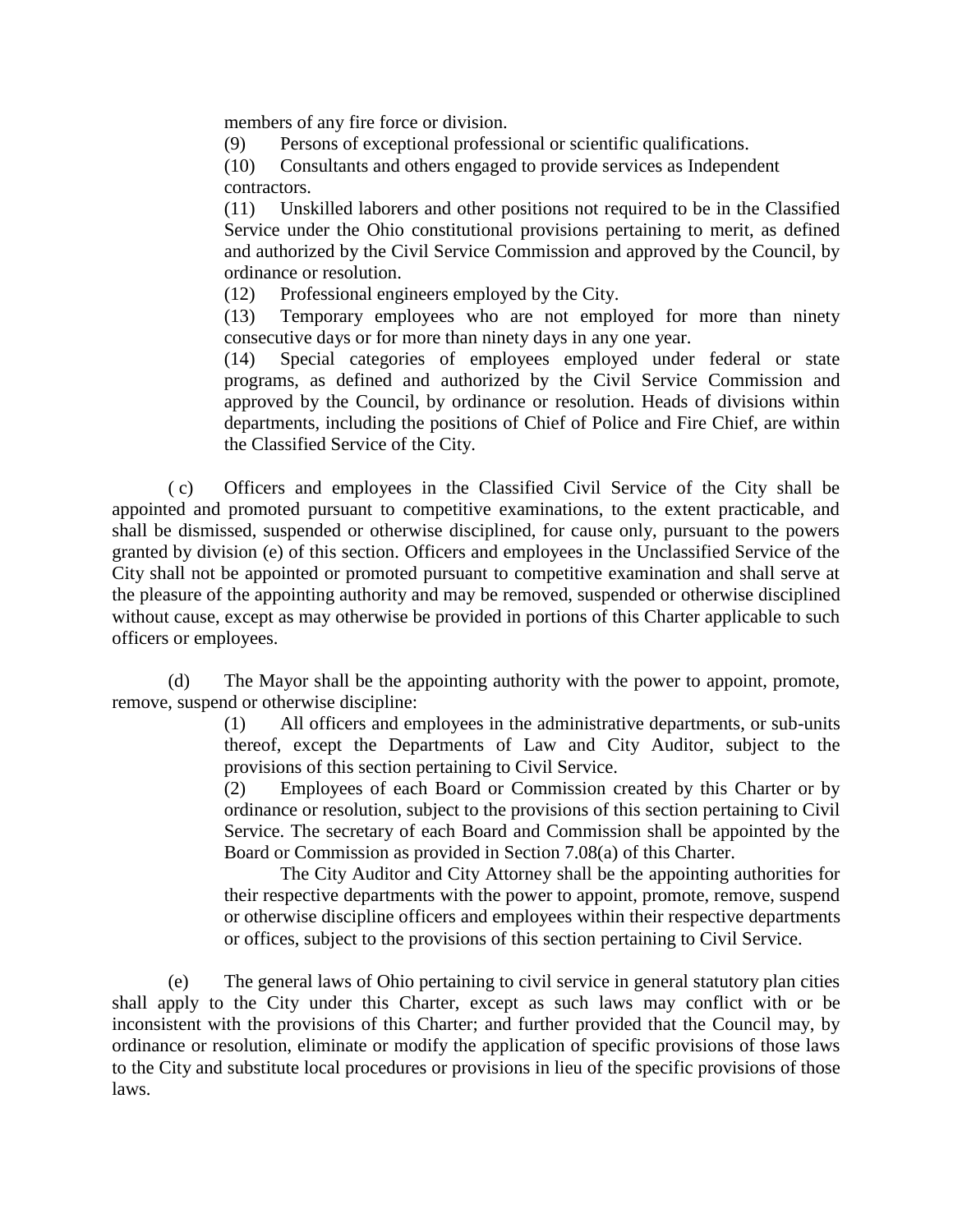(f) The Civil Service Commission of the City shall administer the Civil Service provisions of the general laws of Ohio for the Classified employees of any school district, health district, court or other unit of government to the extent and if required under the general laws of Ohio. The City may receive funds from such other units of government for the services rendered to them.

## SECTION 7.04 PARKS AND RECREATION COMMISSION.

(a) There is hereby created a Parks and Recreation Commission to consist of: two electors of the Reynoldsburg City School District to be appointed by the Board of Education of the Reynoldsburg City School District; and three electors of the City to be appointed by the Mayor. Members appointed by such Board of Education or the Mayor shall serve four year terms of office.

The persons serving as members of the Recreation Commission existing under the general statutory plan of government for the City at the time this Charter takes effect are hereby designated to serve as members of the Parks and Recreation Commission under this Charter, and as such, shall serve the remainder of their terms of office exercising the powers, duties and functions of the Commission under this Charter. After the expiration of existing terms of office of members holding over under the general statutory plan of government, the Mayor and the Board of Education shall appoint members to four year terms of office, except that their initial appointments shall be made for such terms as will assure that thereafter one member of the Commission shall be appointed each year. Thereafter, each member appointed by the Board of Education and the Mayor shall serve for a four year term of office.

(b) In the event the Board of Education shall fail to appoint any member, as authorized by division (a) of this section, within thirty days after the Board's initial appointments are to be made or upon a vacancy, the Mayor shall appoint a person to fill the vacancy and the person appointed by the Mayor in such events shall serve at the pleasure of the Mayor and may be removed, without cause, by the Mayor.

( c) In addition to the persons authorized to call special meetings of the Commission under its rules, the Director of Parks and Recreation may call a special meeting of the Commission, in the manner provided by the Commission's rules.

(d) The Parks and Recreation Commission shall review the City's parks and recreation operations, facilities and programs and shall make advisory recommendations to the Director of Parks and Recreation and the Council concerning such parks and recreational programs, operations and facilities as the Commission believes to be in the best interest of the City. Prior to submitting the budget request of the Department of Parks and Recreation to the Mayor for his or her consideration, the Director shall meet with the Commission, explain the contents of the budget request, and receive the recommendations of the Commission, if any, concerning the budget request. If the budget request submitted by the Director to the Mayor differs from the recommendations of the Commission, the Director shall also submit a full explanation of the Commission's recommendations to the Mayor. Recommendations on the budget by the Commission are advisory only.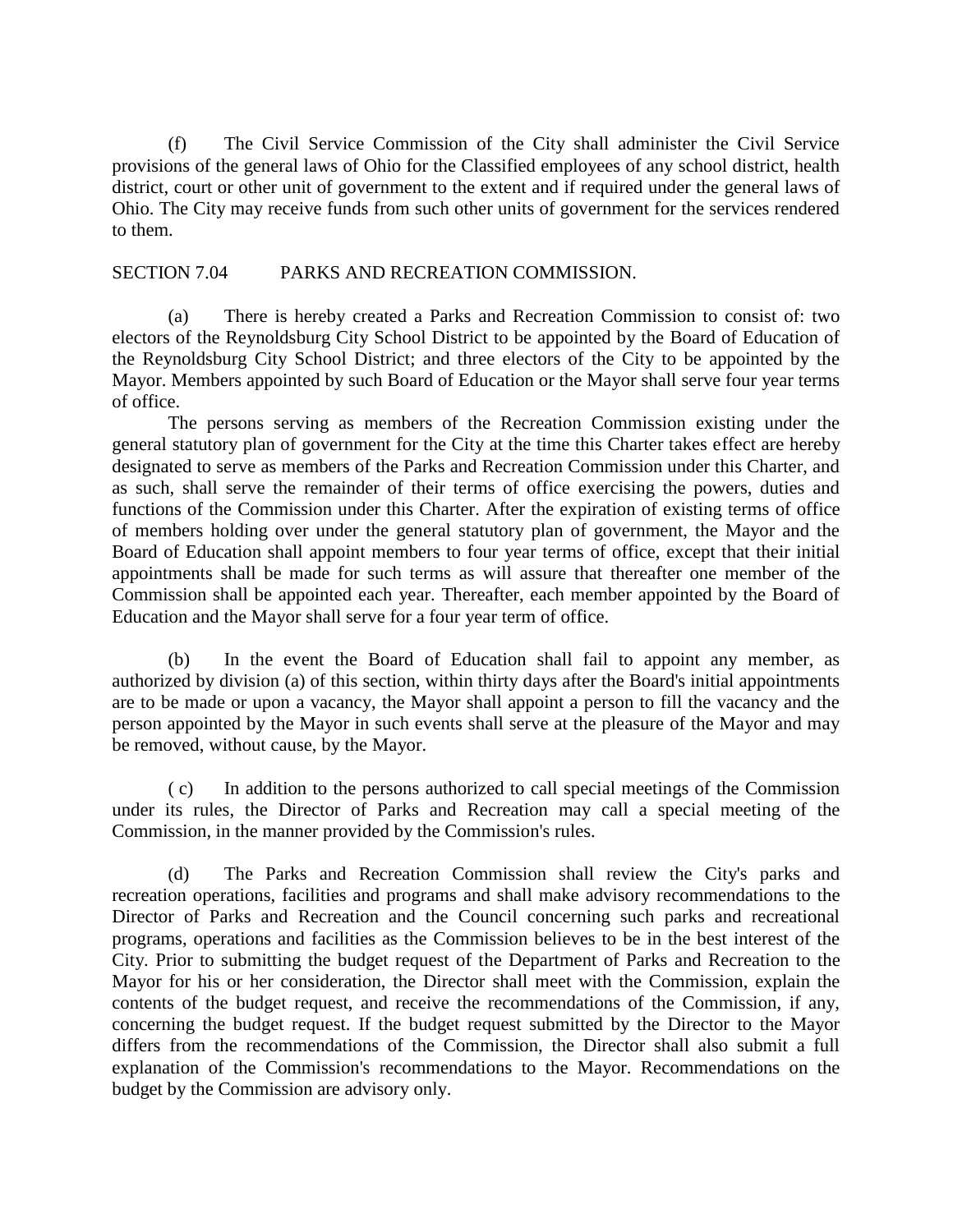#### SECTION 7.05 CHARTER REVIEW COMMISSION.

(a) During the month of January, 1982 and each five years thereafter, the Council shall appoint, by a majority vote of its members, a Charter Review Commission consisting of five members who are electors of the City. Not more than two of the members shall be adherents of the same political party. In addition to the mandatory duty imposed upon the Council by this section to appoint a Charter Review Commission during January of 1982 and each five years thereafter, the Council may appoint such Commission, with membership as provided in this division, at any time, by a majority vote of its members.

(b) The Charter Review Commission shall study and review the provisions of this Charter and the operations of the City and shall report its recommendations, if any, for changes or revisions in this Charter to the Council no later than the first day of August following the appointment of the Commission, unless a later date is specified by the Council, by a majority vote of its members. The Commission shall submit their recommended amendments to Council. Upon two-thirds vote of Council the amendments shall be submitted to the voters in the manner provided by the Constitution and the laws of Ohio. While substantive changes are not permitted, Council may modify the language of the recommended amendments for purposes of clarity or to correct technical defects. The Council shall approve funds to the Commission as determined to be necessary by the Commission to carry out its powers, duties and functions, including amounts required to pay any consultants or special legal counsel selected by the Commission. (Amended 11-3-92.)

#### SECTION 7.06 TREASURY INVESTMENT BOARD.

(a) There is hereby created a Treasury Investment Board consisting of the persons holding the offices of Mayor, City Attorney and Auditor. The Mayor shall be the Chairman of the Board, the Auditor shall be the Vice Chairman of the Board, and the City Attorney shall be the Secretary of the Board. The Mayor, Auditor and City Attorney shall be members of the Board by virtue of holding the aforesaid offices, and shall not be subject to division (a)(1) of Section 7.08 of this Charter, to the extent that section is inconsistent with this division (a), nor shall division (c) of Section 7.08 of this Charter pertaining to removal from office apply to members of the Board. (Amended 11-7-95.)

(b) The laws of Ohio pertaining to the investment of inactive and interim monies of the City shall apply to the City under this Charter to the extent such laws are consistent with this Charter and the ordinances and resolutions of the City, provided that:

> (1) The City Auditor shall invest the inactive and interim monies of the City and administer such investments pursuant to directions given by the Treasury Investment Board, by motion, which directions may be either specific or general in nature.

> (2) The Council shall, by ordinance or resolution, define active, inactive and interim monies of the City.

> (3) The Council may, by ordinance or resolution, prescribe the eligible obligations and securities for investment of monies of the City, the amount of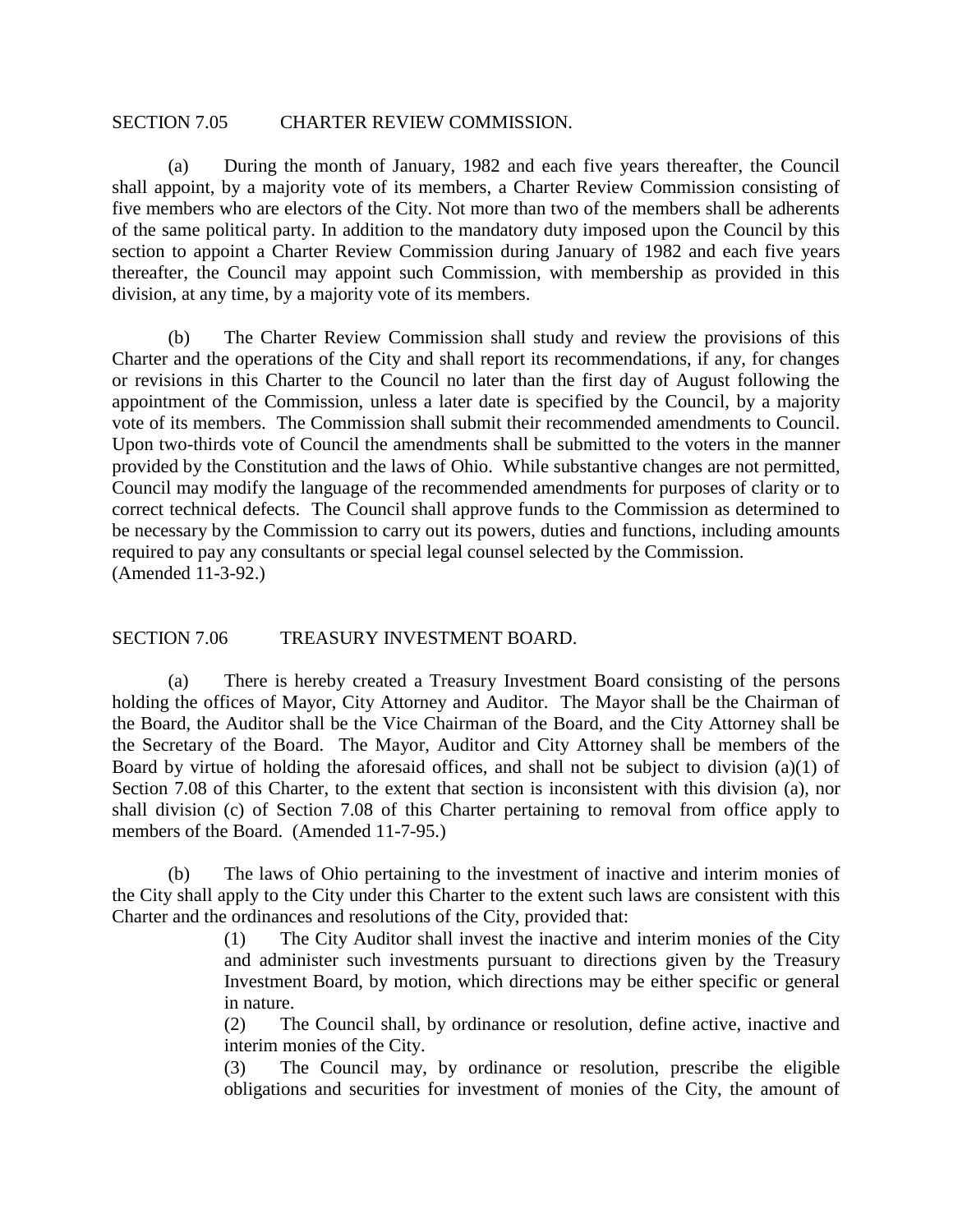active monies that shall be maintained in depositories determined by the Council pursuant to Section 6.02(d)(9) of this Charter, and the procedures, terms and conditions under which active, inactive and interim monies of the City may be invested.

#### SECTION 7.07 OTHER BOARDS AND COMMISSIONS.

The Council may create, change and abolish other boards and commissions as it determines to be necessary, and may provide for their organization, membership, terms of office of members, powers, duties and functions by ordinance or resolution.

## SECTION 7.08 ORGANIZATION, VACANCIES, REMOVAL, EX-OFFICIO MEMBER.

(a) Unless otherwise provided in this Charter, each of the City's boards and commissions, whether created by this Charter or by ordinance or resolution, shall:

> (1) Organize at its first meeting each year by electing a chairman, vice chairman and secretary. The chairman and vice chairman shall be members of the board or commission and the secretary may be elected from within or without the membership of the board or commission. The Mayor shall call the organizational meeting prior to the first day of February by personally serving or leaving a notice at each member's usual place of residence, which notice shall state the time, date and place of the meeting. The secretary shall keep an accurate and complete record of the proceedings of the board or commission; and shall file a copy of its proceedings with the Clerk of Council for public inspection.

> (2) Take action by motion, and a majority vote of the members of the board or commission shall be necessary to take action. A majority of the members shall constitute a quorum. All members of boards and commissions shall be electors of the City except as provided in Section 7.04(a) of this Charter.

> (3) Adopt rules for the conduct and government of the board or commission, however, the rules shall not conflict with the provisions of this Charter or ordinances and resolutions of the City.

(b) Unless otherwise provided in this Charter, a vacancy during the term of any member of a board or commission created by this Charter or by ordinance or resolution shall be filled for the unexpired term, if any, in the manner authorized for an original appointment; provided that if such appointing authority shall fail to fill the vacancy within thirty days, the Mayor shall fill the vacancy by appointment for the unexpired term, if any. This Division shall be subject to applicable provisions of this Charter concerning removal, with or without cause, of members of boards and commissions.

( c) Members of boards and commissions may be removed for cause in the manner provided in this division.

> (1) The Mayor, if he or she has reason to believe there is probable cause (as such causes are defined in this Section 7.08 for the removal of a member of a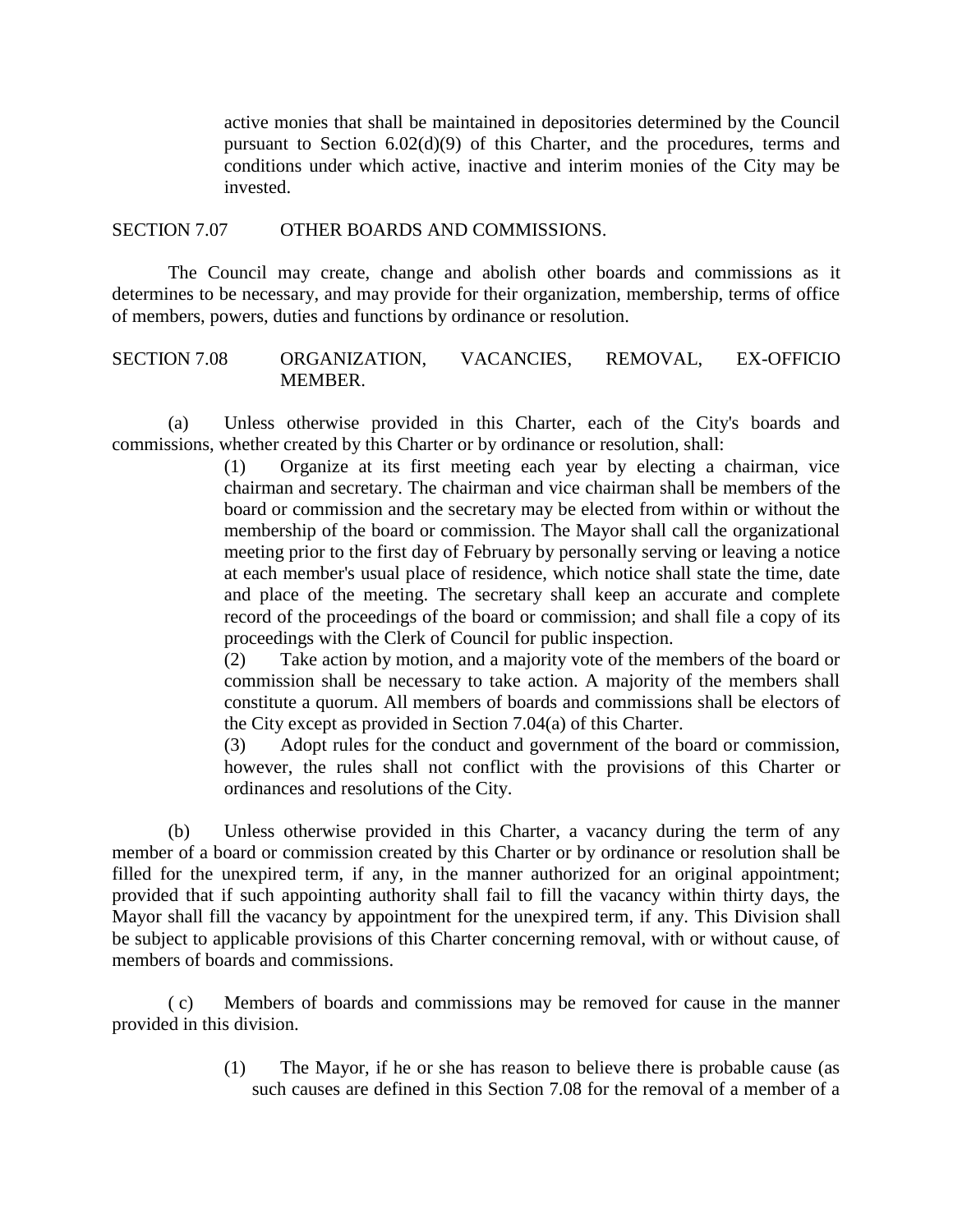Board or Commission, shall give notice of the alleged cause for removal and the time, date and place of the commencement of hearings for removal, which shall not be earlier than ten days after the service of the notice, to the accused member by personal service, certified mail, or by leaving a copy of such notice at the member's last known place of residence in the City. At such time, date and place and at any adjourned meetings, the Council shall hear, provide an opportunity to the accused person to be heard and present defenses, and determine whether the accused person shall be removed from office as a member of the board or commission. The Council shall remove a member of a board or commission for any of the following causes by a two thirds vote of the members of the Council.

> A. Unexcused absences from any four consecutive regular meetings of the board or commission or any six regular or special meetings thereof in any year. An absence from a regular or special meeting may be excused by a majority vote of the members of the board or commission at any time, including the excusing of any absence after action is initiated but prior to the commencement of hearings for the person's removal under this section.

B. Failure to possess or maintain the qualifications of the office.

C. A determination that the accused person is guilty of misfeasance, malfeasance or nonfeasance in office.

(2) Upon the removal of a member of a board or commission from office pursuant to this section, the office of the offending person shall be vacant, subject to any appeal to and review by an appropriate court, and the vacancy shall be filled as provided in this Charter.

(3) The removal of a member of a board or commission or the occurrence of any of the causes permitting the removal shall not invalidate any action of the board or commission in which the member participated. the subsequent removal of a person appointed to fill a vacancy created pursuant to this division by the reinstatement by a court of a person previously removed, shall not invalidate any action of the board or commission in which such person who filled the vacancy participated.

(4) The Council shall be the judge of the qualifications of an of the grounds for removal from office, and for those purposes and the conduct of proceedings relative to removal shall have the power to subpoena witnesses, administer oaths and require the production of evidence, either on its own motion or through the process of any appropriate court or officer thereof. A person charged with conduct constituting grounds for removal from office shall be entitled to either a private or public hearing on demand. If a public hearing is demanded, a notice of such hearing shall be published in one or more newspapers of general circulation in the City at least one week in advance of the hearing, and in such an event, the President of Council, or other presiding officer of the Council, may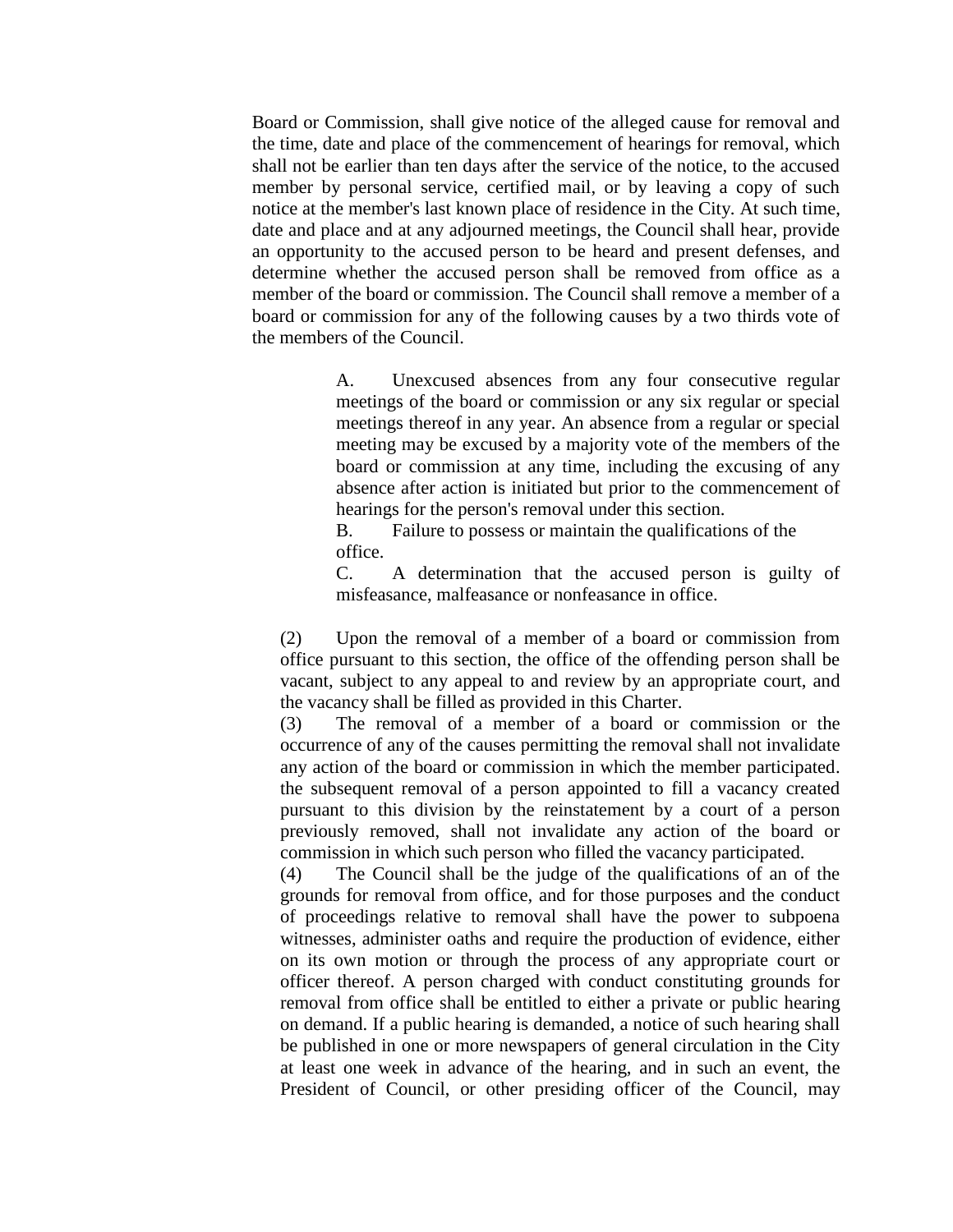reschedule the time, date and place of the hearing set by the Mayor to accommodate the publication of the notice. If the hearing is rescheduled, the President, or other presiding officer, shall notify the accused person of such fact. Decisions made by the Council under this division shall be subject to review by the Courts on matters of law and whether the Council acted arbitrarily and without probative evidence to support the grounds for removal.

#### SECTION 7.09 COMPENSATION PROHIBITED.

Members of boards and commissions shall not be paid any compensation for service thereon; provided that such members may be reimbursed for their necessary expenses, when authorized by an appropriation or ordinance or resolution passed by the Council. This section shall not prohibit any person who serves on a board or commission by virtue or in connection with another office or position of employment with the City from receiving compensation for such other office or position of employment.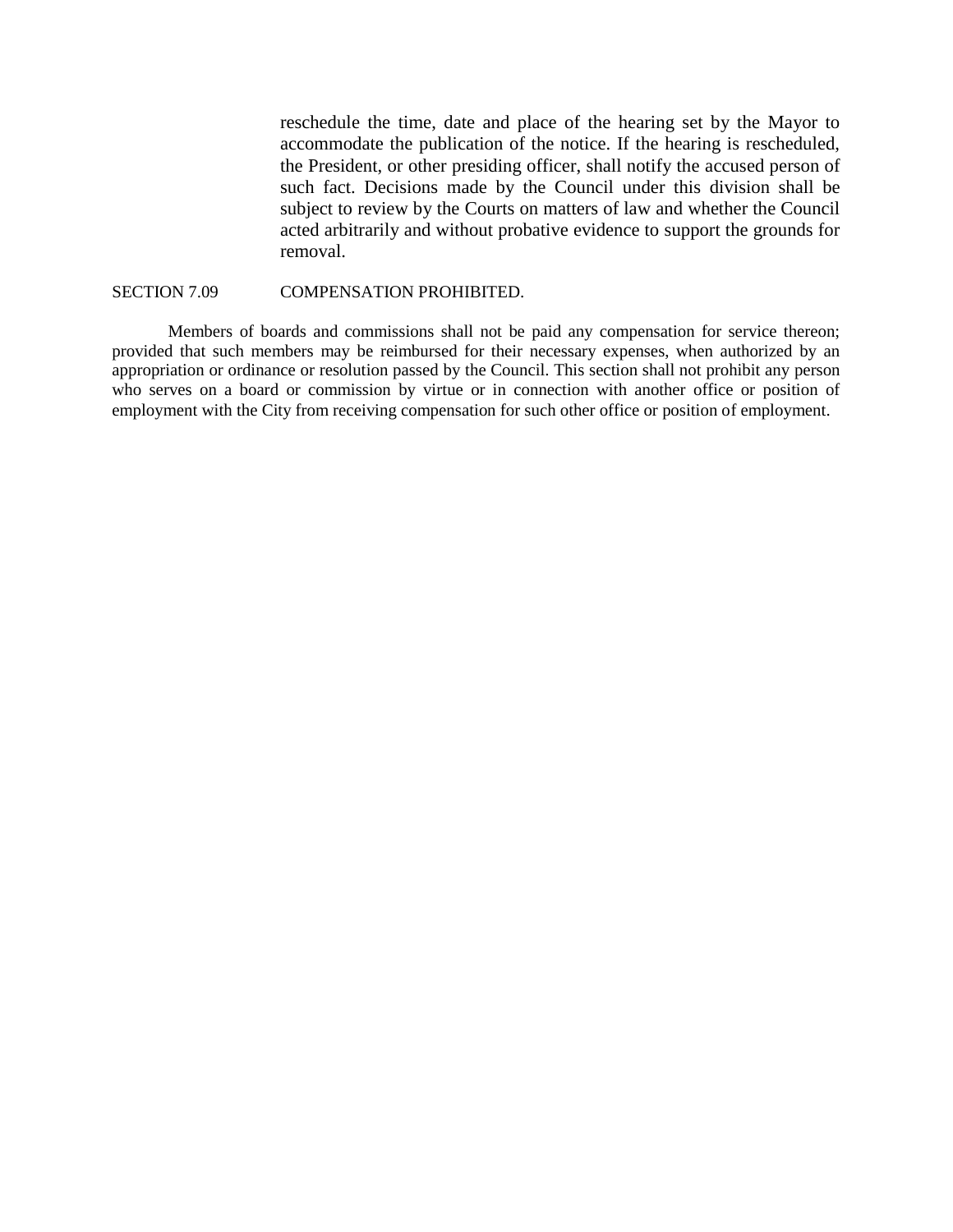## ARTICLE VIII FINANCE, TAXATION AND DEBT

#### SECTION 8.01 GENERAL PROVISIONS.

The laws of Ohio relating to budgets, appropriations, taxation, debts, bonds and notes, assessments and other fiscal matters shall be applicable to the City, except as modified by or necessarily inconsistent with the provisions of this Charter, or when provision therefor is made in the Constitution of Ohio.

#### SECTION 8.02 TAX LIMITATIONS.

The power of Council to levy taxes shall be subject to the limitations now or hereafter provided by the Constitution and the general laws of the State of Ohio and nothing contained in this Charter shall be construed as authorizing the levy of any taxes in excess of such limitations without a vote of the people; provided, that this Charter shall not operate as a limitation upon the power of Council to levy taxes upon such other subjects and for such other purposes as may be lawful under the Constitution and laws of the State of Ohio, nor shall the authority of Council to submit additional tax levies to a vote of the people under the authority of the Constitution or laws of the State of Ohio be deemed impaired or abridged by reason of any provision of this Charter.

#### SECTION 8.03 DEBT LIMITATION.

The City shall not incur debt in excess of the limitations imposed by the Constitution and laws of the State of Ohio.

## SECTION 8.04 PURCHASING AND CONTRACTING PROCEDURES.

(a) The Mayor shall award contracts and authorize expenditures without competitive bidding if said contract or expenditure does not exceed the limit set by the Council, by ordinance to require competitive bidding.

(b) The purchase of supplies, materials, equipment and construction of public improvements for the city shall be made pursuant to specifications through open, competitive bidding, under such rules consistent with this charter as the Council may establish by ordinance. Formal advertising, bidding, and public opening and tabulation of bids shall be required if the statutory or common law of the state requires it. The acquisition of professional services may be, but are not required to be obtained by competitive bidding. The Council, by ordinance or resolutions adopted by a vote of at least two-thirds of its members, may authorize, without competitive bidding, contracts and expenditures for any other purpose where the statutory or common law of Ohio does not require competitive bidding.

(c) No contract, agreement or other contractual obligation involving the expenditure of money shall be entered into or authorized by the Mayor unless the City Auditor or a duly authorized representative of the Auditor shall first certify:

- (1) That the money required for the contract, agreement, obligation or expenditure is in the City's treasury or in the process of collection, and
- (2) That the money has been appropriated by Council for the purpose. and remains unencumbered.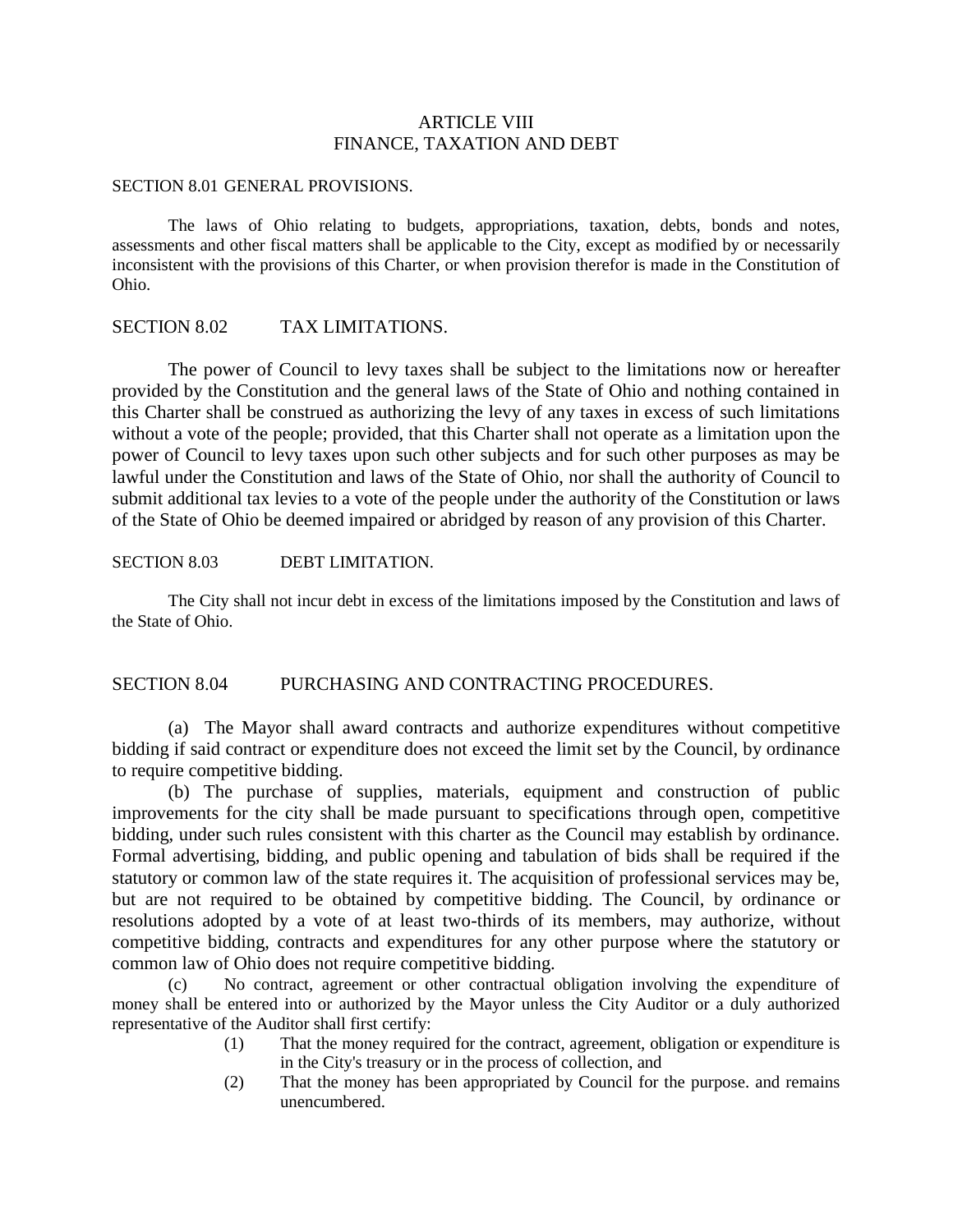The certification as to the availability of funds shall be filed and recorded in the accounting records of the City and a copy furnished the vendor or contractor. Without the certification, contractual obligations shall be void and unenforceable against the City unless authorized by an ordinance or resolution of the Council, as a moral obligation. The City Auditor shall not arbitrarily withhold the certificate required by this division.

(d) The Council or the Mayor shall not divide any order or contract to avoid the requirements of competitive bidding. Expenditures to pay the compensation and fringe benefits of officers and employees of the City shall be exempt from the provisions of this section; except the City Auditor shall not pay such compensation or fringe benefits unless the

Council shall have appropriated sufficient money to cover such payments and the money required for payment is in the City's treasury or in the process of collection.

(e) Copies of all written contracts and purchase orders shall be filed with and maintained as public records by the City Auditor.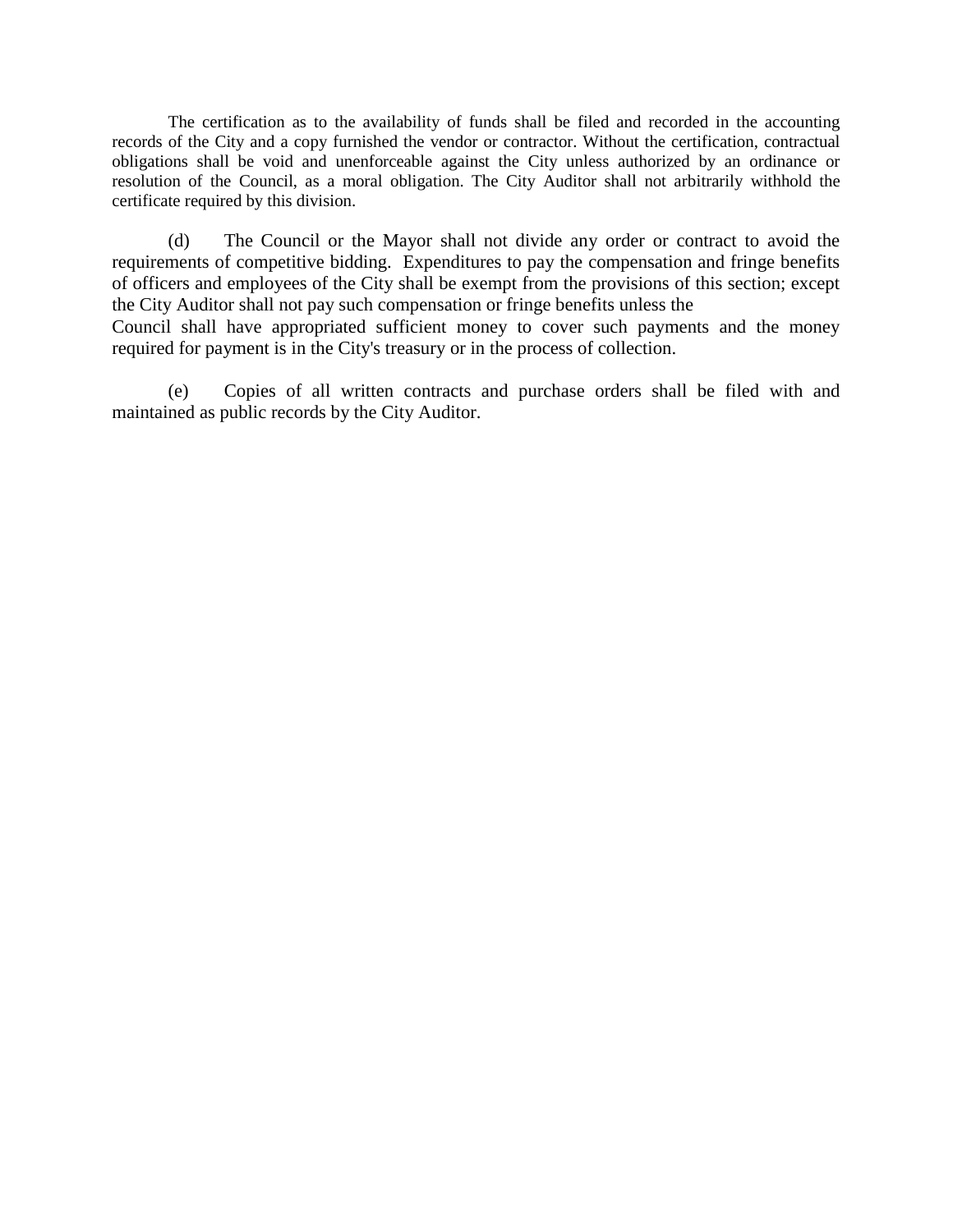#### ARTICLE IX

#### NOMINATIONS AND ELECTIONS

#### SECTION 9.01 NOMINATIONS.

Candidates for all elected offices shall be nominated at a partisan primary held on the date and at the time fixed by the election laws of Ohio for general statutory plan cities, except that all such officers shall be elected to terms of office as provided in this Charter, in the event that the number of candidates from a political party is less than or equal to the number of positions to be filled in the next general election, then no primary election need to be held and those candidates will appear on the general election ballot. Persons seeking such offices shall have the qualifications established in this Charter and shall file declarations of candidacy or nominating petitions in such form and at such times and places as fixed by the election laws of Ohio for general statutory plan cities, except as otherwise provided in this Charter. (Amended11- 6-2012)

#### SECTION 9.02 REGULAR MUNICIPAL ELECTIONS.

The regular municipal elections for all elected offices, and for issues to be presented to the voters, shall be held on the dates and at the times fixed by the election laws of Ohio for general statutory plan cities, except that all such officers shall be elected to terms of office as provided in this Charter. The procedure established by the election laws of Ohio for the conduct of elections in general statutory plan cities shall be followed, except as modified by this Charter.

SECTION 9.03 SPECIAL ELECTIONS.

The Council may, at any time, order a special election by ordinance or resolution which shall set forth the date and purpose of the election. Special elections may be held on any date, including but not limited to the dates of general and primary elections in odd or even numbered years.

SECTION 9.04 CONDUCT OF ELECTIONS.

All regular, primary and special elections shall be conducted by the election officials as established under the laws of Ohio. Such elections shall be held in conformity with the provisions of this Charter. Where the Charter is silent, the provisions of the election laws of Ohio shall be followed.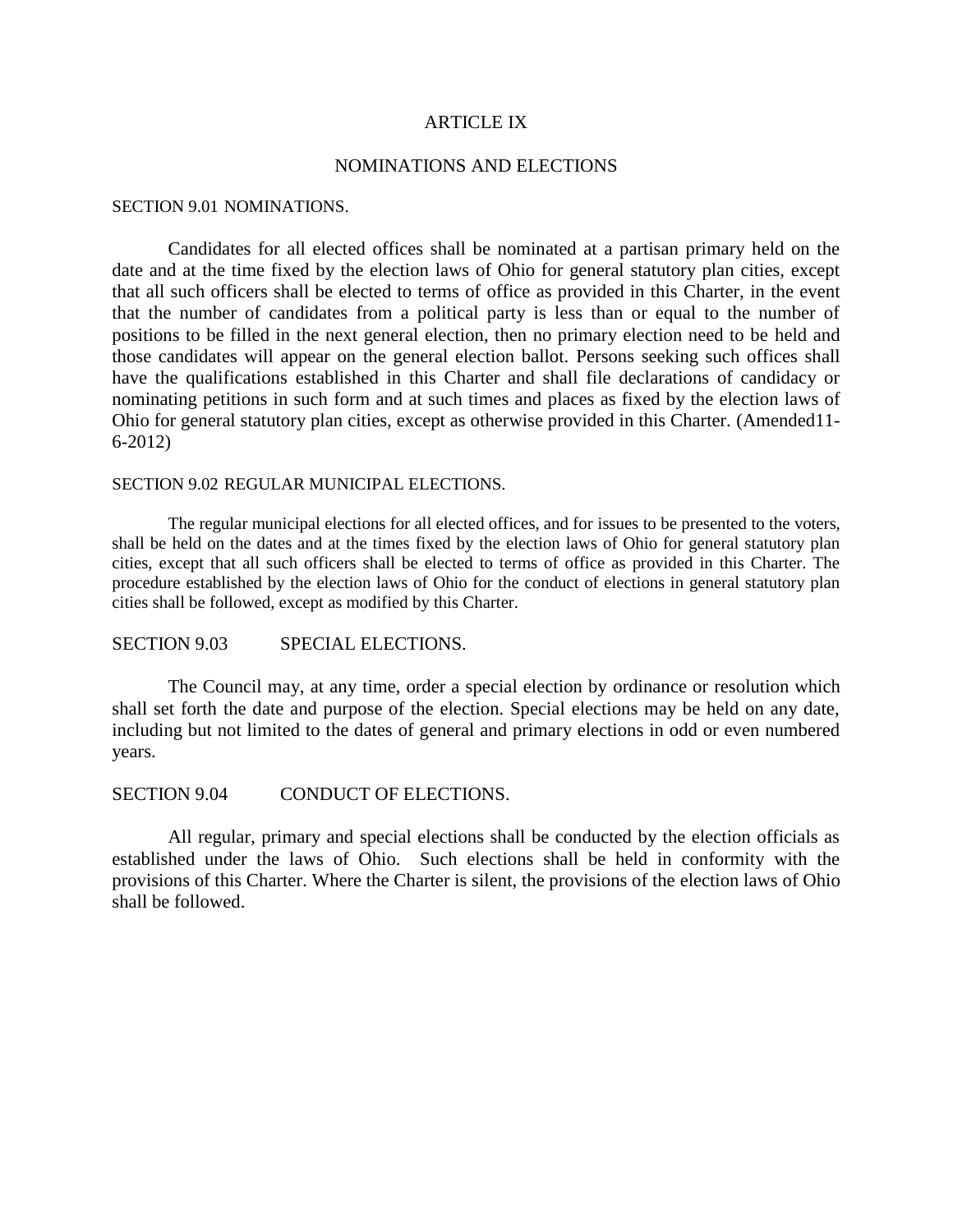## ARTICLE X

## INITIATIVE, REFERENDUM AND RECALL

## SECTION 10.01 INITIATIVE AND REFERENDUM.

(a) Ordinances, resolutions and other measures may be proposed by initiative petition and adopted by election, and ordinances and resolutions adopted by the Council shall be subject to referendum, as provided by the Constitution and laws of Ohio; provided:

- (1) Initiative and referendum petitions shall be signed by electors of the City equal in number to not less than ten percent of the number of electors of the City who voted at the last gubernatorial election.
- (2) Ordinances and resolutions calling elections under this Charter shall not be subject to initiative or referendum.

SECTION 10.02 RECALL

(a) The electors shall have the power to remove from office by a recall election any elected official of the City in the manner provided in this section.

(b) If the elected official shall have served six months of his or her term, an elector or electors of the City may serve written notice upon the Clerk of Council of their intent to circulate petitions for the recall of an named elected official or officials. No petitions for the recall of an elected official may be circulated until such written notice of intent is served upon the Clerk of Council. Not later than thirty days after service of such notice of intent on the Clerk of Council, such persons may file, with the Clerk of Council, a petition demanding the removal of an elected official. Separate petitions shall be filed for each elected official sought to be removed by recall. The Clerk shall note thereon the name and address of the person filing the petition and the date of such filing, and deliver to such person a receipt therefor and attach a copy thereof to said petition. Such petition may be circulated in separate parts, but the separate parts shall be bound together and filed as one instrument. Each part shall contain the name and office of the person whose removal is sought. Such petition shall be signed by at least that number of electors which equals fifteen percent in number of the registered voters at the time of the last general election; provided, if the petition is filed demanding the removal of a ward Council member, such petition shall be signed by at least that number of electors which equals fifteen percent in number of the registered voters in such ward at the time of the last general election.

( c) Within ten days after the day on which such petition is filed, the Clerk of Council shall determine whether or not it meets the requirements hereof. If the Clerk of Council shall find the petition insufficient, the Clerk shall promptly certify the particulars in which the petition is insufficient, deliver a copy of the certificate to the person who filed the petition and make a record of such delivery. Such person shall be allowed a period of ten days after the day on which such delivery was made in which to make the petition sufficient. If the Clerk of Council shall find the petition sufficient, the Clerk shall promptly so certify to Council and shall deliver a copy of such certificate to the person whose removal is sought within five days and make a record of such delivery.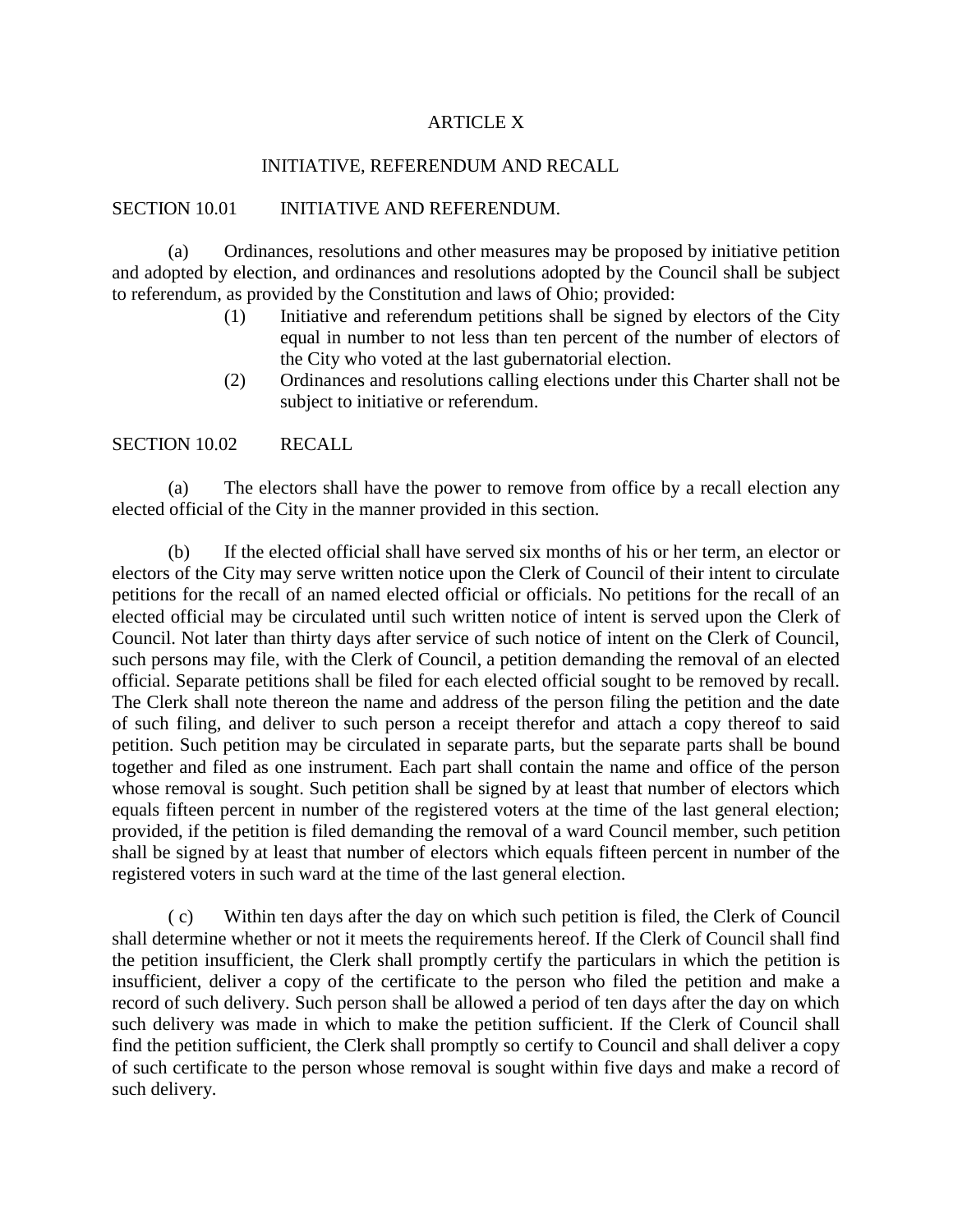(d) If the person whose removal is sought shall not resign within five days after the day on which the Clerk's certificate shall have been delivered, Council shall, by ordinance or resolution, fix a day for holding a recall election, not less than thirty days nor more than forty-five days after the date of the Clerk's certification of sufficiency to the Council, and shall cause notice of such recall election to be published on the same day of each week for two consecutive weeks in a newspaper of circulation in the City. At such recall election, this question shall be placed upon the ballot: "Shall (naming the person whose removal is sought) be allowed to continue as (naming the office)?" with the provision on the ballot for voting affirmatively or negatively. In the event a majority of the vote is negative, such person shall be removed, the office shall be vacant, and such vacancy shall be filled as provided in division (e) of this section. If the person is not removed at such recall election, no further recall petitions shall be filed against him or her for a period of one year following such election. In the event that a

recall election is ordered, as provided by this section, for a ward Council member, only the electors of the ward which such Council member represents shall be entitled to vote upon the issue of recall.

(e) At the next regular meeting of the Council following a final determination that an elected official of the City has been removed from office by recall, the Council shall adopt an ordinance or resolution calling a special election to be held on a day fixed in such ordinance or resolution, not less than thirty nor more than forty-five days after the adoption of such ordinance or resolution, at which a successor to the official removed by recall shall be elected for the remainder of the unexpired term of office; provided that if less than one year remains in the term of the official removed, the Council shall, by a majority vote of its members, appoint the successor for the remainder of the unexpired term. The Clerk of Council shall cause a notice of such special election to be published on the same day of each week for two consecutive weeks in a newspaper of circulation in the City. Candidates for the unexpired term shall be nominated by petition only, and such petitions shall contain signatures of not less than twenty-five electors of the City at large; provided that if the office to be filled is that of a Ward Council member. such petitions shall be signed by electors of the City who reside in the ward for which the vacancy exists. If the election is held to elect a successor to a Ward Council member, only the electors of the ward shall be entitled to vote at the election. A person who has been removed by recall shall not be either a candidate or appointed by the Mayor to succeed himself or herself, but such person shall not be barred by such removal by recall from becoming a candidate for office in other future elections.

(f) Upon the removal by recall of an elected official, other than the office of Mayor, the Mayor shall forthwith appoint a qualified person to fill the vacancy in an acting capacity until another person is elected and qualified pursuant to division (e) of this section. The President of Council shall fill a vacancy in the office of Mayor created by removal by recall until another person is elected and qualified pursuant to division (e) of this section. The person serving as Acting Mayor under this division (f) shall not be subject to the provisions of division (b) of Section 5.02 of this Charter. Persons appointed in an acting capacity under this division (f) shall have all the powers, duties and functions provided for the office they are holding in an acting capacity.

(g) Ordinances and resolutions enacted to call elections pursuant to division (d) and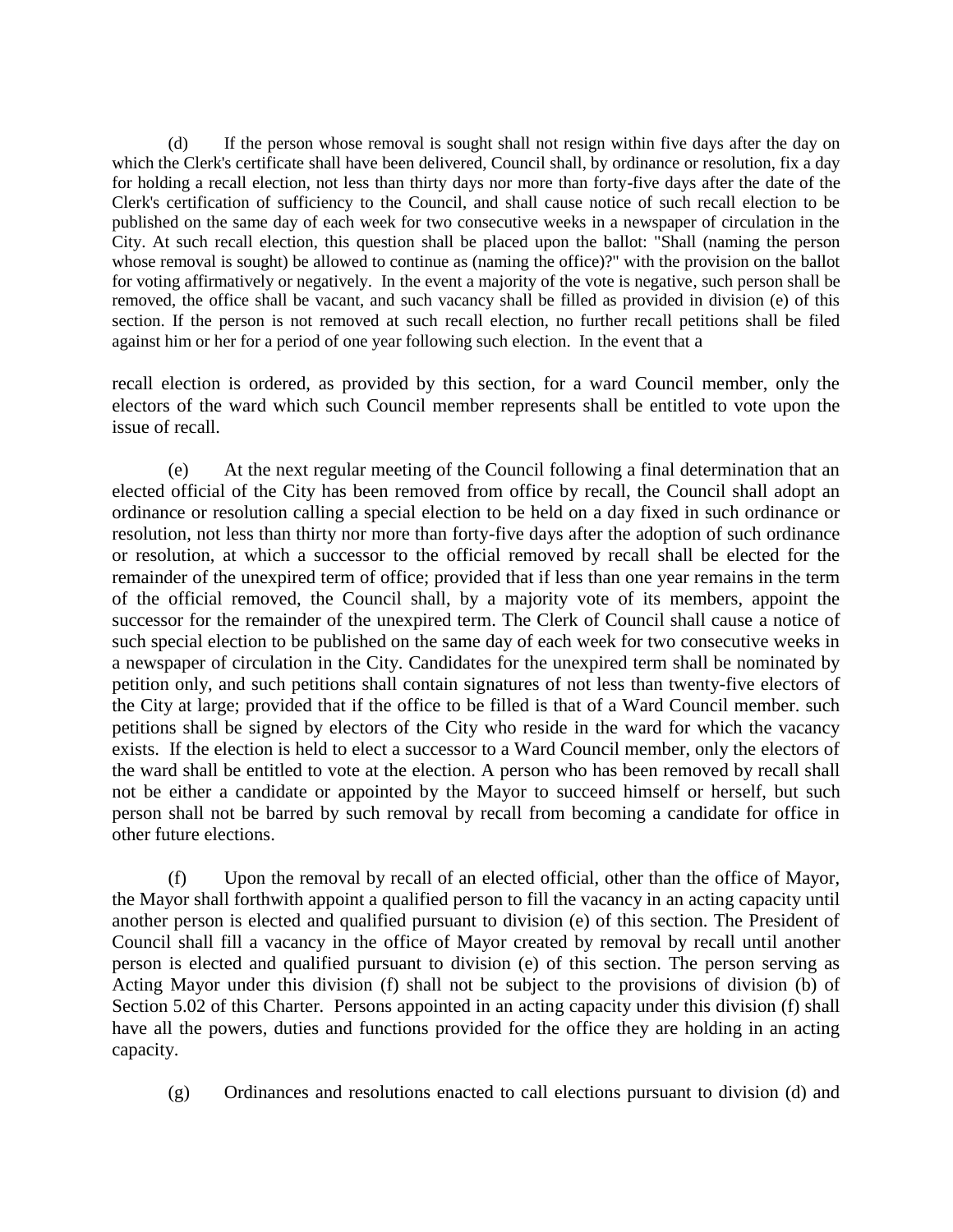(e) of this section need not be read at more than one meeting of the Council, shall be effective immediately upon their passage, shall not be subject to the Mayor's veto power and shall not be subject to initiative or referendum.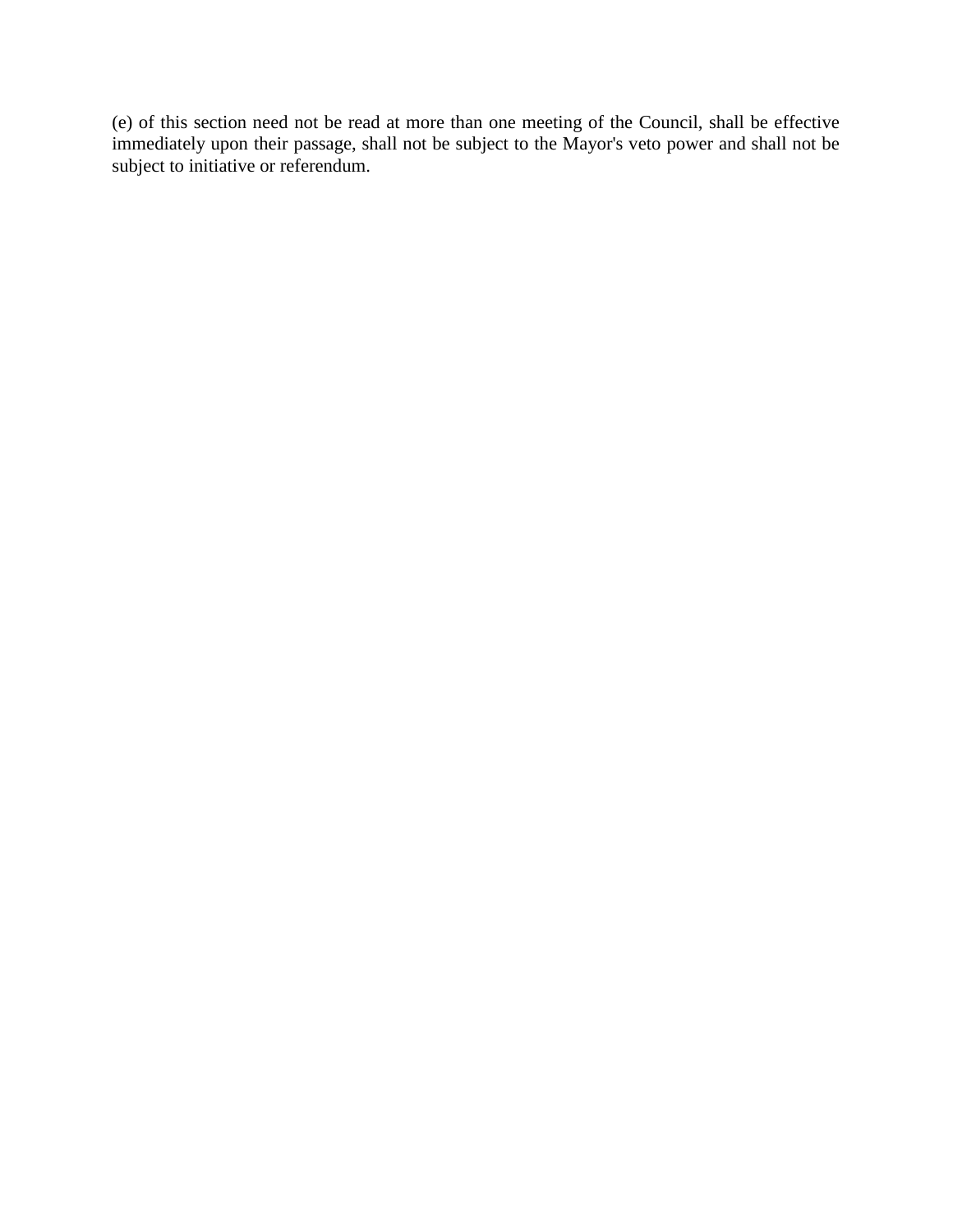#### ARTICLE XI

#### GENERAL PROVISIONS

## SECTION 11.01 CONFLICTS OF INTEREST, ETHICS, CAMPAIGN FINANCING.

The laws of Ohio pertaining to conflicts of interest, criminal misbehavior, ethics and financial disclosure by municipal officials and employees, and campaign financing and other election practices of candidates for Municipal office shall apply under this Charter.

## SECTION 11.02 SUCCESSION

The City of Reynoldsburg under this Charter is hereby declared to be the legal successor of the City of Reynoldsburg under the laws of Ohio; and shall have title to all property, real and personal, owned by its predecessor, including all monies on deposit and all taxes or assessments in process of collect [on, together with all accounts receivable and rights of action. The City shall be liable for all outstanding orders, contracts and debts of its predecessor, and any other obligations for which it may be held liable by any court of competent jurisdiction. All contracts entered into by the City or for its benefit prior to the effective date of this Charter shall continue in full force and effect.

## SECTION 11.03 EFFECT OF CHARTER ON EXISTING LAWS AND RIGHTS.

(a) The adoption of this Charter shall not affect any pre-existing rights of the City, or any right, liability, pending suit or prosecution, either on behalf of or against the City or any officer thereof, nor any franchise granted by the City, nor pending proceedings for the authorization of public improvements or the levy of assessments therefor. Except as a contrary intent appears in this Charter, all acts of Council of the City, including ordinances and resolutions in effect at the date this Charter becomes effective, shall continue in affect until amended or repealed.

(b) No action or proceeding pending against the City or an officer thereof shall be abated or affected by the adoption of this Charter. All actions or proceedings shall be prosecuted or defended under the laws in effect at the time they were filed.

SECTION 11.04 RETIREMENT SYSTEM.

The laws of Ohio governing the retirement of officers and employees of the City shall be applicable under this Charter.

#### SECTION 11.05 AMENDMENT OF CHARTER.

This Charter may be amended by the voters as provided by the Constitution of Ohio.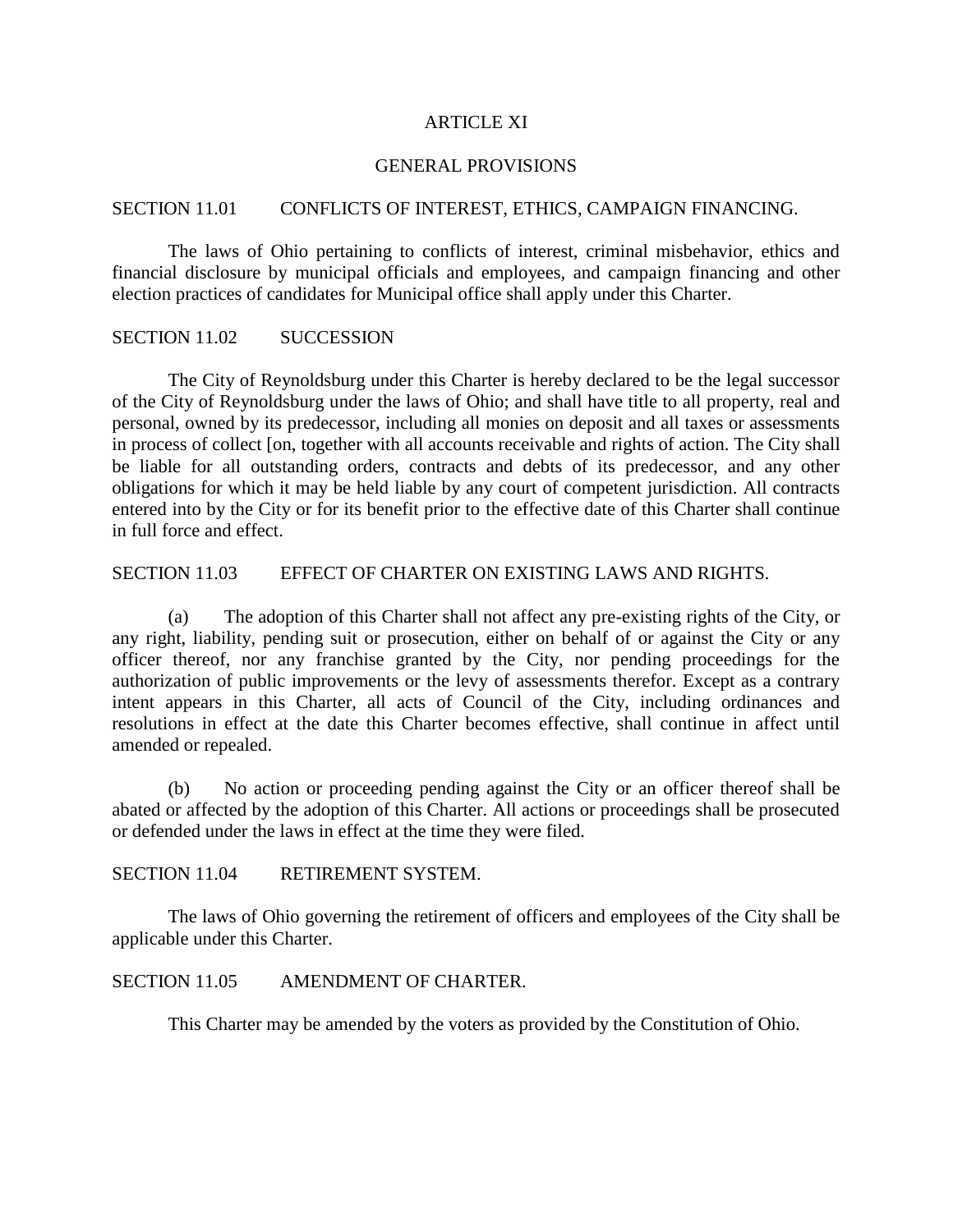## SECTION 11.06 EFFECT OF PARTIAL INVALIDITY.

A determination that all or any part of any Article, Section or Division of this Charter is invalid shall not invalidate or impair the force and effect of any other part, except to the extent that the other part is wholly dependent for its operation upon the part declared invalid.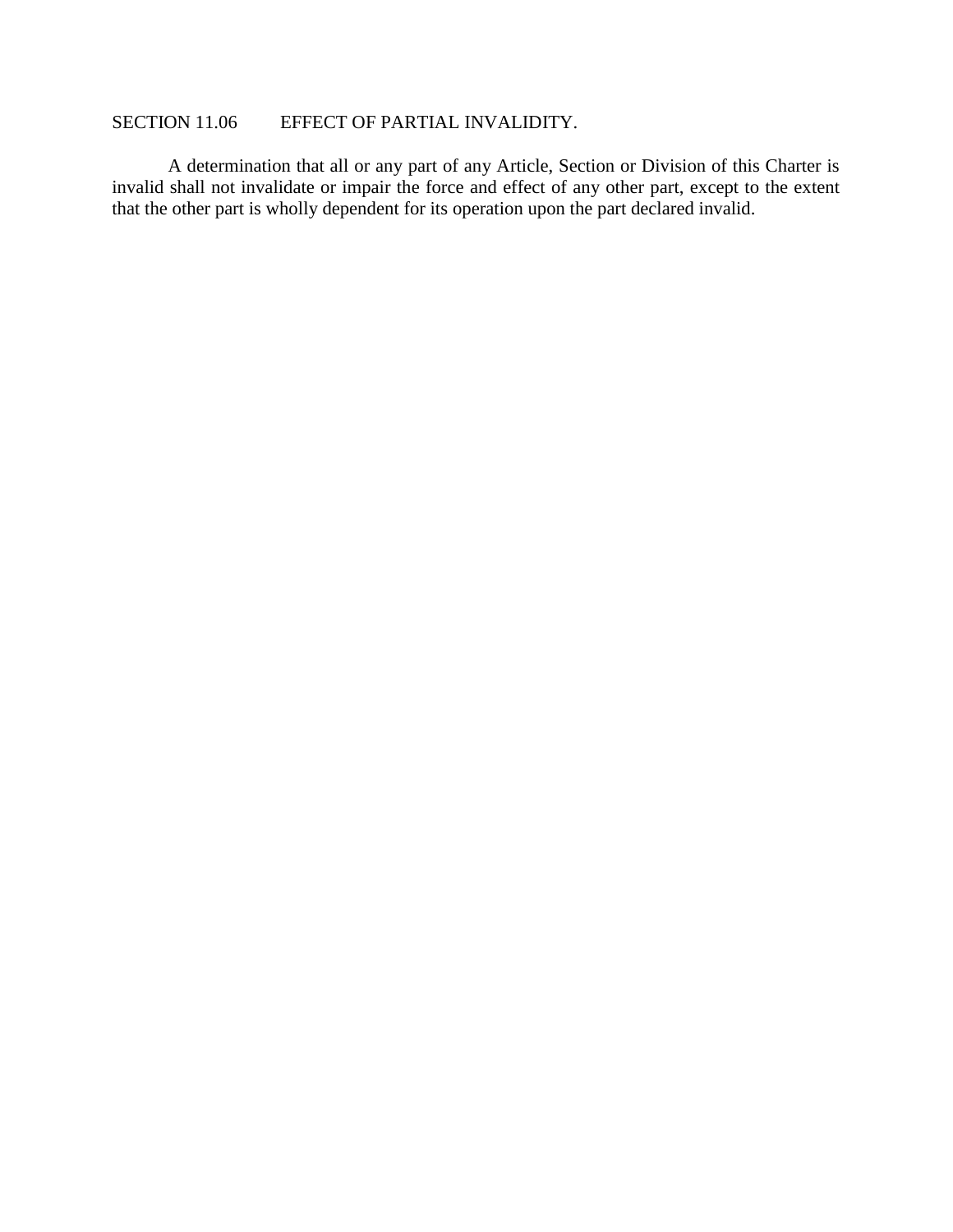#### ARTICLE XII

#### TRANSITIONAL PROVISIONS

## SECTION 12.01 EFFECTIVE DATE OF CHARTER.

This Charter shall be submitted to the electors of the City at an election to be held June 5, 1979. If approved by a majority of those voting, the Charter shall take effect from the date the final result of the election is certified by the election authorities.

## SECTION 12.02 EFFECT OF CHARTER ON EXISTING OFFICES.

(a) The person holding the office of Mayor on the effective date of this Charter is hereby designated to serve as the Mayor under this Charter with all the powers, duties and functions as provided by this Charter until the person who is elected as the Mayor at the November 1979 election takes office on January 1, 1980. The person holding the office of Mayor on the effective date of this Charter shall be exempt from Section 5. 02(b) of this Charter requiring the Mayor to be a full-time official of the City. The initial salary of the Mayor for the four year term commencing January 1, 1980, shall be established by the Council within fortyfive days after the effective date of this Charter.

(b) The persons who hold the offices of President of Council, member of Council, and Director of Law under the general statutory plan of government for the City on the date the Charter becomes effective are hereby designated to hold the offices of President of Council, member of Council, and City Attorney, respectively, until their successor elected at the November 1979 election take office on January 1, 1980; and such persons shall have all the powers, duties and functions conferred on their respective offices under this Charter.

( c) The persons who are elected to the offices of Mayor, President of Council, member of Council, and City Attorney at the November 1979 election shall have all the powers, duties and functions conferred by this Charter for their respective offices from and after January 1, 1980.

(d) The offices of Mayor, President of Council, member of Council, and Director of Law as such offices exist under the general statutory plan of government for the City shall be abolished on the effective date of this Charter.

(e) The abolition of the office of City Treasurer shall be governed by Section 6.03 of this Charter.

(f) On and after January 15, 1980, the citizen members of the Planning and Zoning Commission (not including the Mayor, Director of Public Service and the member whose term expires in January 1980), or their successors, under the general statutory plan of government for the City are hereby designated to serve as members of the Board of Zoning and Building Appeals created by this Charter, for the remainder of their terms. The Mayor shall appoint the remaining two citizen members to the Board of Zoning and Building Appeals, one for a term of three years